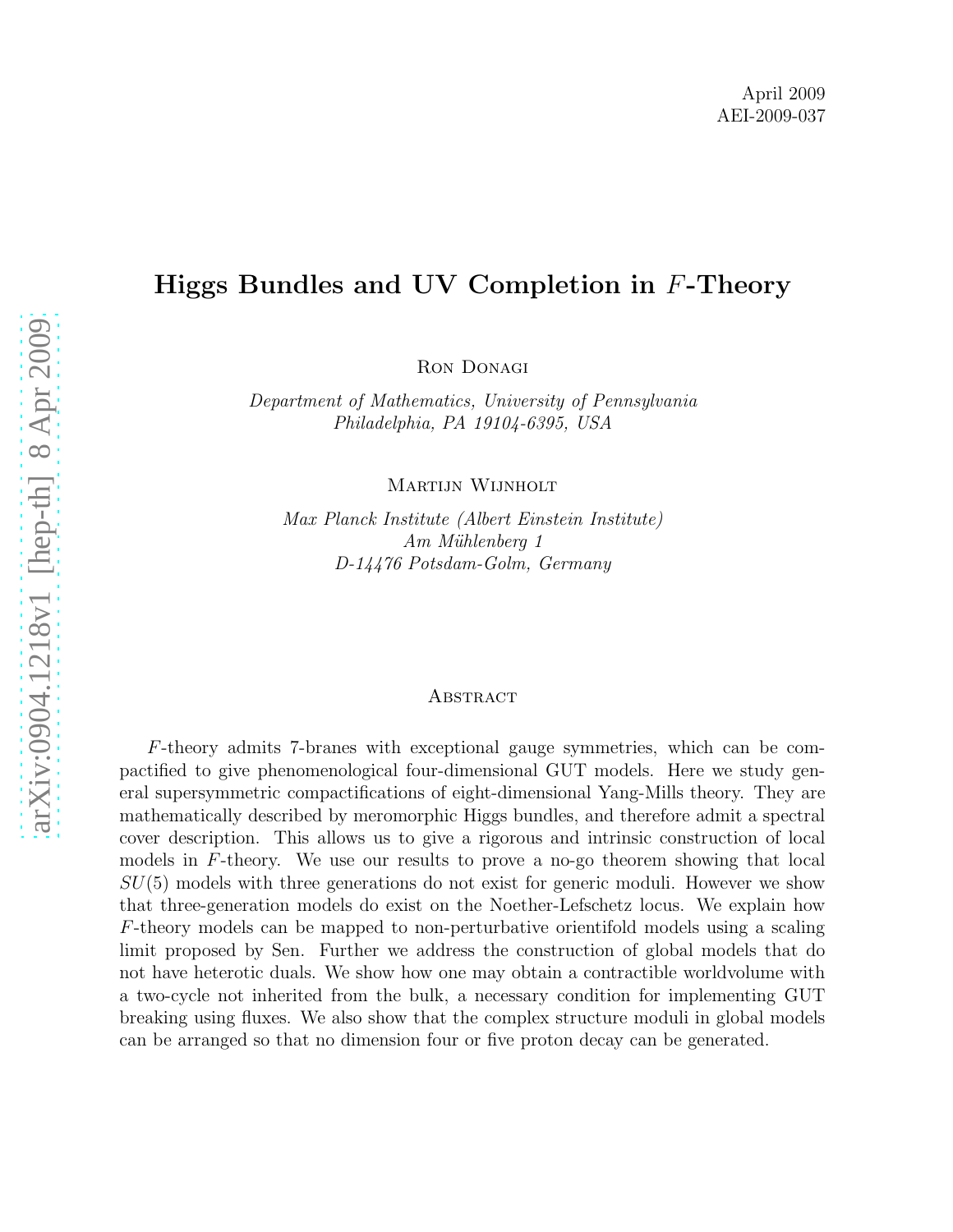## Contents

| 1              | Introduction |                                                      |                                                                                        |                |  |  |  |  |
|----------------|--------------|------------------------------------------------------|----------------------------------------------------------------------------------------|----------------|--|--|--|--|
| $\overline{2}$ |              |                                                      | Higgs bundles in $F$ -theory                                                           | $\overline{5}$ |  |  |  |  |
|                | 2.1          |                                                      | $\overline{5}$                                                                         |                |  |  |  |  |
|                | 2.2          |                                                      |                                                                                        |                |  |  |  |  |
|                | 2.3          |                                                      |                                                                                        |                |  |  |  |  |
|                | 2.4          |                                                      | Higgs bundles, spectral covers and ALE-fibrations                                      | 15             |  |  |  |  |
|                |              | 2.4.1                                                | The dictionary $\ldots \ldots \ldots \ldots \ldots \ldots \ldots \ldots \ldots \ldots$ | 16             |  |  |  |  |
|                |              | 2.4.2                                                |                                                                                        | 20             |  |  |  |  |
|                |              | 2.4.3                                                |                                                                                        | 22             |  |  |  |  |
|                |              | 2.4.4                                                |                                                                                        | 23             |  |  |  |  |
|                | 2.5          |                                                      |                                                                                        | 25             |  |  |  |  |
|                | 2.6          |                                                      | 28                                                                                     |                |  |  |  |  |
|                | 2.7          |                                                      |                                                                                        | 32             |  |  |  |  |
|                |              | 34                                                   |                                                                                        |                |  |  |  |  |
|                | 2.9          | 'Flux' vacua in the heterotic string and $F$ -theory |                                                                                        |                |  |  |  |  |
|                |              |                                                      |                                                                                        |                |  |  |  |  |
| 3              |              | Compactification                                     |                                                                                        | 39             |  |  |  |  |
|                | 3.1          |                                                      |                                                                                        | 39             |  |  |  |  |
|                | 3.2          |                                                      |                                                                                        | 43             |  |  |  |  |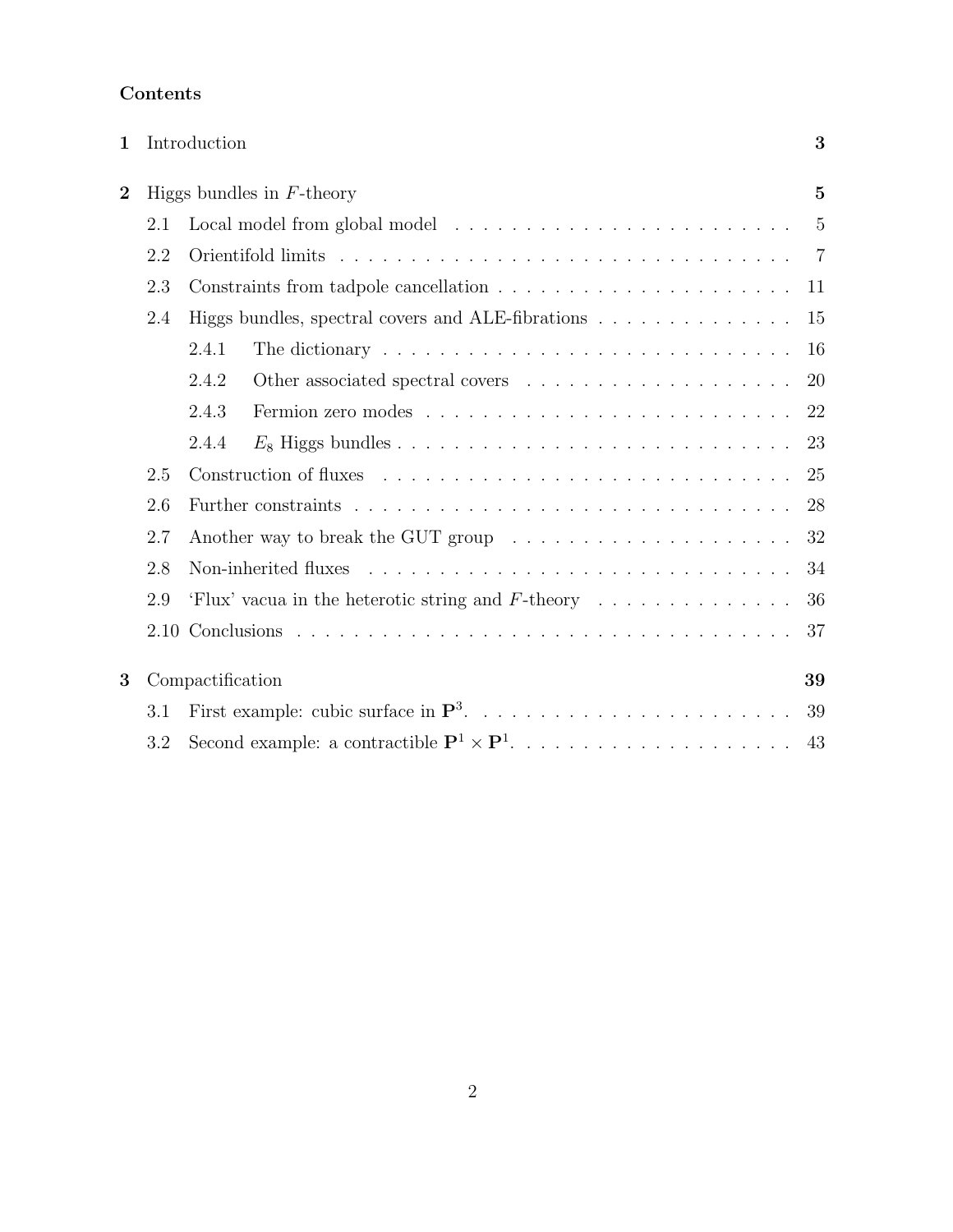#### 1. Introduction

Recently [1, 2, 3] initiated a systematic effort to study Kaluza-Klein GUT models in  $F$ -theory. More precisely, we used an eight-dimensional gauge theory with an exceptional gauge group, coupled to ten-dimensional type IIb supergravity. The UV completion of this non-renormalizable theory is called  $F$ -theory [4]. For practical purposes however, very little is known about this non-perturbative completion. We only know the low energy gauge theory and supergravity Lagrangians, which are uniquely determined by the symmetries. To get a reliable weakly coupled description in which these Lagrangians can be trusted, the fields must be slowly varying. Thus these models have a weakly coupled description in the large volume limit, even though they are not in reach of perturbative string theory. Recent work on  $F$ -theory models includes  $[5, 6, 7, 8, 9, 10, 11, 12, 13, 14,$ 15, 16, 17, 18, 19, 20].

Despite the conceptual progress in [1, 2, 3], there were a number of unanswered questions about the actual construction of local models in F-theory. In particular, the strategy in [1] (and also [3]) relied on taking a limiting form of models with a heterotic dual. This approach yields manifestly consistent models, but it less than clear if the most general local F-theory model is recovered this way. The approach in [2] is to postulate the matter curves and the fluxes restricted to the matter curves. At first sight this looks more flexible, but in this case it is less clear if the data is mutually consistent. Given the uncertainties, it can be hard to evaluate what F-theory does or does not predict.

The first purpose of this paper is to give a rigorous and intrinsic construction of local F-theory models. The chain of logic is as follows. As mentioned above, the basic idea is that we have to construct compactifications of a supersymmetric eight-dimensional gauge theory. Such compactifications are mathematically described by meromorphic Higgs bundles. The main fact is that there is a natural isomorphism between Higgs bundles and spectral covers in an auxiliary non-compact Calabi-Yau geometry.<sup>1</sup> And the last set-up is the one that allows us to make constructions, particularly of the fluxes. Moreover these spectral covers are the same as one obtains from a scaling limit of heterotic/ $F$ -theory duality. Thus, in a somewhat roundabout way, our original strategy actually recovers all possible local  $F$ -theory models. A completely parallel construction of local  $M$ -theory models will appear in [21].

Our spectral cover approach gives a precise description of the configuration space of local F-theory models, which is important for phenomenological applications. We will use this to classify the possible matter curve configurations and prove a no-go theorem, showing that the fluxes which were known to exist do not allow for a local  $SU(5)$  model with three generations. This is seen to imply that in order to find realistic models, we have to solve a Noether-Lefschetz problem, i.e. we have to tune the complex structure

<sup>&</sup>lt;sup>1</sup>This observation was made independently in  $[10]$ , which appeared while this project was written up.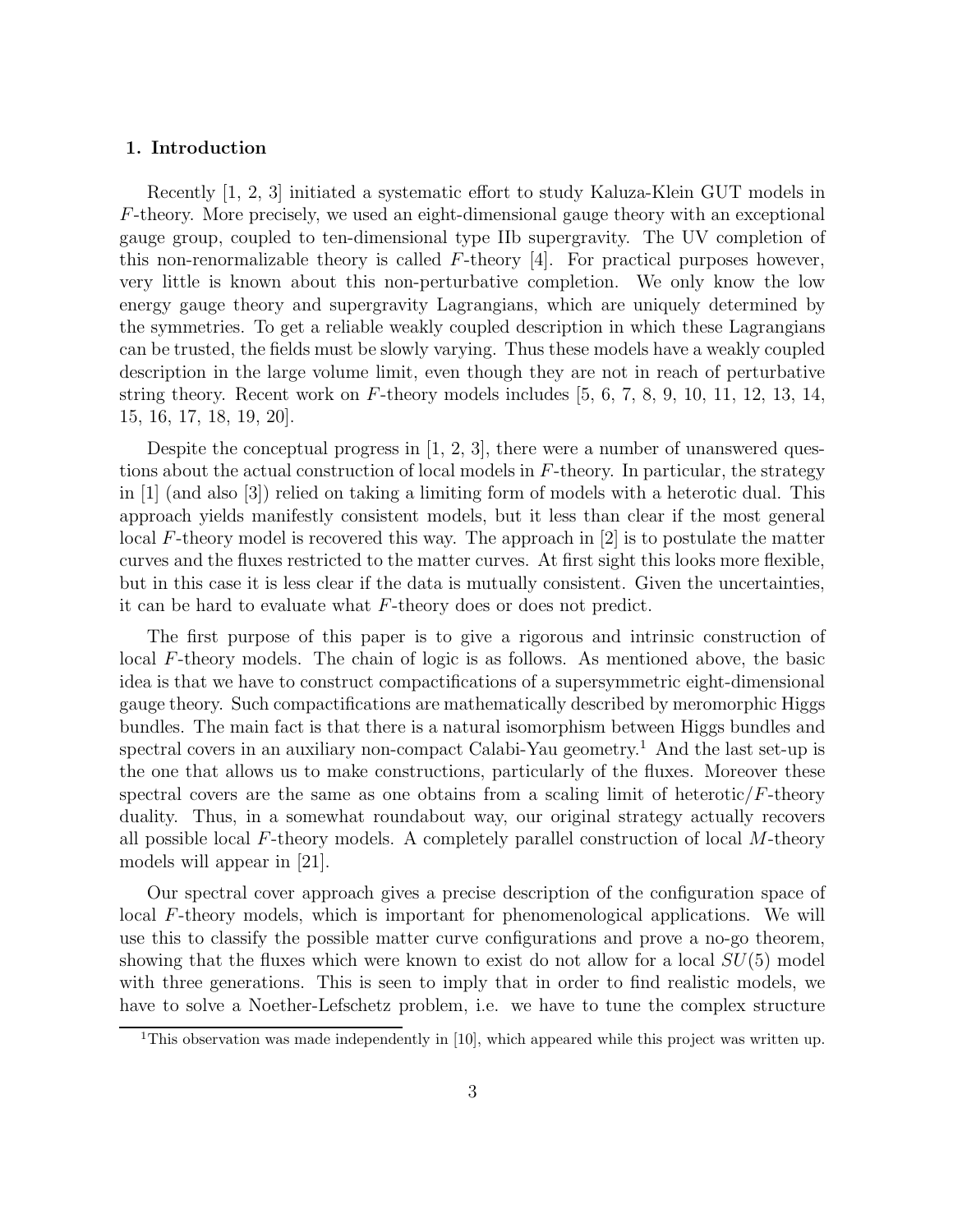moduli of a local model in order to find supersymmetric solutions with three generations (which will then automatically have stabilized some of the moduli). We then write down some new classes of fluxes which are available on the Noether-Lefschetz locus, and find the first examples of three-generation models. Such more general fluxes are also available in heterotic models, where they generally get mapped to *rigid* bundles. In fact we will point out that heterotic constructions to date have been very special and essentially missed the landscape seen on the type II side. Along the way we discuss several other interesting issues, such as orientifold limits of F-theory models.

The second purpose of this paper is to begin the construction of global UV completions which do not have a heterotic dual. This section was originally to appear as section 5 of [5], but seemed to fit better with this paper. We will give some examples which should make the general strategy clear. We do not find any meaningful constraints on extending desired values of complex structure moduli from a local model to a global model, thereby further validating the idea of studying local models. In particular we find that it is possible to set the complex structure moduli so that no dimension four or five proton decay can be generated. But the understanding of global models is unfortunately still rather incomplete. Our discussion focuses on constructing compact models with desired 7-brane configurations, but at present we do not have any good techniques for handling global G-fluxes in general F-theory models. Constructing suitable global fluxes is again an incarnation of a Noether-Lefschetz problem, for which no really simple techniques seem to exist. One possible approach using orientifold limits is briefly mentioned in section 2.2.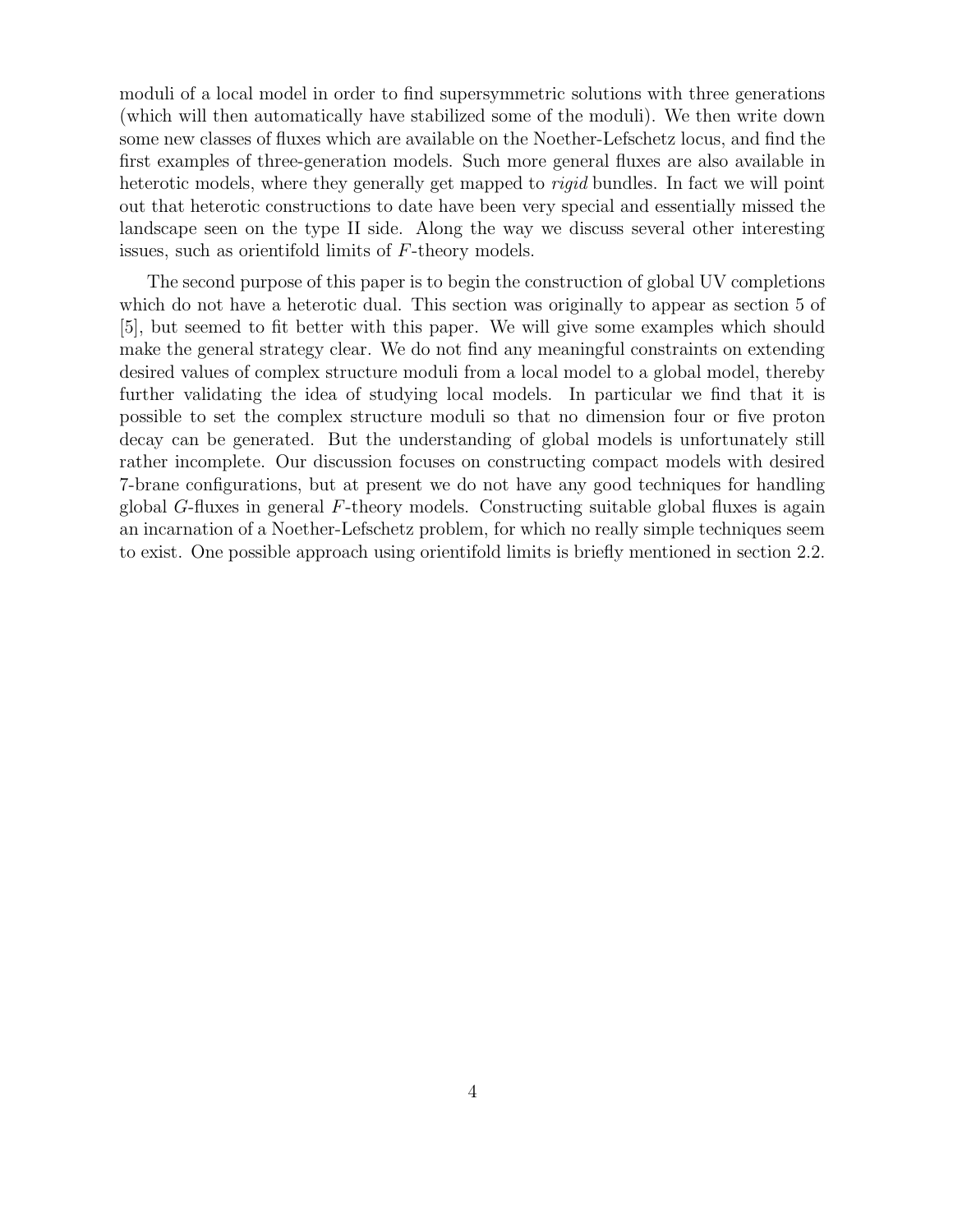## 2. Higgs bundles in F-theory

In this section we will give a detailed description of local F-theory models. Although much of this material is described implicitly or explicitly in our previous papers, writing out the chain of logic more carefully allows us to make sharper statements about the configuration space of such models.

The reader should be aware that on occasion we use two different definitions of the notion of a local model. The physical definition is that of a model in which  $M_{GUT}/M_{Pl}$ can be made parametrically small. The other definition is that of a non-compact  $CY_4$ consisting of an ALE fibration over a surface. Hopefully it is clear from the context which notion we use.

#### *2.1. Local model from global model*

Let us start with a global model, which is defined as a compact elliptically fibered Calabi-Yau complex four-fold with a section  $\sigma(B_3)$  (often simply written as  $B_3$ ). The elliptic fibration can be described by a Weierstrass model

$$
y^2 = x^3 + fx + g \tag{2.1}
$$

where f, g are sections of  $K_{B_3}^{-4}$ ,  $K_{B_3}^{-6}$  respectively. For the purpose of detecting singularities, it is more useful to write the Weierstrass equation in generalized form as

$$
y^2 + a_1xy + a_3y = x^3 + a_2x^2 + a_4x + a_6.
$$
 (2.2)

where the  $a_i$  are sections of  $K_{B_3}^{-i}$  $\mathbb{B}_3^{\text{-}i}$ . By completing the square and the cube, this may be written as (2.1), but the generalized form is more convenient for prescribing singular elliptic fibers along loci in  $B_3$ .

Suppose that we have a surface S of singularities in  $B_3$ . This will put certain restrictions on the sections  $a_i$  above. Let us take z to be a coordinate on the normal bundle to S in  $B_3$ , so S corresponds to  $z = 0$ . We will often denote  $c_1(NS) = -t$ . Then the order of vanishing of the  $a_i$  may increase at  $z = 0$ , so there will be conditions of the form 'z divides  $a_i$  at least  $n_i$  times,' which are characteristic of the singularity type of the elliptic fiber over  $z = 0$ . These conditions have been worked out in [22, 23] and are given in table 1 which was taken from [23]. In retrospect, the table is perhaps better understood in terms of Higgs bundles, which we will discuss later. Now to get a local model from a global model, we assign scaling dimensions to  $(x, y, z)$  and drop the irrelevant terms. Physically, this means we will be dropping certain higher order terms in the 8d gauge theory.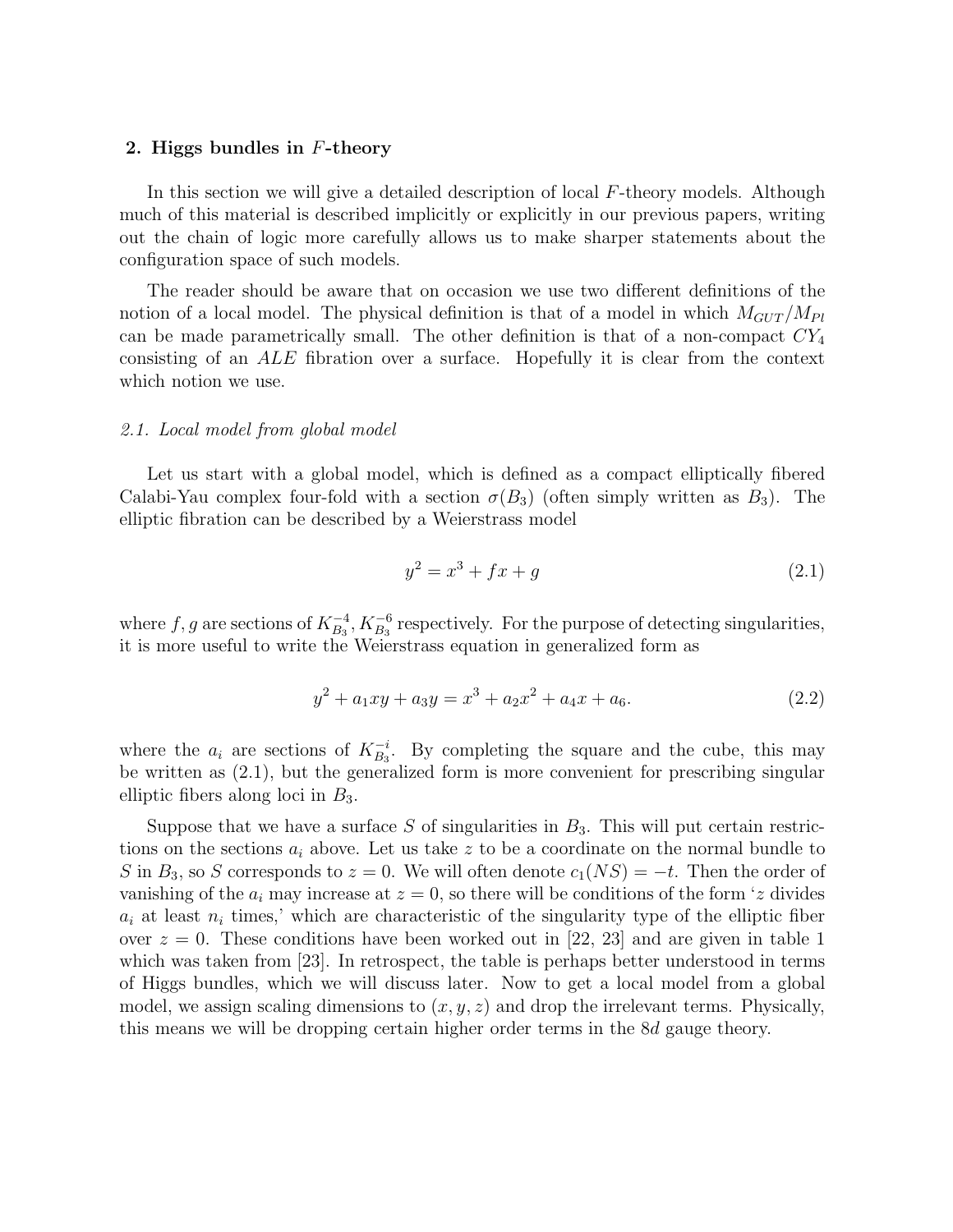| type                   | group           | $\boldsymbol{a}_1$ | $a_2$          | $\boldsymbol{a}_3$ | $\mathfrak{a}_4$ | $\boldsymbol{a_6}$ | Δ                |
|------------------------|-----------------|--------------------|----------------|--------------------|------------------|--------------------|------------------|
| $I_0$                  |                 | $\boldsymbol{0}$   | $\overline{0}$ | $\boldsymbol{0}$   | $\boldsymbol{0}$ | $\boldsymbol{0}$   | $\boldsymbol{0}$ |
| $I_1$                  |                 | $\boldsymbol{0}$   | $\overline{0}$ | $\mathbf{1}$       | $\mathbf{1}$     | $\mathbf{1}$       | $\mathbf{1}$     |
| $I_2$                  | SU(2)           | $\overline{0}$     | $\overline{0}$ | $\mathbf{1}$       | $\mathbf{1}$     | $\overline{2}$     | $\overline{2}$   |
| ${\cal I}_3^{ns}$      | unconven.       | $\boldsymbol{0}$   | $\overline{0}$ | $\overline{2}$     | $\overline{2}$   | 3                  | $\overline{3}$   |
| $I_3^s$                | unconven.       | $\boldsymbol{0}$   | $\mathbf{1}$   | $\mathbf{1}$       | $\overline{2}$   | 3                  | $\mathbf{3}$     |
| ${\cal I}_{2k}^{ns}$   | Sp(k)           | $\boldsymbol{0}$   | $\overline{0}$ | $\boldsymbol{k}$   | $\boldsymbol{k}$ | 2k                 | 2k               |
| $I^s_{2k}$             | SU(2k)          | $\boldsymbol{0}$   | $\mathbf{1}$   | $\boldsymbol{k}$   | $\boldsymbol{k}$ | 2k                 | 2k               |
| ${\cal I}^{ns}_{2k+1}$ | unconven.       | $\boldsymbol{0}$   | $\overline{0}$ | $k+1$              | $k+1$            | $2k+1$             | $2k + 1$         |
| $I_{2k+1}^s$           | $SU(2k+1)$      | $\boldsymbol{0}$   | $\mathbf{1}$   | $\boldsymbol{k}$   | $k+1$            | $2k+1$             | $2k+1$           |
| II                     |                 | $\mathbf{1}$       | $\mathbf{1}$   | $\mathbf{1}$       | $\mathbf{1}$     | $\mathbf{1}$       | $\sqrt{2}$       |
| $\cal III$             | SU(2)           | $\mathbf{1}$       | $\mathbf{1}$   | $\mathbf{1}$       | $\mathbf{1}$     | $\overline{2}$     | $\sqrt{3}$       |
| $IV^{ns}$              | unconven.       | $\mathbf{1}$       | $\mathbf{1}$   | $\mathbf{1}$       | $\overline{2}$   | $\overline{2}$     | $\sqrt{4}$       |
| $IV^s$                 | SU(3)           | $\mathbf{1}$       | $\mathbf{1}$   | $\mathbf{1}$       | $\sqrt{2}$       | $\mathfrak{Z}$     | $\sqrt{4}$       |
| $I_0^{\ast \, ns}$     | $\mathcal{G}_2$ | $\mathbf{1}$       | $\mathbf{1}$   | $\overline{2}$     | $\overline{2}$   | 3                  | $\,6$            |
| $I_0^{\ast \, ss}$     | SO(7)           | $\mathbf{1}$       | $\mathbf{1}$   | $\overline{2}$     | $\sqrt{2}$       | $\overline{4}$     | $\,6$            |
| $I^{*\,s}_0$           | $SO(8)$ *       | $\mathbf{1}$       | $\mathbf{1}$   | $\overline{2}$     | $\sqrt{2}$       | $\overline{4}$     | $\,6$            |
| $I_1^{\ast\,ns}$       | SO(9)           | $\,1$              | $\mathbf{1}$   | $\overline{2}$     | $\sqrt{3}$       | $\overline{4}$     | $\sqrt{ }$       |
| $I_1^{*s}$             | SO(10)          | $\mathbf{1}$       | $\mathbf{1}$   | $\overline{2}$     | $\mathfrak{Z}$   | $\overline{5}$     | $\sqrt{ }$       |
| $I_2^{\ast\,ns}$       | SO(11)          | $\mathbf{1}$       | $\mathbf{1}$   | $\mathfrak{Z}$     | $\mathfrak{Z}$   | $\overline{5}$     | 8                |
| $I_2^{\ast \, s}$      | $SO(12)^*$      | $\mathbf{1}$       | $\mathbf{1}$   | $\mathfrak{Z}$     | 3                | $\overline{5}$     | $8\,$            |
| $I_{2k-3}^{*ns}$       | $SO(4k+1)$      | $\mathbf{1}$       | $\mathbf{1}$   | $\boldsymbol{k}$   | $k+1$            | $2k$               | $2k+3$           |
| $I_{2k-3}^{*s}$        | $SO(4k + 2)$    | $\mathbf 1$        | $\,1$          | $\boldsymbol{k}$   | $k+1$            | $2k+1$             | $2k+3$           |
| $I_{2k-2}^{*ns}$       | $SO(4k+3)$      | $\mathbf{1}$       | $\mathbf{1}$   | $k+1$              | $k+1$            | $2k+1$             | $2k+4$           |
| $I_{2k-2}^{*s}$        | $SO(4k + 4)^*$  | $\mathbf{1}$       | $\mathbf{1}$   | $k+1$              | $k+1$            | $2k+1$             | $2k+4$           |
| $IV^{*ns}$             | $F_4$           | $\mathbf{1}$       | $\sqrt{2}$     | $\sqrt{2}$         | $\boldsymbol{3}$ | $\overline{4}$     | $8\,$            |
| $IV^{*s}$              | $\mathcal{E}_6$ | $\mathbf{1}$       | $\overline{2}$ | $\overline{2}$     | $\boldsymbol{3}$ | $\mathbf 5$        | $8\,$            |
| $III^*$                | $E_7$           | $\mathbf{1}$       | $\sqrt{2}$     | $\mathfrak{Z}$     | 3                | $\overline{5}$     | $\boldsymbol{9}$ |
| $II^*$                 | $E_8$           | $\mathbf{1}$       | $\overline{2}$ | $\mathfrak{Z}$     | $\overline{4}$   | $\mathbf 5$        | 10               |
| non-min                |                 | $\mathbf{1}$       | $\sqrt{2}$     | $\sqrt{3}$         | $\overline{4}$   | $\,6\,$            | 12               |

Table 1: *Results from Tate's algorithm [22, 23]. The subscript s/ns stands for split/non-split, meaning that there is/is not a monodromy action by an outer automorphism on the vanishing cycles along the singular locus.*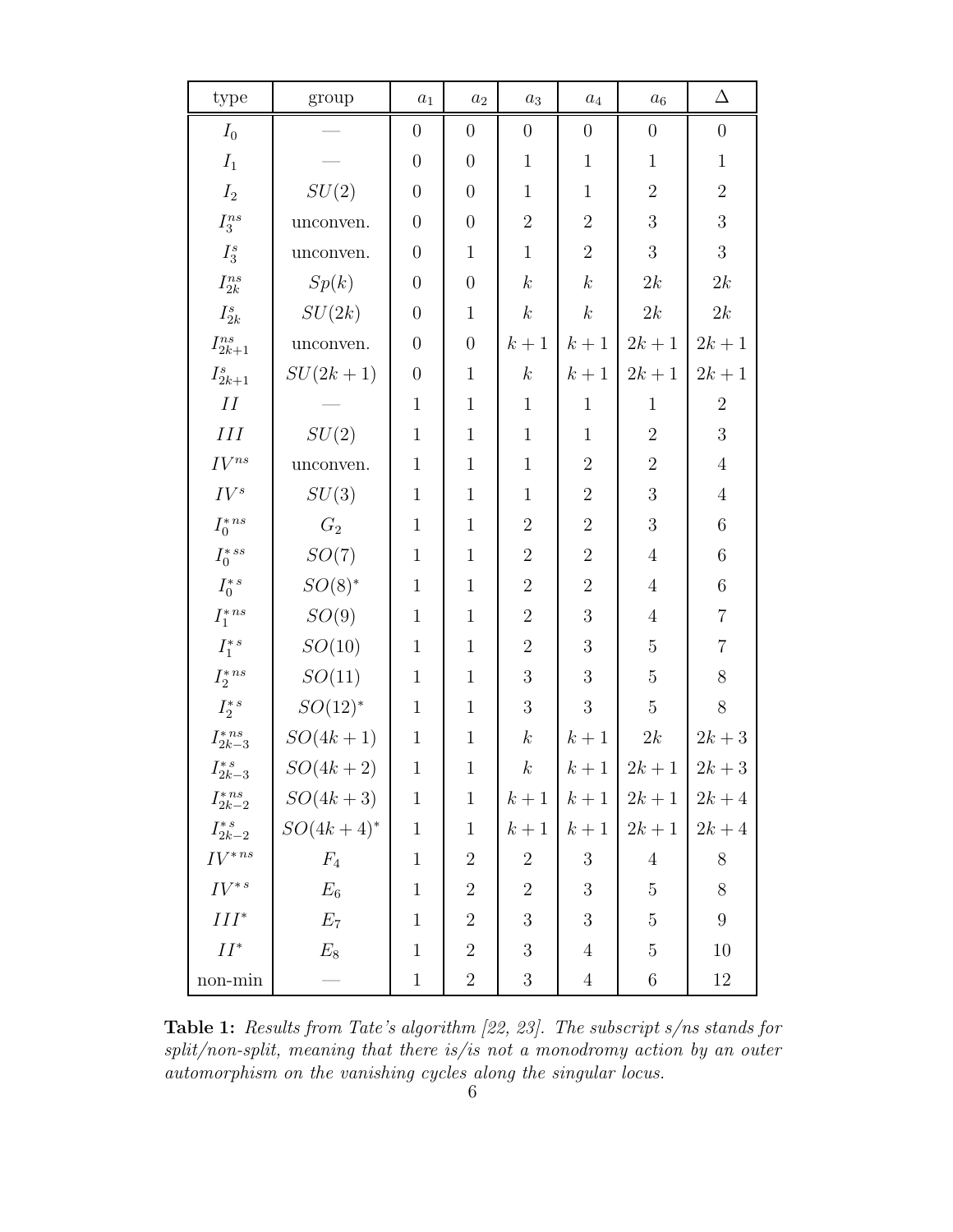For phenomenological purposes the case of most interest is a surface  $S$  of  $I_5$  singular fibers. Then according to table 1, in order to have an  $SU(5)$  singularity along  $z = 0$ , we need the leading terms near  $z = 0$  to be

$$
a_1 = -b_5
$$
,  $a_2 = zb_4$ ,  $a_3 = -z^2b_3$ ,  $a_4 = z^3b_2$ ,  $a_6 = z^5b_0$  (2.3)

where the  $b_i$  are generically non-vanishing, and we may have further subleading terms which vanish to higher order in z. The  $b_i$  are independent of z, so we may think of the  $b_i$  as sections of line bundles on the surface S. Now we assign scaling dimensions  $(1/3, 1/2, 1/5)$  to  $(x, y, z)$  respectively. We throw out the 'irrelevant terms' whose scaling dimension is larger than one. The resulting equation we get is

$$
y^2 = x^3 + b_0 z^5 + b_2 x z^3 + b_3 y z^2 + b_4 x^2 z + b_5 x y \tag{2.4}
$$

which is exactly the equation of an  $E_8$  singularity unfolded to an  $SU(5)$  singularity. The dimension one terms give the  $E_8$  singularity and the terms with dimension smaller than one give a relevant deformation of this singularity. Thus we may extract an ALE fibration over S from any global model by taking a suitable low energy limit. Note that  $c_1(B_3)|_S = c_1(S) - t$ , and so the above equation transforms as a section of  $6c_1(S) - 6t$ . Therefore the Chern classes of the sections  $b_i$  on S are given by

$$
b_i \sim (6-i)c_1(S) - t \tag{2.5}
$$

Note that we could have assigned different scaling dimensions to the variables, which would result in dropping additional terms in (2.4). For instance if we assign degrees  $(1/3, 1/2, 2/9)$ , then the  $z<sup>5</sup>$  term is also irrelevant and the dimension one terms give the equation of an  $E_7$  singularity. However from the results of Tate's algorithm we see that it must still be embedded in the  $E_8$  singularity  $(2.4)$ , so our choice will give the most general local model. The  $E_8$  singularity is the maximal singularity that the elliptic fibration allows without destroying the Calabi-Yau property.

Part of the attraction of local F-theory models is that almost all of the observable sector is described by this one equation  $(2.4)$ , plus a choice of G-fluxes. All the usual complications of global models can be hidden in the subleading corrections to this equation. This is equivalent to the statement that the local geometry is completely described by the 8d gauge theory. In the following we will analyze these local geometries in more detail.

#### *2.2. Orientifold limits*

In this section, we analyze IIb limits of F-theory vacua. Such limits are expected to be useful, since a number of issues (particularly global issues) are currently much better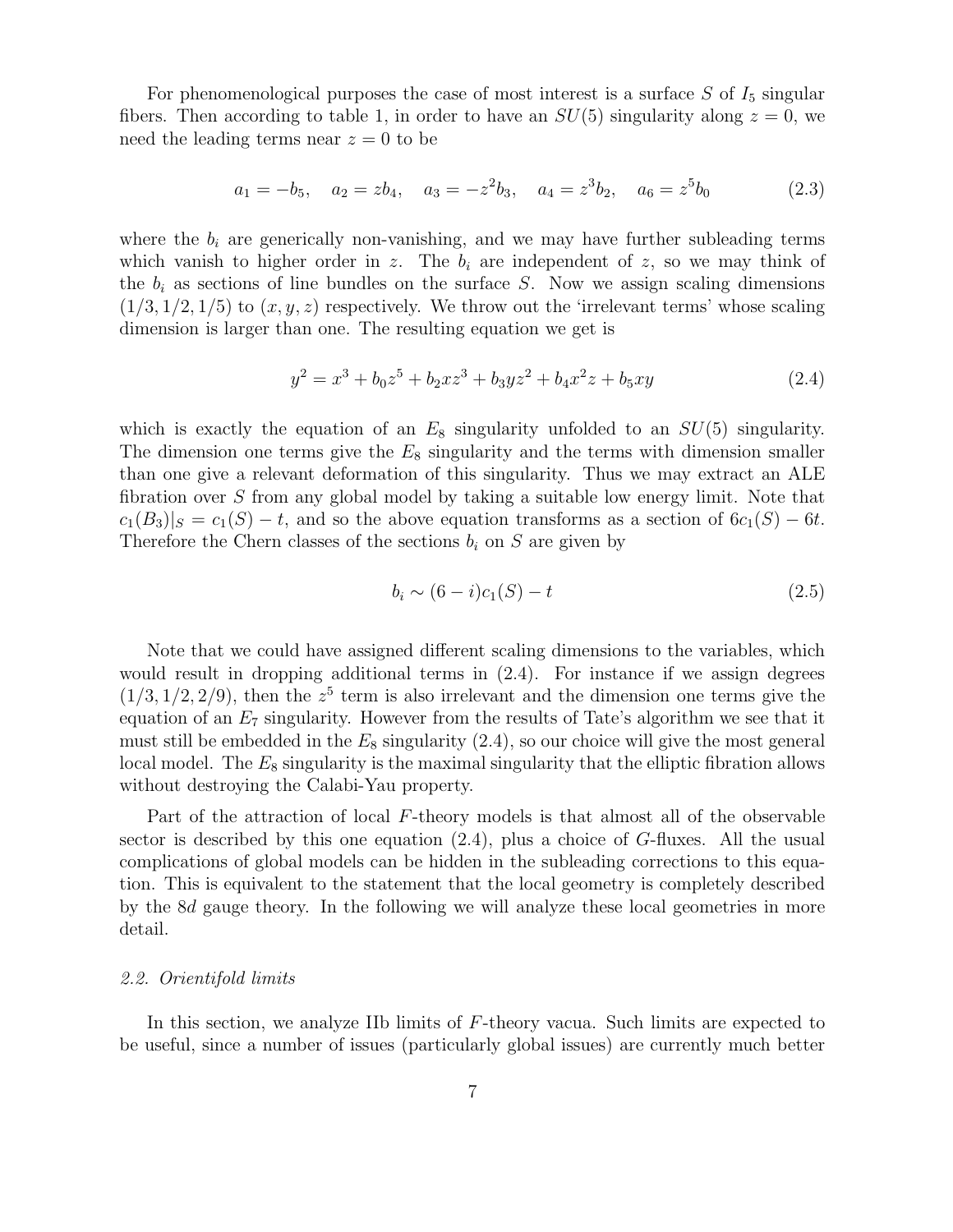understood in the IIb theory than in  $F$ -theory. For instance we would like to use this to analyse G-fluxes in global models. However as we will discuss the regimes of validity are not overlapping and the IIb models we get look very different from any previously considered IIb GUT-like models. Thus there is still some work to be done to understand the relation between the two pictures.

Consider again the Weierstrass equation

$$
y^2 = x^3 + fx + g \tag{2.6}
$$

and its generalized form

$$
y^2 + a_1xy + a_3y = x^3 + a_2x^2 + a_4x + a_6.
$$
 (2.7)

As in [22], we define the following quantities:

$$
b_2 = a_1^2 + 4a_2 \n b_4 = a_1a_3 + 2a_4 \n b_5 = a_3^2 + 4a_6
$$
\n
$$
b_6 = a_4^2 + 4a_6
$$
\n
$$
b_7 = a_1a_3 + 2a_4
$$
\n
$$
b_8 = \frac{1}{4}(b_2b_6 - b_4^2)
$$
\n
$$
b_8 = \frac{1}{4}(b_2b_6 - b_4^2)
$$
\n
$$
b_8 = \frac{1}{4}(b_2b_6 - b_4^2)
$$
\n
$$
b_8 = \frac{1}{4}(b_2b_6 - b_4^2)
$$
\n
$$
b_8 = \frac{1}{4}(b_2b_6 - b_4^2)
$$
\n
$$
b_8 = \frac{1}{4}(b_2b_6 - b_4^2)
$$
\n
$$
b_8 = \frac{1}{4}(b_2b_6 - b_4^2)
$$
\n
$$
b_8 = \frac{1}{4}(b_2b_6 - b_4^2)
$$
\n
$$
b_8 = \frac{1}{4}(b_2b_6 - b_4^2)
$$
\n
$$
b_8 = \frac{1}{4}(b_2b_6 - b_4^2)
$$
\n
$$
b_8 = \frac{1}{4}(b_2b_6 - b_4^2)
$$
\n
$$
b_8 = \frac{1}{4}(b_2b_6 - b_4^2)
$$
\n
$$
b_8 = \frac{1}{4}(b_2b_6 - b_4^2)
$$
\n
$$
b_8 = \frac{1}{4}(b_2b_6 - b_4^2)
$$
\n
$$
b_8 = \frac{1}{4}(b_2b_6 - b_4^2)
$$
\n
$$
b_8 = \frac{1}{4}(b_2b_6 - b_4^2)
$$
\n
$$
b_8 = \frac{1}{4}(b_2b_6 - b_4^2)
$$
\n
$$
b_8 = \frac{1}{4}(b_2b_6 - b_4^2)
$$
\n
$$
b_8 = \frac{1}{4}(b_2b_6 - b_4^2)
$$
\n
$$
b_8 = \frac{1}{4}(b_2b_6
$$

Then  $f$  and  $g$  may be recovered as

$$
f = -\frac{1}{48} (b_2^2 - 24b_4)
$$
  
\n
$$
g = -\frac{1}{864} (-b_2^3 + 36b_2b_4 - 216b_6)
$$
\n(2.9)

Now supposed that we want to take a limit in the complex structure moduli space so that the axio-dilaton becomes constant almost everywhere in the IIb space-time. Since

$$
j(\tau) = 4 \frac{(24f)^3}{4f^3 + 27g^2}
$$
\n(2.10)

this will happen when

$$
\frac{f^3}{g^2} \to \text{constant} \tag{2.11}
$$

Inspecting  $(2.9)$ , we see that the most evident way to achieve this is by scaling up  $b_2$ , or alternatively by scaling down  $b_4$  and  $b_6$ . Therefore let us consider the following scaling limit:

$$
a_3 \to \epsilon \, a_3, \qquad a_4 \to \epsilon \, a_4, \qquad a_6 \to \epsilon^2 \, a_6 \tag{2.12}
$$

Note that for our GUT models (2.4), in this limit  $b_i/b_0$  scales like  $1/\epsilon$  or  $1/\epsilon^2$ . Since  $b_i/b_0 \sim Tr(\Phi^i)$  are identified with Casimirs of the eight-dimensional Higgs field, this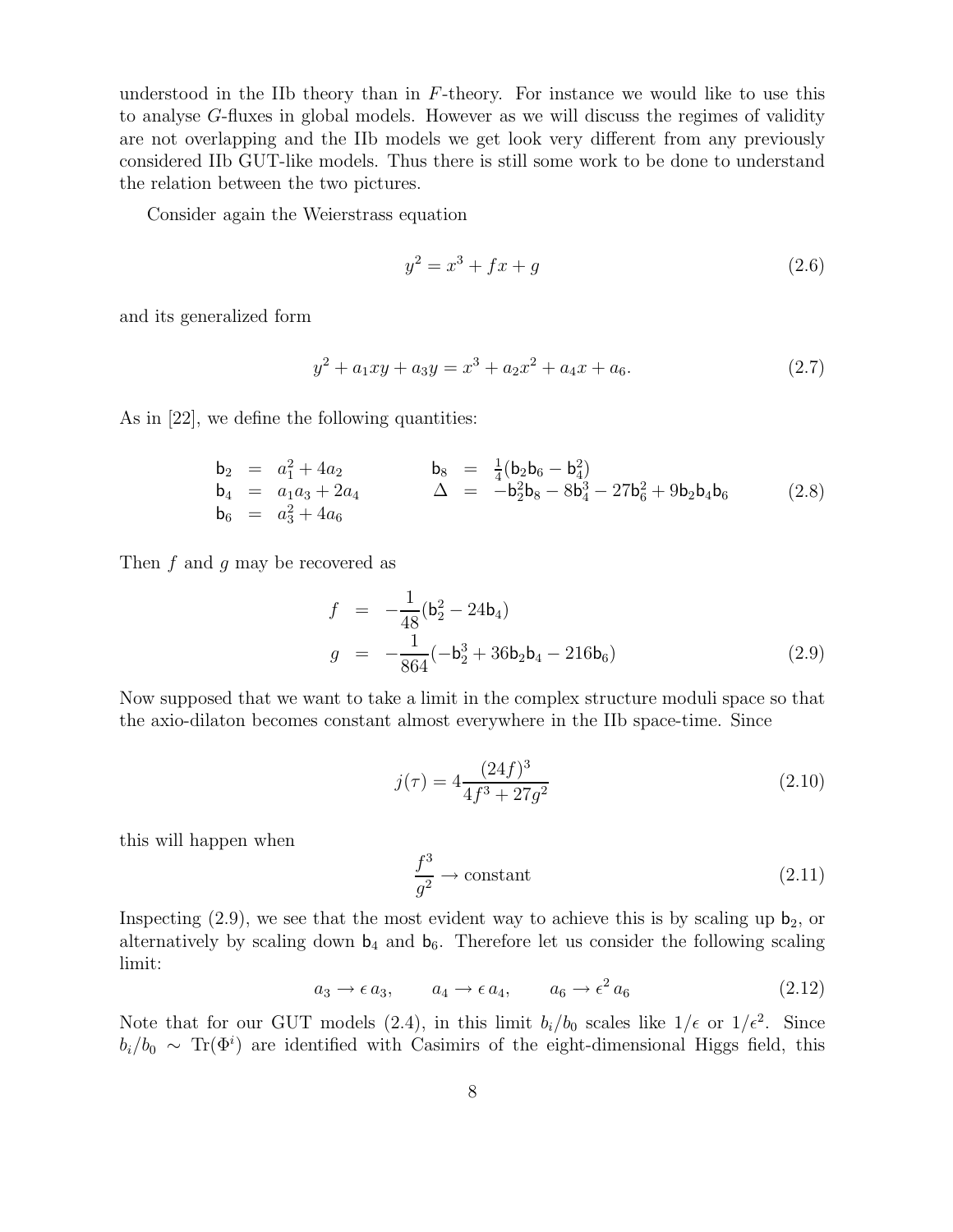means that the VEV of the Higgs field is becoming large and we can no longer trust the 8d gauge theory/ $F$ -theory description. One may still hope to get a different weakly coupled description in terms of perturbative IIb string theory. As we will discuss, this is possible, but we have to push the model through a configuration with singularities that are neither well-described by F-theory nor by perturbative type IIb.

Continuing, one finds

$$
f = -\frac{1}{48} (b_2^2 - 24\epsilon b_4)
$$
  
\n
$$
g = -\frac{1}{864} (-b_2^3 + 36\epsilon b_2 b_4 - 216\epsilon^2 b_6)
$$
\n(2.13)

The discriminant is given by

$$
\Delta = \epsilon^2 (-b_2^2 b_8 - 8\epsilon b_4^3 - 27\epsilon^2 b_6^2 + 9\epsilon b_2 b_4 b_6)
$$
  

$$
\sim -\frac{1}{4} \epsilon^2 b_2^2 (b_2 b_6 - b_4^2) + \mathcal{O}(\epsilon^3)
$$
(2.14)

Therefore in the  $\epsilon \to 0$  limit, all the roots are located at  $\mathbf{b}_2 = 0$  and  $\mathbf{b}_2 \mathbf{b}_6 - \mathbf{b}_4^2 = 0$ . The monodromies around these roots were analyzed in [24, 25], with the result that

$$
O7: \mathbf{b}_2 = 0, \qquad D7: \mathbf{b}_2 \mathbf{b}_6 - \mathbf{b}_4^2 = 0 \tag{2.15}
$$

Moreover, the  $j$ -function behaves as

$$
j(\tau) \sim \frac{\mathbf{b}_2^4}{\epsilon^2 \left(\mathbf{b}_2 \mathbf{b}_6 - \mathbf{b}_4^2\right)}\tag{2.16}
$$

which means that the string coupling goes to zero almost everywhere. Therefore we get the following picture [24]: in the limit of complex structure moduli space that we discussed above, the Calabi-Yau four-fold becomes a constant elliptic fibration over a Calabi-Yau three-fold given by

$$
\xi^2 = \mathsf{b}_2 \tag{2.17}
$$

where  $\mathbf{b}_2 \sim K_{B_3}^{-2}, \xi \sim K_{B_3}^{-1}$ . That is, the emerging  $CY_3$  is simply the double cover over  $B_3$ with branch locus given by  $b_2 = 0$ . The orientifolding acts as

$$
\xi \to -\xi, \quad y \to -y \tag{2.18}
$$

and the positions of the branes on this three-fold are given as above. There are two copies of the D7 locus  $\mathbf{b}_2 \mathbf{b}_6 - \mathbf{b}_4^2 = 0$  related by  $\xi \to -\xi$ .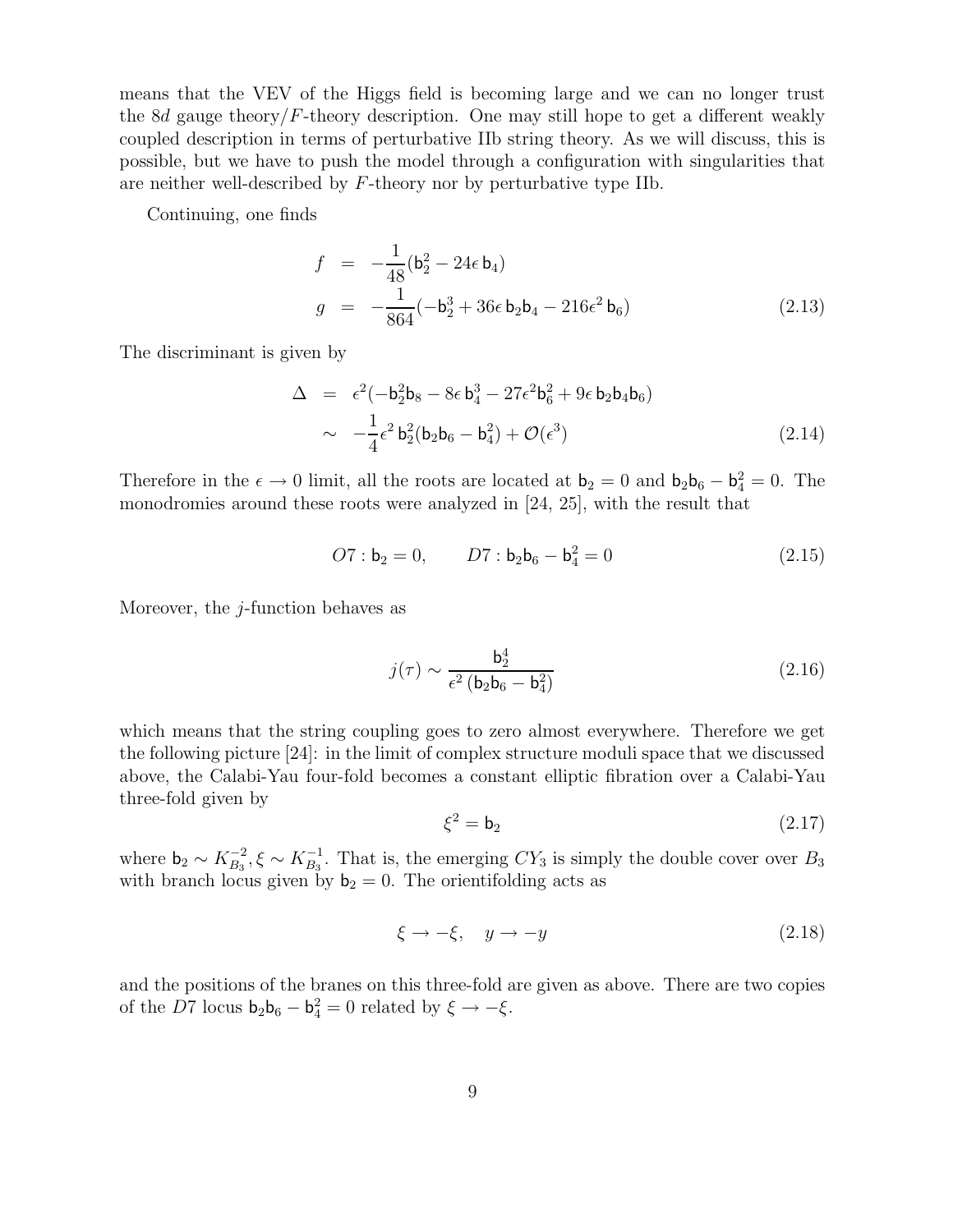Now let's apply this to our local models. The Calabi-Yau three-fold will be given by a double cover of the total space of the normal bundle  $N_S \rightarrow S$ , with branch locus given by  $b_2 = 0$ . For  $SU(5)$  models we get

$$
b_2 = b_5^2 + 4zb_4
$$
  
\n
$$
b_4 = z^2b_3b_5 + 2z^3b_2
$$
  
\n
$$
b_6 = z^4b_3^2 + 4z^5b_0
$$
  
\n
$$
b_2b_6 - b_4^2 = z^5(4b_3^2b_4 - 4b_2b_3b_5 + 4b_0b_5^2 + z(16b_0b_4 - 4b_2^2))
$$
 (2.19)

where z is a local coordinate on the normal bundle  $N<sub>S</sub>$ . Hence we find a non-compact O7-plane along the branch locus  $b_2 = 0$ , five gauge D7-branes wrapped on S, as well as a non-compact flavour D7-brane. The O7-plane intersects the gauge 7-branes along the matter curve

$$
\Sigma_{10} = \{b_5 = 0\} \tag{2.20}
$$

which as expected carries an enhanced  $SO(10)$  singularity. The flavour D7-brane intersects the gauge D7-brane along

$$
\Sigma_5 = \{ R = b_3^2 b_4 - b_2 b_3 b_5 + b_0 b_5^2 = 0 \}
$$
\n(2.21)

which carries an enhanced  $SU(6)$  singularity. Finally the Yukawa couplings are localized at

$$
\lambda_{\text{top}} \sim \{b_5 = b_4 = 0\}, \qquad \lambda_{\text{bottom}} \sim \{b_5 = b_3 = 0\},
$$
\n(2.22)

which carry enhanced  $E_6$  and  $SO(12)$  singularities, respectively.

Let us now look in more detail at the points of  $E_6$  enhancement. The equation of the Calabi-Yau can be written as

$$
\xi^2 = u^2 + zw \tag{2.23}
$$

where  $u = b_5$  and  $w = 4b_4$ . Thus the  $E_6$  points are conifold singularities of the Calabi-Yau three-fold. We expect that the limiting model has zero  $B_{NS}$ -field through the vanishing  $S<sup>2</sup>$ , so that it corresponds to a non-perturbative singularity of type IIb.

Perturbative string theory breaks down at such conifold singularities, and there are extra massless states. This should be a chiral field corresponding to the zero modes of  $B_2, C_2$  on the 'resolved' picture, or to a D3 wrapped on the vanishing  $S^3$  in the deformed picture.

In order to get a perturbative picture, we can try to resolve or deform the conifold singularity. Let us first discuss the resolutions. The two small  $\mathbf{P}^{1}$ 's are exchanged under the discrete symmetry  $\sigma : \xi \to -\xi$ , and thus the small resolution is projected out by the orientifold. The full orientifold action is given by  $\Omega(-1)^{F<sub>L</sub>}$  where  $\Omega$  is worldsheet parity and  $(-1)^{F_L}$  maps the RR fields to minus themselves. The NS B-field is odd under  $\Omega(-1)^{F_L}$ , so it is consistent to have a non-zero value of B through the vanishing  $\mathbf{P}^1$ .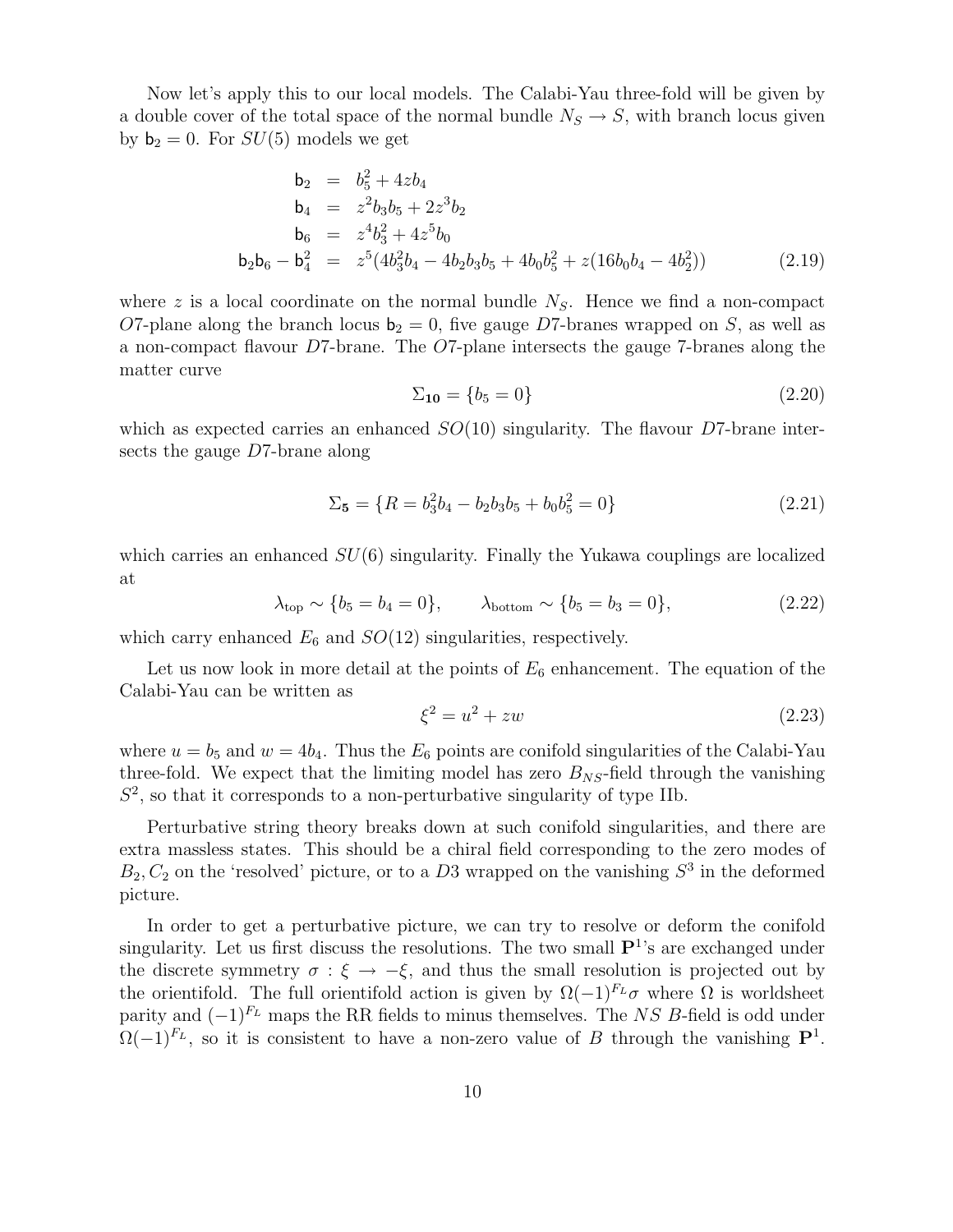So one can 'resolve' the singularity by turning on the  $B$ -field.  $(C_2$  may also be nonzero; it is paired with  $B_2$  under SUSY). Thus there will be a description of the up-type Yukawa coupling using D1-instantons. However there is no smooth geometric picture, and  $\alpha'$  corrections would be important. The B-field may be tuned to the value  $1/2$  which corresponds to the quiver locus. These models are very different from the IIb  $SU(5)$ models that have been considered in the literature (see eg. [12] for a recent discussion and constructions), and more work needs to be done to connect the two pictures.

We may also ask what happens with the flux that is responsible for chiral matter in the scaling limit. Likely this yields  $U(1)$ -flux for the overall  $U(1) \subset U(5)$  in the IIb model. In F-theory, this  $U(1)$  becomes part of the larger  $E_8$  gauge symmetry, and is Higgsed by the adjoint field of the 8d gauge theory.

Instead of trying to resolve the conifold points, one can also give the  $S<sup>3</sup>$  a finite size by deforming the branch locus to a generic section of  $K_{B_3}^{-2}$ . This is also compatible with the orientifold action and removes the conifold points. (Three-form fluxes through this  $S<sup>3</sup>$  are not compatible with the orientifold action and can not be turned on). However this corresponds to breaking the  $SU(5)$  GUT group by giving an expectation value to a field in the 10. So although one could get a smooth geometric background this way, it comes at the cost of breaking the GUT group.

It is amusing to ask what happens for local  $SO(10)$  models when we take this limit. This corresponds to setting  $b_5 \rightarrow 0$  identically in the above equations. Then the O7-plane is reducible and consists of a component wrapping S and a component wrapped on the curve  $b_4 = 0$  in S and stretching in the normal direction. The spinors in the 16 live on the intersection of the non-compact orientifold plane with S and are partially made of non-perturbative  $(p, q)$  strings. The local equation of the Calabi-Yau three-fold at these intersections is

$$
\xi^2 = zw \tag{2.24}
$$

which means that they correspond to a curve of  $A_1$  ALE singularities. Presumably again  $B_{NS}$  is zero here and they correspond to non-perturbative singularities of type IIb; indeed otherwise we would not expect massless modes of  $(p, q)$  strings here. Still this seems to be a very simple local model for producing spinor representations in the IIb language. The non-compact D7 brane intersects S along two curves, one of which is the curve above where the 16 lives, and the other is  $b_3 = 0$  which is where the 10 of  $SO(10)$  lives.

Finally we can ask what happens for  $E_6$  models. This corresponds to setting both  $b_5 \rightarrow 0$  and  $b_4 \rightarrow 0$  identically in the above equations. Then  $b_2$  vanishes identically so the limit we are trying to take does not correspond to a IIb limit (except for very special fibrations [26]).

## *2.3. Constraints from tadpole cancellation*

From the local form of the singularity obtained above through the results of Tate's algorithm, we may immediately deduce the homology classes of the matter curves. Com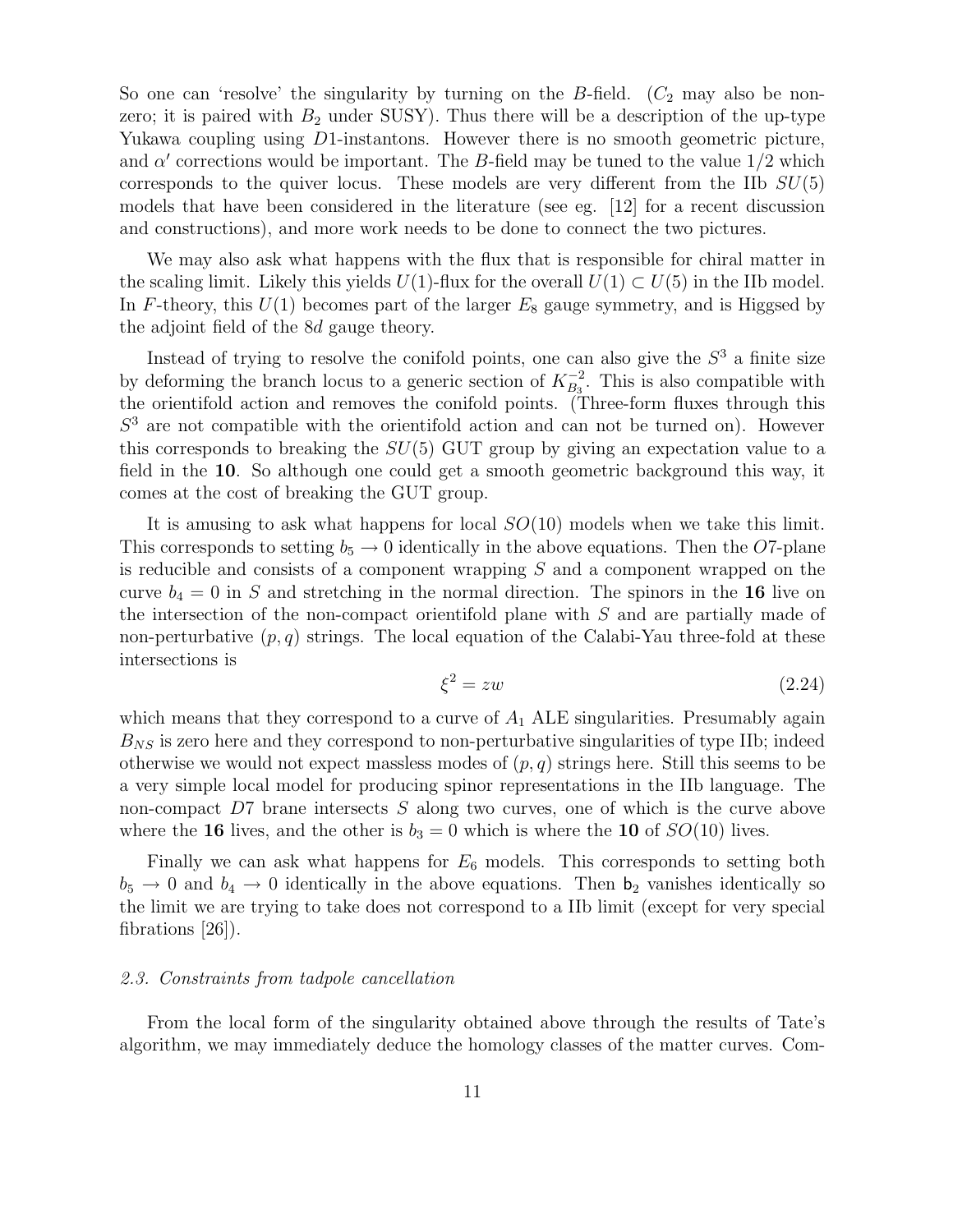puting the discriminant of (2.2), one finds

$$
\Delta = z^5 b_5^4 (-b_0 b_5^2 + b_2 b_3 b_5 - b_4 b_3^2) + \mathcal{O}(z^6)
$$
\n(2.25)

Thus the matter curves are given by

$$
\Sigma_{10} = \{b_5 = 0\}, \qquad \Sigma_5 = \{R = 0\} \tag{2.26}
$$

which yields the following homology classes:

$$
[\Sigma_{10}] = c_1 - t, \qquad [\Sigma_5] = 8c_1 - 3t \tag{2.27}
$$

In particular it follows that

$$
[\Sigma_5] - 3[\Sigma_{10}] - 5c_1 = 0 \tag{2.28}
$$

Of course we also know the precise equation of the matter curves, but even these topological constraints are already quite restrictive. Mathematically, these are necessary conditions for the local geometry to be an elliptically fibered Calabi-Yau with section.

Although it is clear from our construction that these constraints have to be satisfied, it would be more satisfactory to give them a physical interpretation. In six dimensional compactifications of F-theory such constraints can be understood more physically as a consequence of anomaly cancellation [27]. For instance the relation (2.28) is then equivalent to cancellation of the  $tr_f(F^4)$  anomaly. One expects such relations to hold also in more general F-theory settings [28]. We largely follow [27, 28] in the remainder of this subsection.

Consider the worldvolume of a 7-brane S, intersecting another 7-brane  $S_a$  over a curve  $\Sigma_a$ . Under a gauge/Lorentz transformation, in the presence of  $(p, q)$  7-branes we get an additional contribution to the variation of the action given by

$$
\delta_{\Lambda,\Theta} S \sim \int I_{adj,6}^1(\Lambda,\Theta) \wedge \delta^2(S) \wedge \delta^2(S) - \sum_{R_a} \int I_{R_a,6}^1(\Lambda,\Theta) \wedge \delta^4(\Sigma_a) \tag{2.29}
$$

where  $\Lambda$  is a local gauge transformation and  $\Theta$  is a local Lorentz transformation. Here  $I<sub>R,6</sub><sup>1</sup>$  is given through the descent procedure as

$$
dI^1 = \delta I^0, \quad dI^0 = I_{R,8} = \left[ \mathbf{ch}_R(F) \wedge \hat{\mathbf{A}}(R) \right]_8 \tag{2.30}
$$

or more explicitly

$$
\hat{I}_{R,8} = \frac{1}{24} \text{Tr}_R(F^4) - \frac{1}{96} \text{Tr}_R(F^2) \text{Tr}(R^2) + \frac{rk}{128} \left(\frac{1}{45} \text{Tr}(R^4) + \frac{1}{36} \text{Tr}(R^2)^2\right) \tag{2.31}
$$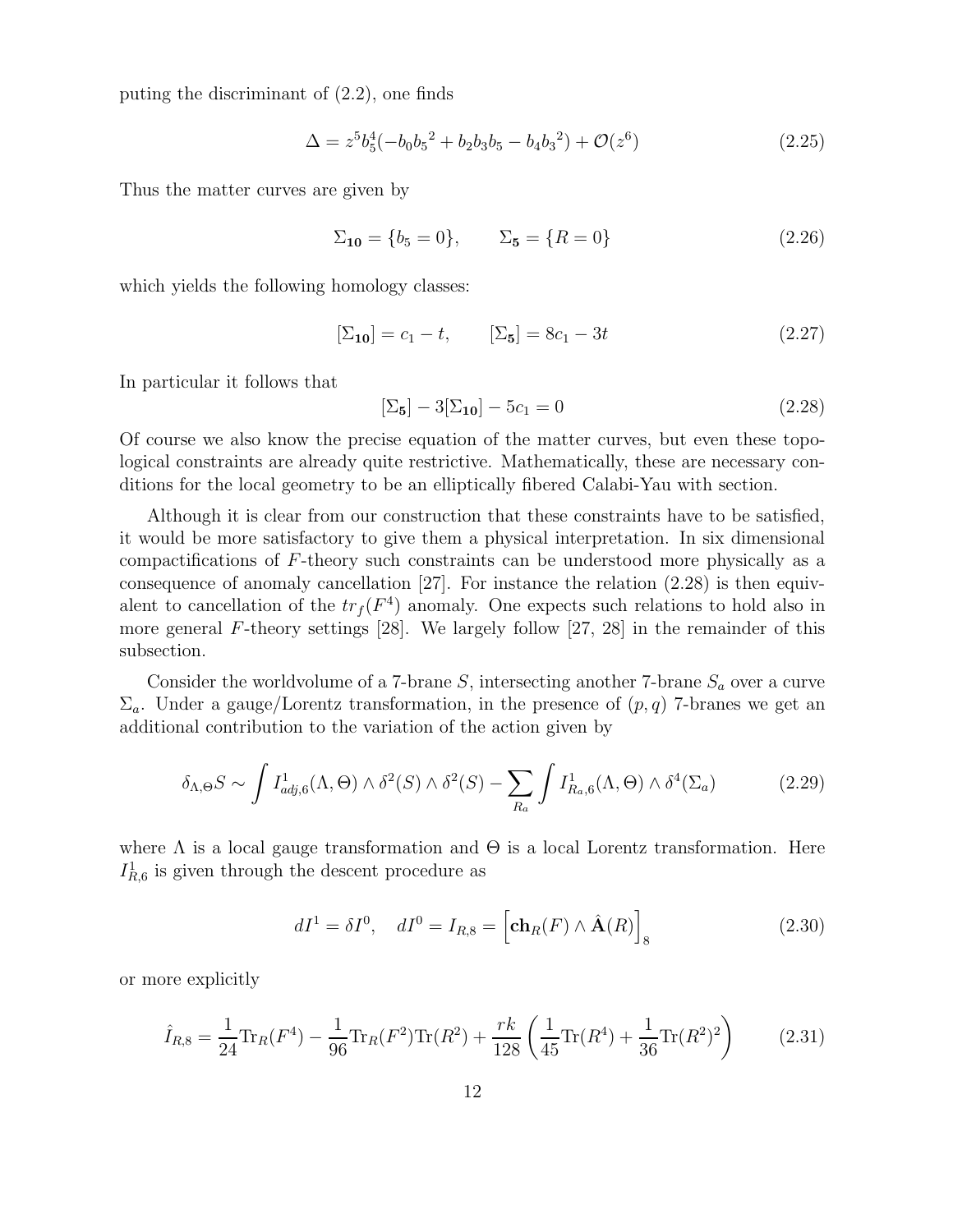where F is understood to be the gauge field on the gauge 7-brane wrapped on S, and  $\hat{I} =$  $(i(2\pi)^{d/2})I$ . Further we have  $\delta^2(S)\wedge \delta^2(S_a) = m_a \delta^4(\Sigma_a)$  and  $\delta^2(S)\wedge \delta^2(S) = -c_1(S)\wedge \delta^2(S)$ . Note that intersections are frequently not transverse in F-theory and  $m_a \neq 1$ . This expression is the most straightforward generalization of the usual expression for D-branes [29, 30]. The hypermultiplet spinors are ordinary  $6d$  spinors which do not carry R-charges, so the expression for their anomaly is the usual one. The 8d gauginos also carry Rcharges which gives an extra contribution proportional to  $c_1(K_S)$ . There could be further contributions to  $\delta S$  in compact models, but here we will concentrate on the pieces that are associated to the gauge theory and have to be cancelled even in a local model.

In order to check anomaly cancellation we convert all the gauge traces to traces in the fundamental representation:

$$
\operatorname{Tr}_R(F^4) = x_R \operatorname{Tr}_f(F^4) + y_R \operatorname{Tr}_f(F^2)^2, \qquad \operatorname{Tr}_R(F^2) = n_R \operatorname{Tr}_f(F^2) \tag{2.32}
$$

In F-theory, the only massless tensor field available for the Green-Schwarz mechanism is the RR field  $C_4$ . Thus one would expect that the anomaly can be cancelled by mediation of  $C_4$  if and only if the anomaly polynomial is factorizable, i.e. the matter representations occurring are such that

$$
\hat{I}_{12} = \left[ \sum_{0,a} n_a \delta^2(S_a) \wedge (2\text{Tr}_f(F^2) - \frac{1}{2} \text{Tr}(R^2)) \right]^2, \tag{2.33}
$$

The corresponding tadpole cancellation condition is the well-known constraint:

$$
N_{D3} = \frac{\chi(Y_4)}{24} - \frac{1}{8\pi^2} \int_{Y_4} \mathsf{G} \wedge \mathsf{G}
$$
 (2.34)

Since all three terms receive unknown contributions from infinity, we do not have to worry about this condition in a local model.

However this leaves a puzzle. The  $\text{Tr}_f(F^4)$  anomalies are non-zero and localized at different places in the internal space. So how do these pieces get cancelled exactly? There must be something mediating them. In perturbative type IIb, the  $\text{Tr}_f(F^4)$  and  $\text{Tr}(R^4)$ anomalies on branes are cancelled by mediation of the RR fields  $C_0/C_8$ . However in Ftheory these fields are massive and do not appear as propagating fields in the effective action. Nevertheless it seems clear what must happen: in general F-theory compactifications integrating out the massive modes of the RR fields  $C_0$  and  $C_8$  leaves an effective interaction whose variation cancels the  $\text{Tr}_f(F^4)$  anomalies.

A similar issue in fact also arises in  $M$ -theory on  $G_2$  manifolds and has been analyzed there  $[31]$  (see also  $[21]$  for a discussion). In the M-theory setting, chiral fermions are localized at points on the worldvolume of the gauge brane. In type IIa the corresponding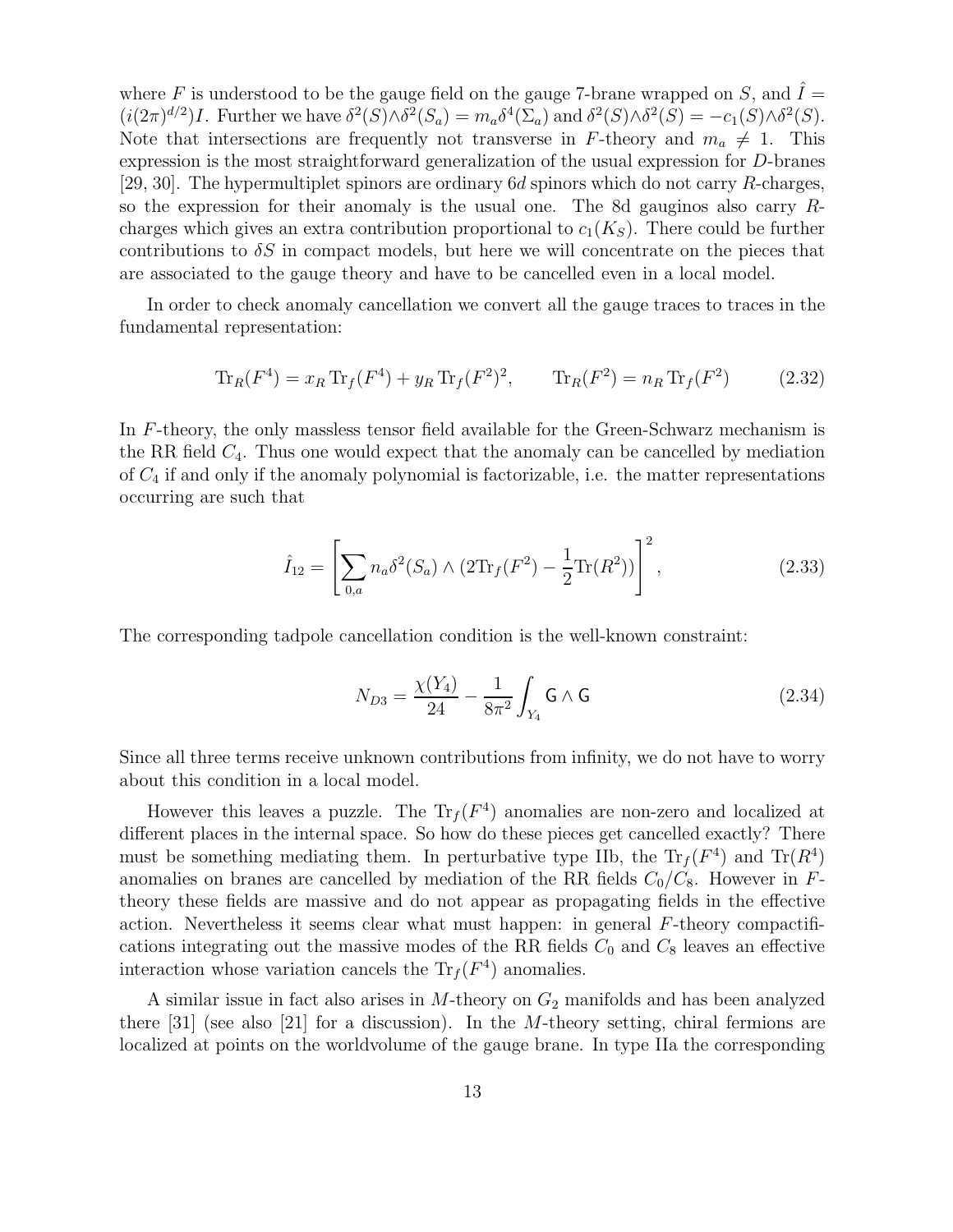anomalies would be mediated by the RR gauge field, but in M-theory this field is massive. Nevertheless there is a residual interaction  $\int K \wedge \omega^{(5)}$  which transforms under gauge transformations, and the Gauss law for  $K \sim dA_{RR}^{(1)}$  is satisfied precisely when the  $\text{Tr}_f(F^3)$ anomalies are cancelled.

We have not precisely worked out the analogous statements in  $F$ -theory. The problem is that if we apply the analogous trick, rewriting  $\int C_0 \wedge F^4 \sim -\int dC_0 \wedge \omega_7$ , it does not yield an interaction that is invariant under  $Sl(2, Z)$  transformations, so it is incomplete. However for our purposes we don't really need to work this out in detail, because we can use the IIb orientifold limit identified in section 2.2 to show that the expected constraints have to be satisfied. In the IIb limit the anomaly is cancelled by  $C_0/C_8$  exchange as usual, and we get the following modified Bianchi identity:

$$
dF_1/2\pi = \sum_{D7} n_a \delta^2(S_a) - 8 \sum_{O7} \delta^2(O7)
$$
 (2.35)

Here we use the 'upstairs' picture, that is we write the relation on the covering space before taking the orientifold quotient. (F-theory corresponds more naturally to the 'downstairs' picture).

Now the integral of  $dF_1$  over any closed two-cycle is zero. Let us integrate over any curve  $\Sigma_b$  in S, and let us write (2.35) more suggestively as

$$
dF_1/2\pi = 5\delta^2(S) + \delta^2(S_a) + 5\delta^2(S') - 8\delta^2(O7) + \text{other}
$$
 (2.36)

where  $S'$  is the mirror of S under the orientifold action, the O7-plane is the one intersecting S over  $\Sigma_{10}$  (where it also intersects S'), and  $S_a$  is the part of the  $I_1$  locus intersecting S over  $\Sigma_5$ . Then we find

$$
0 = -5c1(S) \cdot \Sigma_b + \Sigma_5 \cdot \Sigma_b + (5-8)\Sigma_{10} \cdot \Sigma_b \tag{2.37}
$$

or equivalently

$$
[\Sigma_5] - 3[\Sigma_{10}] - 5c_1 = 0 \tag{2.38}
$$

in  $H_2(S, \mathbf{Z})$ , which is what we wanted to show. More generally we expect the relation

$$
\sum_{R_a} x_{R_a} [\Sigma_a] - \frac{1}{2} x_{\text{adj}} c_1(S) = 0
$$
\n(2.39)

to be equivalent to cancelling the  $\text{Tr}_f(F^4)$  anomalies, but we have not been able to show this in full generality. As a special case, in six-dimensional compactifications of  $F$ -theory the above homology classes are all proportional to the class of a point, and this relation was verified in [27].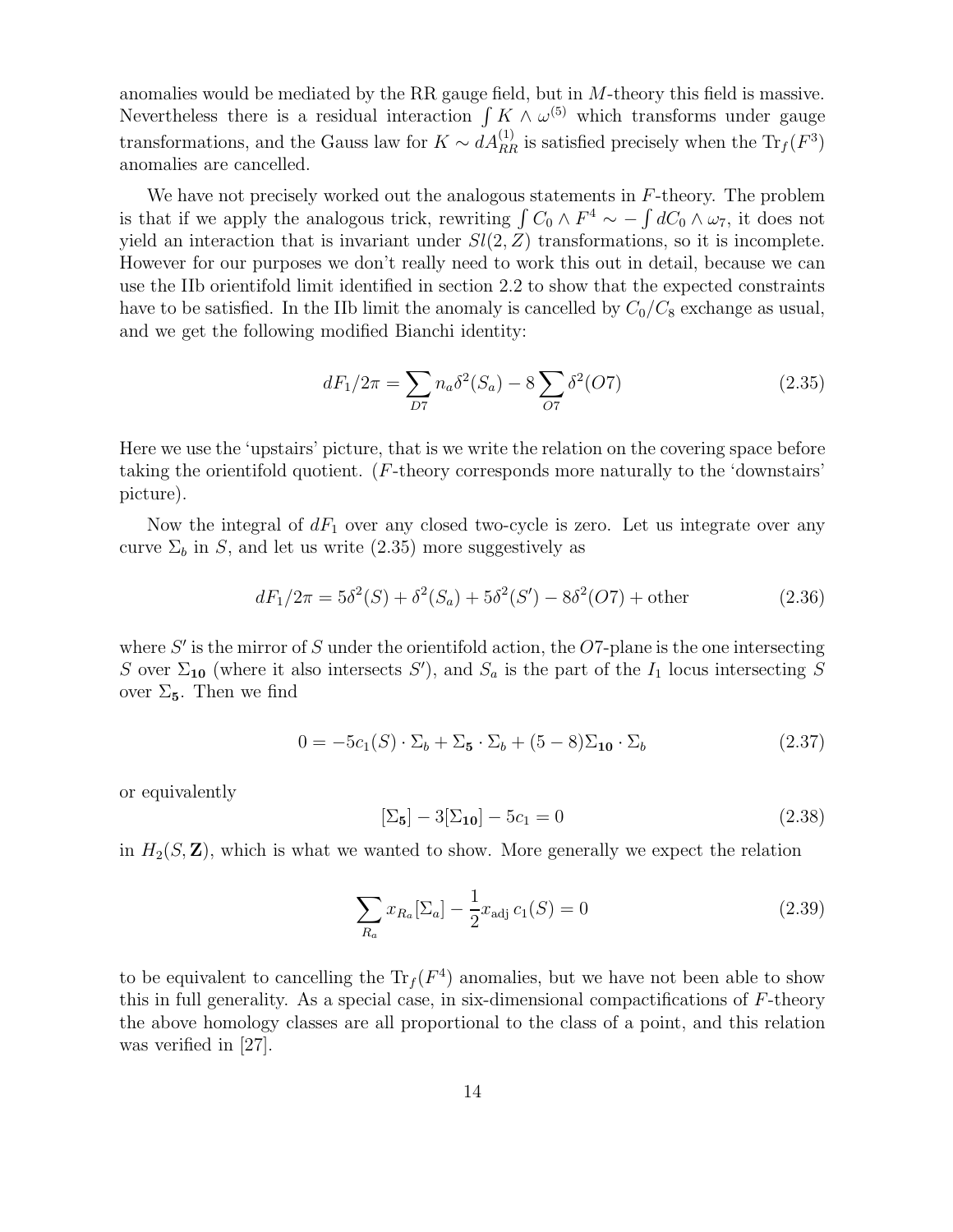Following [28], we may get a second constraint by using a further relation in F-theory models:

$$
\Delta = -12K_{B_3} \tag{2.40}
$$

This is also a kind of 7-brane tadpole cancellation (eg. on K3 it restricts the total number of 7-branes to be 24), but it differs from  $(2.35)$ . Since we have an  $SU(5)$  singularity along S, we may write

$$
\Delta = 5[S] + \Delta'
$$
\n(2.41)

If we assume there are only matter curves for hypermultiplets in the 5 or 10, as is generically the case, then by intersecting with  $S$  we obtain

$$
-5t + 4\Sigma_{10} + \Sigma_5 = -12K_{B_3}|_S \tag{2.42}
$$

Here we used  $[S] \cdot [S] = c_1(NS)|_S = -t$ . The intersection multiplicities can be read from the explicit form of the discriminant (2.25) (the coefficient of  $[\Sigma_{10}]$  can presumably be understood from the fact that the charge of an orientifold plane is −4 in the 'downstairs' picture). Further applying the adjunction formula  $K_{B_3}|_S = K_S + t$ , we find that

$$
7t + 4\Sigma_{10} + \Sigma_5 = -12K_S \tag{2.43}
$$

Together with the earlier constraint (2.38), it then follows that the homology classes of the matter curves are given by

$$
[\Sigma_{10}] = c_1(S) - t, \qquad [\Sigma_5] = 8c_1 - 3t \tag{2.44}
$$

exactly as promised.

#### *2.4. Higgs bundles, spectral covers and ALE-fibrations*

There are several equivalent descriptions of the supersymmetric configurations of an 8d gauge theory. We may describe such a configuration as an ALE fibration, which is how it arises in F-theory in 'closed string' variables. However we may also think of it more intrinsically in terms of field configurations of the adjoint scalars and gauge field. This gives us the Higgs bundle picture. Finally we may replace the Higgs and gauge fields by their eigenvalues. This gives us the spectral cover picture, or a fibered weight diagram. The latter yields conventional B-branes in an auxiliary non-compact Calabi-Yau threefold X. The description of B-branes in a Calabi-Yau is already a well-developed subject and so this picture is the most convenient for doing actual constructions and calculations. In this section, we spell out the spectral cover description and its relation to the other pictures in a bit more detail.

Much of the structure discussed here has been discussed in the heterotic setting, but the main point is that it is in fact *intrinsic* to the the 8d supersymmetric Yang-Mills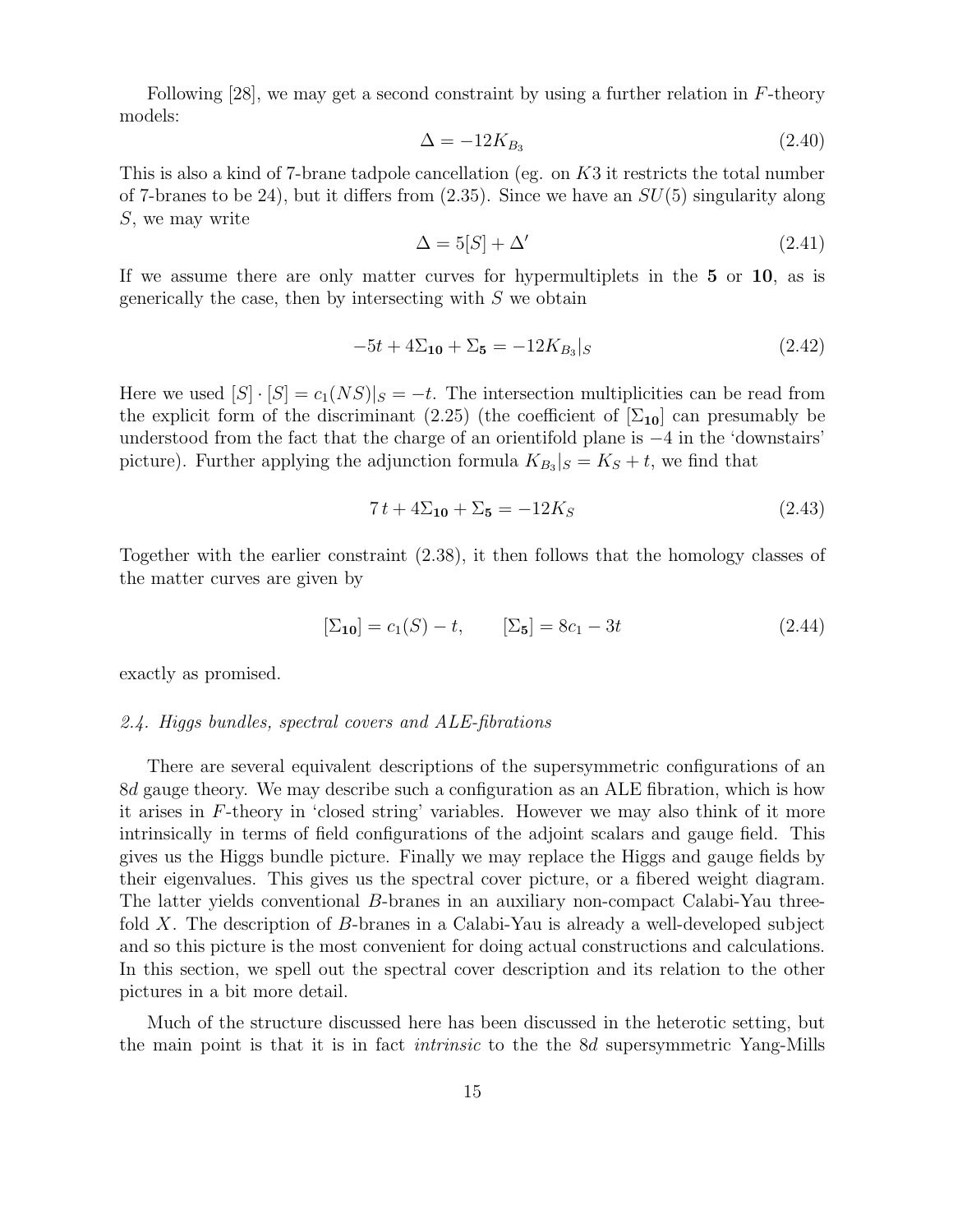theory and therefore applies to an arbitrary local F-theory geometry, or any other UV completion of 8d Yang-Mills theory. Moreover the spectral cover description allows us to tie up some technical loose ends from our previous papers. A completely analogous construction can be made in 7d supersymmetric Yang-Mills theory [21] and leads to the construction of local models in  $M$ -theory, in the large volume limit where the Yang-Mills theory gives an accurate description. One can also apply the dictionary for ALE fibrations over a Riemann surface. This is essentially classic geometric engineering.

## *2.4.1. The dictionary*

Given an ALE fiber over a point  $p \in S$ , we may choose a basis  $\alpha_i$  of  $H_2(ALE_p, \mathbf{Z})$ corresponding to the fundamental roots of the corresponding ADE Lie algebra (obviously this depends on a choice of Weyl chamber). We may choose a dual basis  $\omega^j$  of  $H^2(ALE_p, \mathbf{Z})$ satisfying

$$
\int_{\alpha_i} \omega^j = \delta^{ij} \tag{2.45}
$$

The Cartan generators for the adjoint fields arise from deformations of the complex structure

$$
\delta\Omega^{4,0} = \Phi_j^{2,0} \wedge \omega^j \tag{2.46}
$$

and the gauge fields arise from deformations of the three-form field

$$
\delta C_3 = A_j \wedge \omega^j \tag{2.47}
$$

Further, the non-abelian generators arise from membranes wrapped on the vanishing cycles of the ALE. Thus in  $F$ -theory, an ALE fibration fibered over a surface  $S$  yields precisely the data of a supersymmetric 8d gauge theory compactified on  $S$ : a gauge field A on a bundle E on S, and a 'Higgs field'  $\Phi$  which is a section of

$$
K_S \otimes Ad(G) \tag{2.48}
$$

where  $G$  is the structure group of the bundle  $E$ .

The conditions for supersymmetry in the 8d gauge theory are obtained by dimensional reduction. Namely we start with the Hermitian-Yang-Mills equations in 10d, and assume fields are invariant under translation along a complex line. Then we can write the gauge field as

$$
\mathsf{A}^{0,1} = A_{\bar{1}}(z^1, z^2) d\bar{z}^1 + A_{\bar{2}}(z^1, z^2) d\bar{z}^2 + \Phi_{\bar{3}}(z^1, z^2) d\bar{z}^3 \tag{2.49}
$$

The F-terms are

$$
F^{0,2} = 0
$$
  $\Rightarrow$   $F^{0,2} = 0$ ,  $\bar{D}_A \Phi = 0$  (2.50)

and the D-terms are

$$
g^{i\bar{j}}\mathsf{F}_{i\bar{j}} = 0 \qquad \Rightarrow \qquad g^{i\bar{j}}F_{i\bar{j}} + g^{i_1\bar{j}_1}g^{i_2\bar{j}_2}[\Phi^{\dagger}_{\bar{j}_1\bar{j}_2}, \Phi_{i_1i_2}] = 0 \tag{2.51}
$$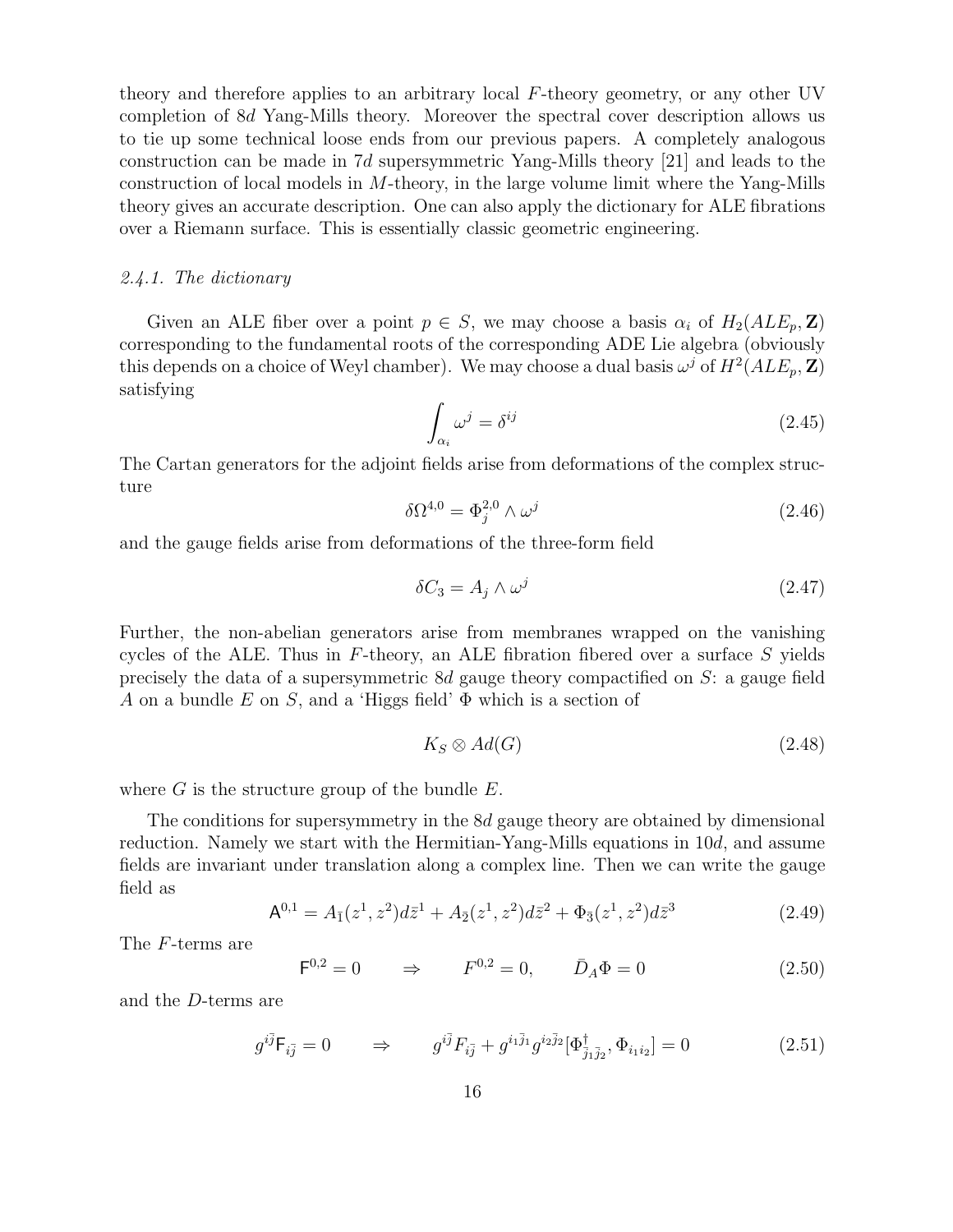where  $\Phi_{i_1 i_2} = \Phi_{\bar{3}} \Omega_{i_1 i_2 3} g^{3\bar{3}}$  is a (2,0) form. The D-term is the moment map for gauge transformations acting on the pair  $(A, \Phi)$  with respect to the Kähler form associated to the metric

$$
g(\mathbf{A}, \mathbf{A}) = \int |\mathbf{A}^{0,1}|^2 = \int |A^{0,1}|^2 + |\Phi^{2,0}|^2 \tag{2.52}
$$

The F- and D-term equations are called Hitchin's equations or the Yang-Mills-Higgs equations. They are the critical points of two functionals, the holomorphic Chern-Simons functional and the D-term potential:

$$
W = \frac{1}{4\pi} \int_{S} \text{Tr} (A + \Phi) \bar{\partial} (A + \Phi) + \frac{2}{3} (A + \Phi)^{3}
$$
  
\n
$$
V_D \sim \frac{1}{2} \int |J \wedge F + [\Phi, \Phi^{\dagger}]|^{2}
$$
\n(2.53)

In ALE fibrations, only the Cartan generators of  $\Phi$  have a non-vanishing VEV, and so we have  $[\Phi, \Phi^{\dagger}] = 0$ . Such solutions are said to be regular. Field configurations with  $[\Phi, \Phi^{\dagger}] \neq 0$  should have an alternative description as space-filling 9-branes satisfying the Hermitian Yang-Mills equations. In the following we will assume that  $[\Phi, \Phi^{\dagger}] = 0$ . Then this data defines a Higgs bundle [32, 33].

Since  $[\Phi, \Phi^{\dagger}] = 0$ , the real and imaginary parts of  $\Phi$  can be simultaneously diagonalized and we may try to replace  $\Phi$  by its spectral data, i.e. its eigenvalues and eigenvectors. For convenience we temporarily focus on  $SU(n)$  gauge groups, though analogous constructions exist for any gauge group. We let s denote a coordinate on the canonical bundle  $K_S$ . The Hitchin map is the map that sends the Higgs field  $\Phi$  to its Casimirs. In the  $SU(n)$  case, the Casimirs are the coefficients of the polynomial

$$
\det(sI - \Phi) = 0\tag{2.54}
$$

This polynomial equation makes sense globally on a non-compact CY three-fold X, consisting of the total space of the canonical bundle  $K_S \to S$ . For a generic point on S the roots  $\lambda_i$  of this polynomial give us n points on the fiber of  $K_S$ . Thus the n roots trace out a complex surface C which covers the zero section  $n$  times. This is the spectral cover for the fundamental representation of  $SU(n)$ . Since we will be interested in non-compact covers, we should allow simple poles for the Higgs fields. We can get rid of the poles in (2.54) by multiplying with a suitable section. Thus instead of (2.54) we will write the degree *n* equation

$$
0 = b_0 s^n + b_1 s^{n-1} + b_2 s^{n-2} + \dots + b_n \tag{2.55}
$$

Since  $s = 0$  is marked, the only coordinate transformations allowed are rescaling. For  $SU(n)$  gauge groups we further want to impose that all the roots add up to zero. Since we have

$$
\lambda_1 + \ldots + \lambda_n = b_1,\tag{2.56}
$$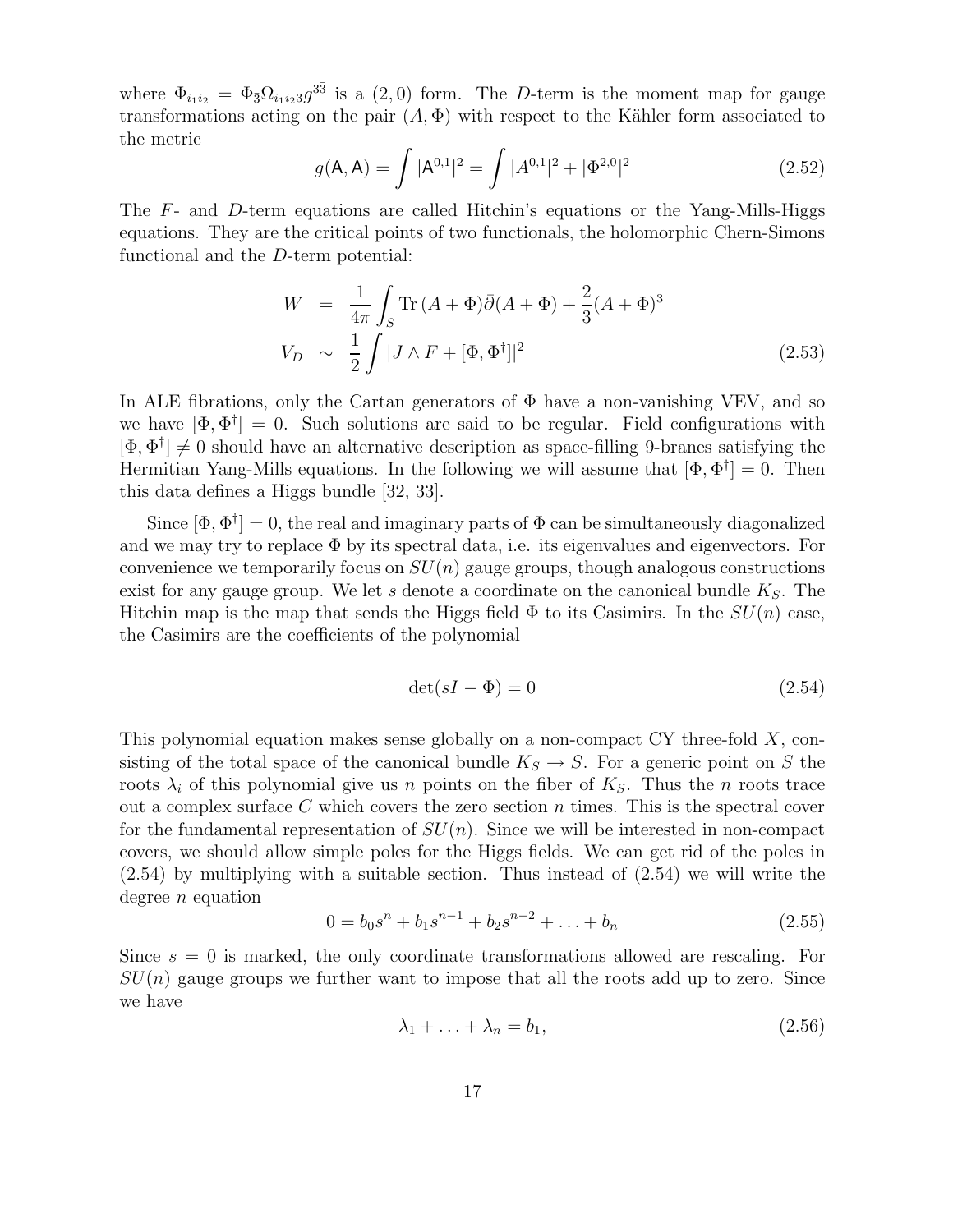therefore we set  $b_1 = 0$ . The surface C is non-compact. Along the locus  $b_0 = 0$ , two of the roots go off to infinity. Let us denote the divisor  $b_0 = 0$  on S by  $\eta$ . Since s is a coordinate on  $K<sub>S</sub>$ , the  $b<sub>i</sub>$  are then seen to be sections of

$$
b_i \sim \eta - i c_1(S) \tag{2.57}
$$

We further have to describe the gauge field  $A$  in this picture, or equivalently the bundle E. To do this, it is useful to think of  $\Phi$  as a map

$$
\Phi: E \to E \otimes K_S \tag{2.58}
$$

Then under the action of  $\Phi$ , each fiber of E can be decomposed into its eigenspaces  $\bigoplus_i \mathbb{C} |i\rangle$ . Let us denote coordinates on the total space  $K_S \to S$  by pairs  $(p, s)$  where  $p \in S$ and s is the coordinate on the fiber. The assignment

$$
(p, \lambda_i) \to \mathbf{C} \left| i \right\rangle \tag{2.59}
$$

yields a line bundle L on C called the spectral line bundle.<sup>2</sup> Furthermore since  $\bar{D}_A \Phi = 0$ ,  $\overline{D}_A$  commutes with the action of  $\Phi$  on  $E$ , and we can we can simultaneously diagonalize  $\bar{D}_A$ . Thus we get a holomorphic connection on L, and we can pick a section  $|i\rangle \in \mathbf{C} |i\rangle$ by parallel transport. Note that the spectral cover and line bundle in  $K<sub>S</sub>$  satisfy the usual requirements of a B-brane in the large volume limit: a holomorphic cycle with a holomorphic bundle on it.

Conversely, given a spectral cover and a spectral line bundle, we may recover the Higgs field  $\Phi$  and the bundle E. We may represent  $\Phi$  as

$$
\Phi = \sum_{i} \lambda_i \Pi_i \tag{2.60}
$$

where  $\Pi_i$  is the projection on  $\mathbf{C}\ket{i}$ . More formally we can pull-back  $\Phi$  to the total space of the canonical bundle. Then we may write it as the canonical section

$$
\pi^*\Phi(p,s) = sI \tag{2.61}
$$

where  $I$  is the identity operator. Therefore given the spectral data, we may recover the Higgs bundle as:

$$
E = p_{C*}L, \qquad \Phi = p_{C*}s \tag{2.62}
$$

<sup>&</sup>lt;sup>2</sup>More precisely, let us denote  $R = K_{C/S}$  the ramification divisor, and  $s \in H^0(C, p_C^* K_S)$  the tautological eigenvalue section, whose value at a point  $(p, s)$  is given by s. Then  $L \otimes \mathcal{O}(-R)$  is the kernel of  $p_C^*\Phi - s\overline{I}: p_C^*E \to p_C^*E \otimes p_C^*K_S.$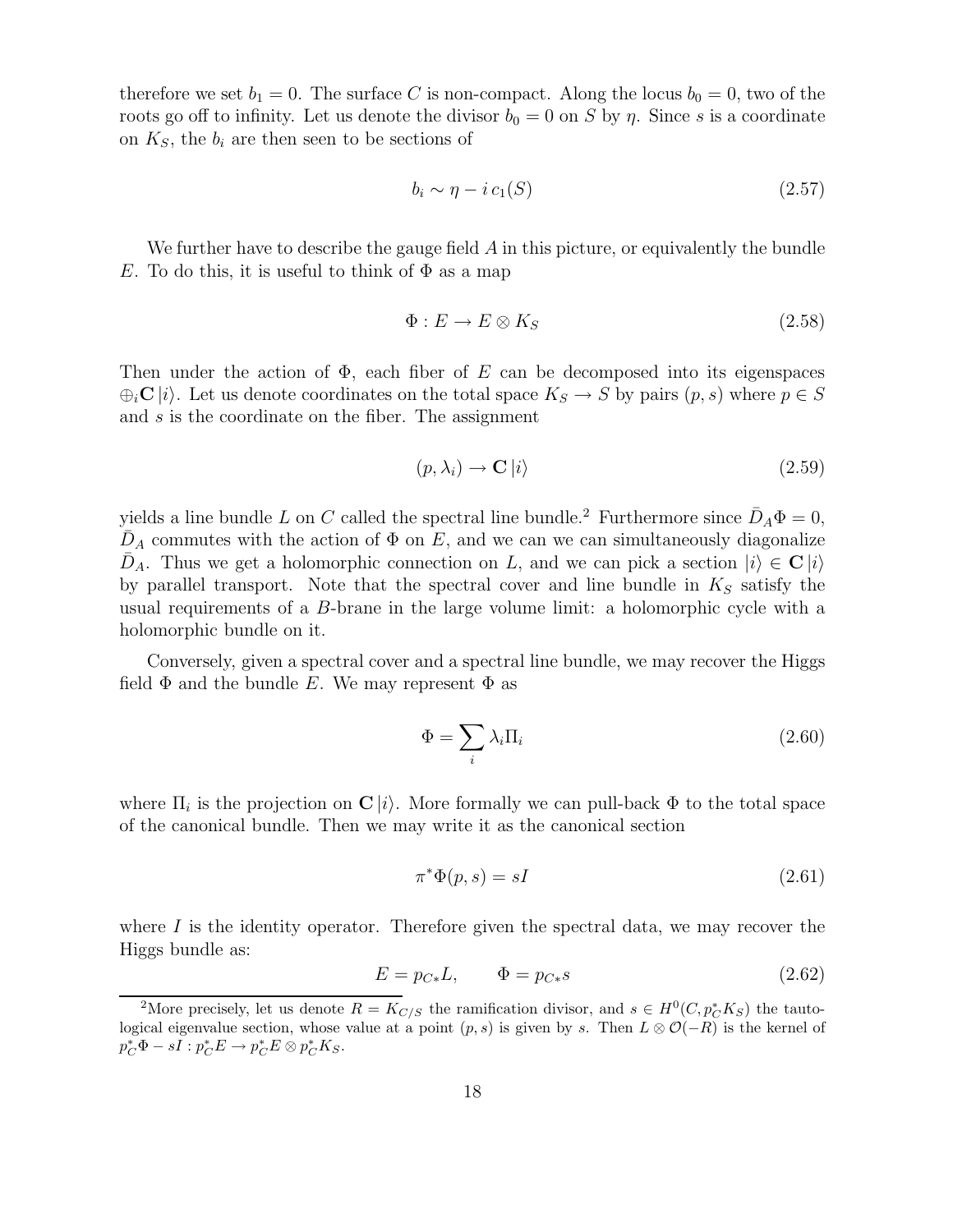The gauge field A is obtained as the push-forward of a connection on  $L$ . Furthermore if we want an  $SU(n)$  bundle rather than a  $U(n)$  bundle, then we also need to require

$$
\det(p_{C*}L) = \mathcal{O}
$$
\n(2.63)

where  $\mathcal O$  is the trivial line bundle. This gives a topological constraint on the allowed spectral line bundles.

We may go back and forth between this description and the ALE fibration. For  $SU(n)$ gauge groups the  $A_{n-1}$ -ALE fibration is defined by the following equation

$$
y^2 = x^2 + b_0 s^n + b_2 s^{n-2} + \dots + b_n \tag{2.64}
$$

As far as the variation of Hodge structure is concerned, the quadratic terms  $x^2$  and  $y^2$  are irrelevant and may be dropped, recovering our previous equation. This argument is well known from Landau-Ginzburg models, where we 'integrate out' the fields with a quadratic potential.

Furthermore in terms of the ALE fibration  $Y_4$ , the spectral line bundle is encoded as  $G$ flux. Let us think of (2.64) as a conic bundle fibered over the complex plane parametrized by s. We have a map

$$
p_R: R \to C \tag{2.65}
$$

where R is obtained from C by attaching a line (with equation  $y = x$ ) to each point in the fiber of the covering  $C \rightarrow S$ . Furthermore we have a map

$$
i: R \to Y_4 \tag{2.66}
$$

which embeds these lines in the ALE  $(2.64)$ , each line sitting at the corresponding point  $s = \lambda_i$  in the s-plane. Let us decompose the flux of the spectral line bundle as

$$
c_1(L) = \frac{1}{2}c_1(K_{C/S}) + \gamma
$$
\n(2.67)

where  $K_{C/S} = K_C - p_C^* K_S$  is the ramification divisor, and  $p_{C*}\gamma = 0$ . Then the spectral line bundle and the G-flux are related by

$$
G = i_* p_R^* \gamma - q P_{Y_4}(S) \in H^{2,2}(Y_4)
$$
\n(2.68)

Here  $P_{Y_4}(S)$  is the Poincaré dual to the zero section S in  $Y_4$  (which can be dually represented by an ALE fiber), and q is determined by requiring that  $\int_S G = 0$ , which gives  $q = \gamma \cdot_C \Sigma_E$ . Given this explicit expression it is not too hard to check that such fluxes are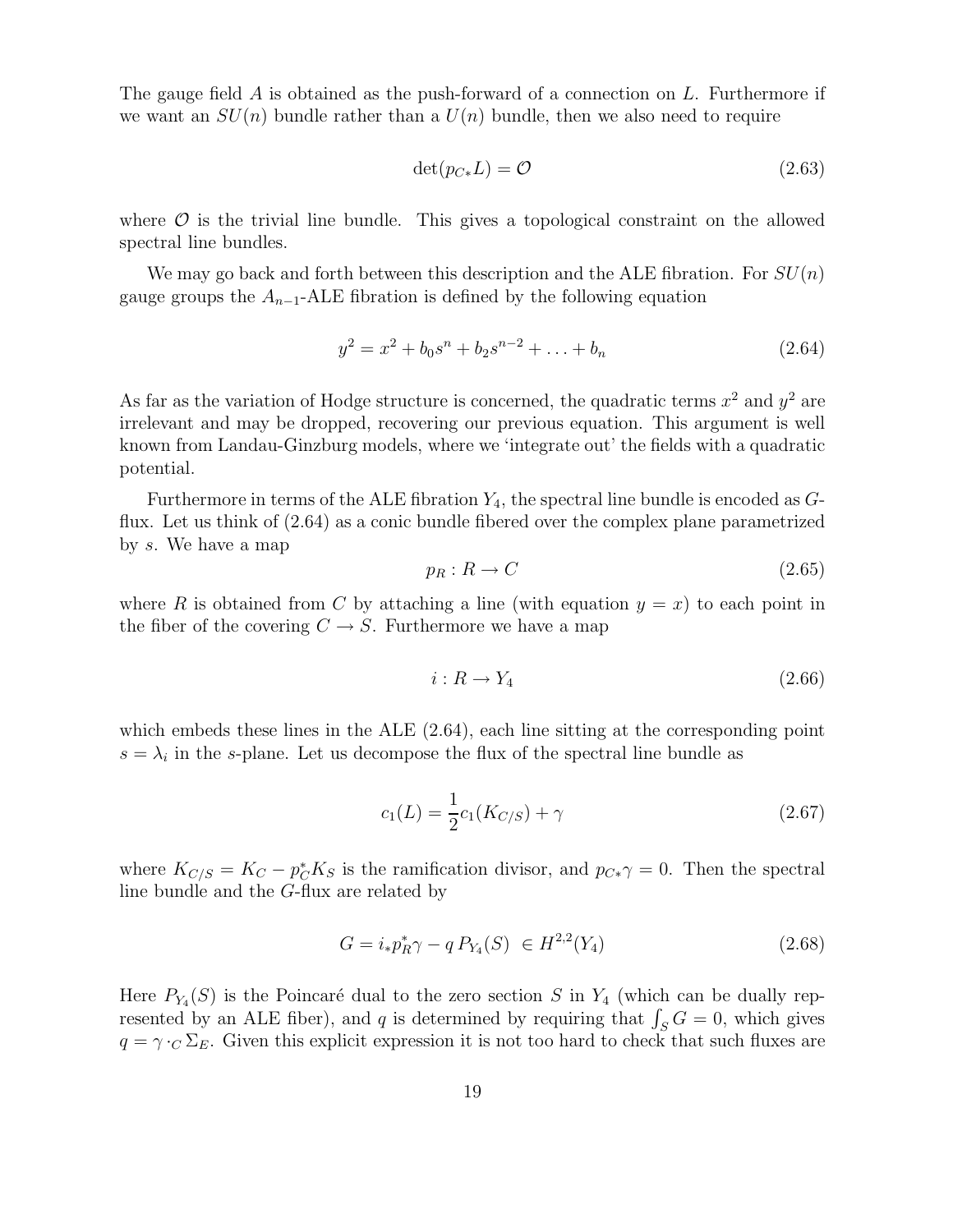always primitive, i.e. satisfy  $J \wedge G = 0$  on  $Y_4$ , if  $p_{C*} \gamma = 0$ . For  $U(n)$  bundles, we need to make sure that if J contains a piece  $\pi^* J_S$  pulled-back from S, then  $p_{C*} \gamma \cdot J_S = 0$ .

We may state this more naturally as follows. We have a single charge lattice  $\Lambda =$  $\oplus_i \mathbb{Z} |i\rangle$  varying over S, which can be given two equivalent interpretations. In the ALE picture  $\Lambda$  is identified with  $H_2(ALE, \mathbf{Z})$ . In the spectral cover picture it is identified with  $\oplus_i \mathbb{Z}e_i$ , where  $e_i$  are the nodes of the corresponding ADE Dynkin diagram. Similarly the dual lattice  $\Lambda^*$ , which is actually isomorphic to  $\Lambda$  because ADE lattices are self-dual, is given by  $H^2(ALE, \mathbf{Z})$  in the ALE picture, or alternatively by  $\bigoplus_i \mathbf{Z} e_i^*$ . These two local systems are naturally isomorphic. The  $b_i/b_0$ 's correspond to the invariant polynomials of a meromorphic section of  $\Lambda^* \otimes K_S$ . The flux of the spectral line bundle or equivalently the G-flux corresponds to a generator of

$$
H^2(S, \Lambda^*) \cap H^{1,1}(S, \Lambda^* \otimes \mathbf{C}) \tag{2.69}
$$

#### *2.4.2. Other associated spectral covers*

The spectral cover we have considered so far should really be called  $C_E$ , to indicate that it corresponds to the fundamental representation. We can also construct spectral covers for other representations, which typically describe equivalent data. One important cover that we will need is the spectral cover  $C_{\Lambda^2E}$  for the anti-symmetric representation of  $SU(n)$ . This has  $\frac{1}{2}n(n-1)$  sheets. Each sheet intersects a fiber of  $K_S$  in the points

$$
\Lambda^2 E: \qquad \lambda_i + \lambda_j, \quad i < j \tag{2.70}
$$

where addition is defined in the obvious way in each fiber. In fact it is not hard to write down an explicit equation using mathematica. For the case  $n = 5$ , the cover is defined by the degree 10 equation

$$
0 = s10 + 3s8c2 - s7c3 + s6(3c22 - 3c4) + s5(-2c2c3 + 11c5) + s4(c23 - c32 - 2c2c4)+ s3(-c22c3 + 4c3c4 + 4c2c5) + s2(-c2c32 + c22c4 - 4c42 + 7c3c5)+ s(c33 + c22c5 - 4c4c5) - c32c4 + c2c3c5 - c52
$$
\n(2.71)

where  $c_i = b_i/b_0$  and the whole equation should be multiplied with  $b_0$ <sup>3</sup> in order to remove the denominators. We denote the intersection of  $C_{\Lambda^2 E}$  with the zero section  $s = 0$  by  $\Sigma_{\Lambda^2 E}$ <sup>3</sup>. The surface  $C_{\Lambda^2 E}$  is singular when two of the eigenvalues coincide, i.e.  $\lambda_i + \lambda_j =$  $\lambda_k + \lambda_l$  for some  $i, j, k, l$ . This happens in codimension one, so the matter curve  $\Sigma_{\Lambda^2 E}$  is

<sup>&</sup>lt;sup>3</sup>Note that the subscript here indicates the representation of the holonomy group, not the unbroken gauge group. In our discussion later however we will instead use the subscript to denote the representation under the GUT group, as in our previous papers. Thus in our  $SU(5)$  examples later we will have  $\Sigma_{\Lambda^2 E} = \Sigma_5$  and  $\Sigma_E = \Sigma_{10}$ .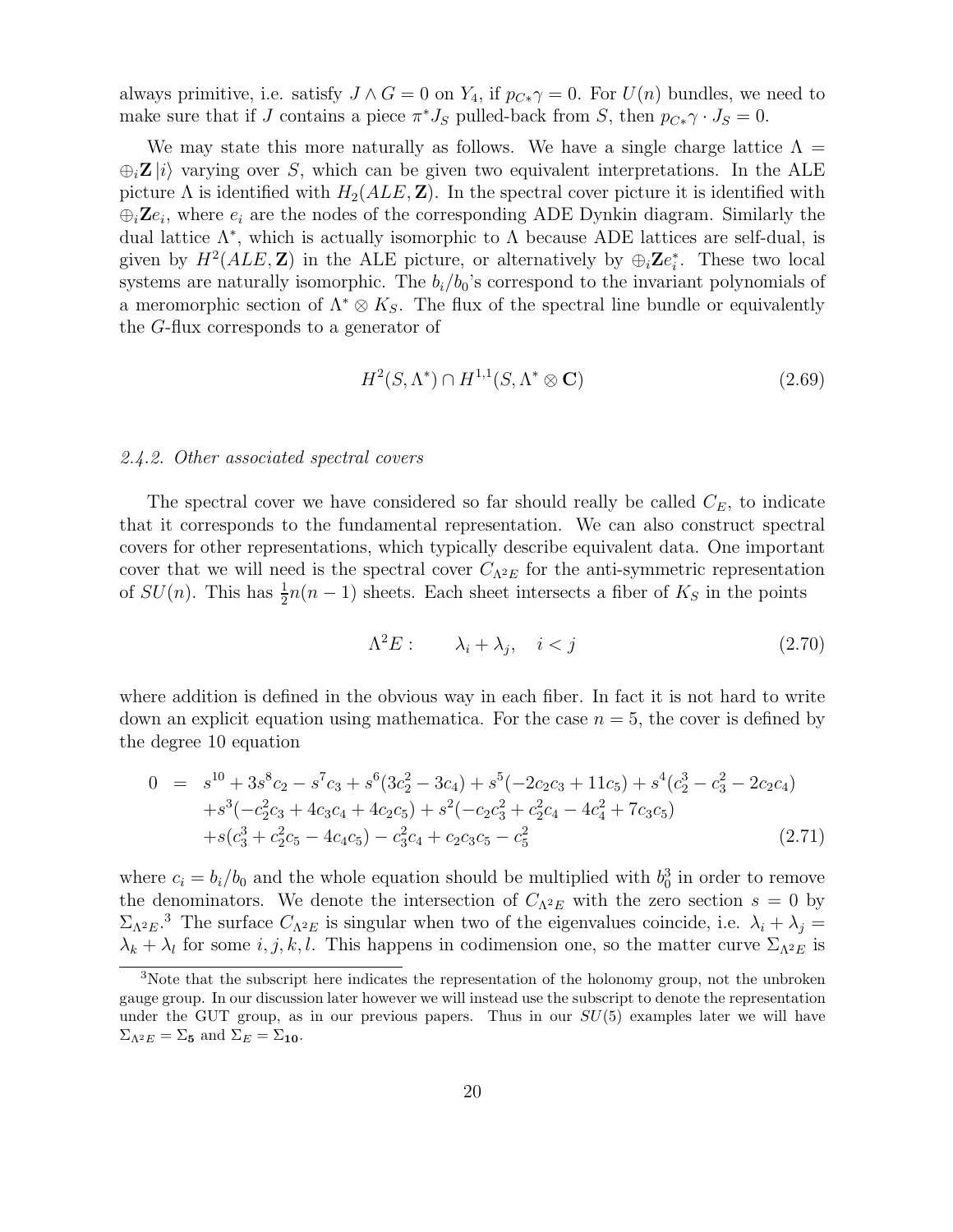also singular at isolated points. The spectral line bundle on this cover is given fiberwise by

$$
L_{\Lambda^2 E}: \qquad (p, \lambda_i + \lambda_j) \to \mathbf{C} \ket{i} \wedge \ket{j} \tag{2.72}
$$

It is not really a line bundle but a (torsion-free) sheaf, its rank jumping up at the singular locus, and one has to desingularize in order to define things unambiguously. Still this data is determined uniquely by the spectral line bundle for the cover of the fundamental representation, as follows.

In order to write an unambiguous formula it is more natural to think about unembedded covers [34]. We take pairs of points  $(q_1, q_2) \in C_E \times_S C_E$ , and remove the diagonal where  $q_1 = q_2$ . Then we define the quotient<sup>4</sup>

$$
\tilde{C}_{\Lambda^2 E} = \{ (q_1, q_2) \in C_E \times_S C_E \mid q_1 \neq q_2 \} / \mathbf{Z}_2 \tag{2.73}
$$

where the  $\mathbb{Z}_2$  action interchanges  $(q_1, q_2) \rightarrow (q_2, q_1)$ . This cover is embedded in  $X \times_S X/\mathbb{Z}_2$ , but not in X, and provides a resolution of  $C_{\Lambda^2 E}$ . There is a natural map

$$
C_E \times_S C_E - \text{diag}(C_E) \quad \to \quad \tilde{C}_{\Lambda^2 E} \quad \to \quad C_{\Lambda^2 E} \tag{2.74}
$$

The last map is given fiberwise by sending  $(\lambda_i, \lambda_j) \to \lambda_i + \lambda_j$ . The pairs  $(\lambda_i, \lambda_j)$  and  $(\lambda_k, \lambda_l)$  are distinct in  $\tilde{C}_{\Lambda^2 E}$  even when  $\lambda_i + \lambda_j = \lambda_k + \lambda_l$  in  $C_{\Lambda^2 E}$ . The inverse image of  $\Sigma_{\Lambda^2 E}$  in  $\tilde{C}_{\Lambda^2 E}$  is its normalization  $\tilde{\Sigma}_{\Lambda^2 E}$ . The spectral line bundle  $L_E$  on  $C_E$  gets mapped to a smooth line bundle on  $\tilde{C}_{\Lambda^2 E}$ :

$$
L_E \times L_E \quad \to \quad \tilde{L}_{\Lambda^2 E} \quad \to \quad L_{\Lambda^2 E} \tag{2.75}
$$

It only gets mapped to a sheaf  $L_{\Lambda^2 E}$  on  $C_{\Lambda^2 E}$  because the map  $\tilde{C}_{\Lambda^2 E} \to C_{\Lambda^2 E}$  is two-to-one at the singular locus, but this is irrelevant since we should work with the non-singular surface  $\tilde{C}_{\Lambda^2 E}$ . This construction should be interpreted as follows. The spectral line bundle on  $C_{\Lambda^2E}$  is the set of eigenlines  $|i\rangle \wedge |j\rangle$  of  $\Lambda^2E$  under the action of the Higgs field. When  $\lambda_i + \lambda_j = \lambda_k + \lambda_l$  the cover  $C_{\Lambda^2 E}$  is singular, so there is an ambiguity in assigning eigenlines of  $\Lambda^2 E$  to eigenvalues of  $\Phi_{\Lambda^2 E}$  in a neighbourhood of the singular locus. This ambiguity is naturally resolved by recalling that the assignment of eigenlines to eigenvalues was unambiguous for  $E$  (assuming  $C_E$  is smooth), in other words it is naturally resolved by requiring that  $L_{\Lambda^2 E}$  descends from a smooth line bundle on  $\tilde{C}_{\Lambda^2 E}$ . As emphasized in [3], this means that keeping track of the gauge indices implies that the hypermultiplet at the intersection really couples to  $\tilde{L}_{\Lambda^2 E}$ . Thus the hypermultiplet propagates on the normalized matter curve  $\tilde{\Sigma}_{\Lambda^2 E}$  rather than on  $\Sigma_{\Lambda^2 E}$  itself.

<sup>4</sup>Strictly we have to take the closure and then take the quotient. We oversimplified this issue here and in the remainder in order to avoid too much notation.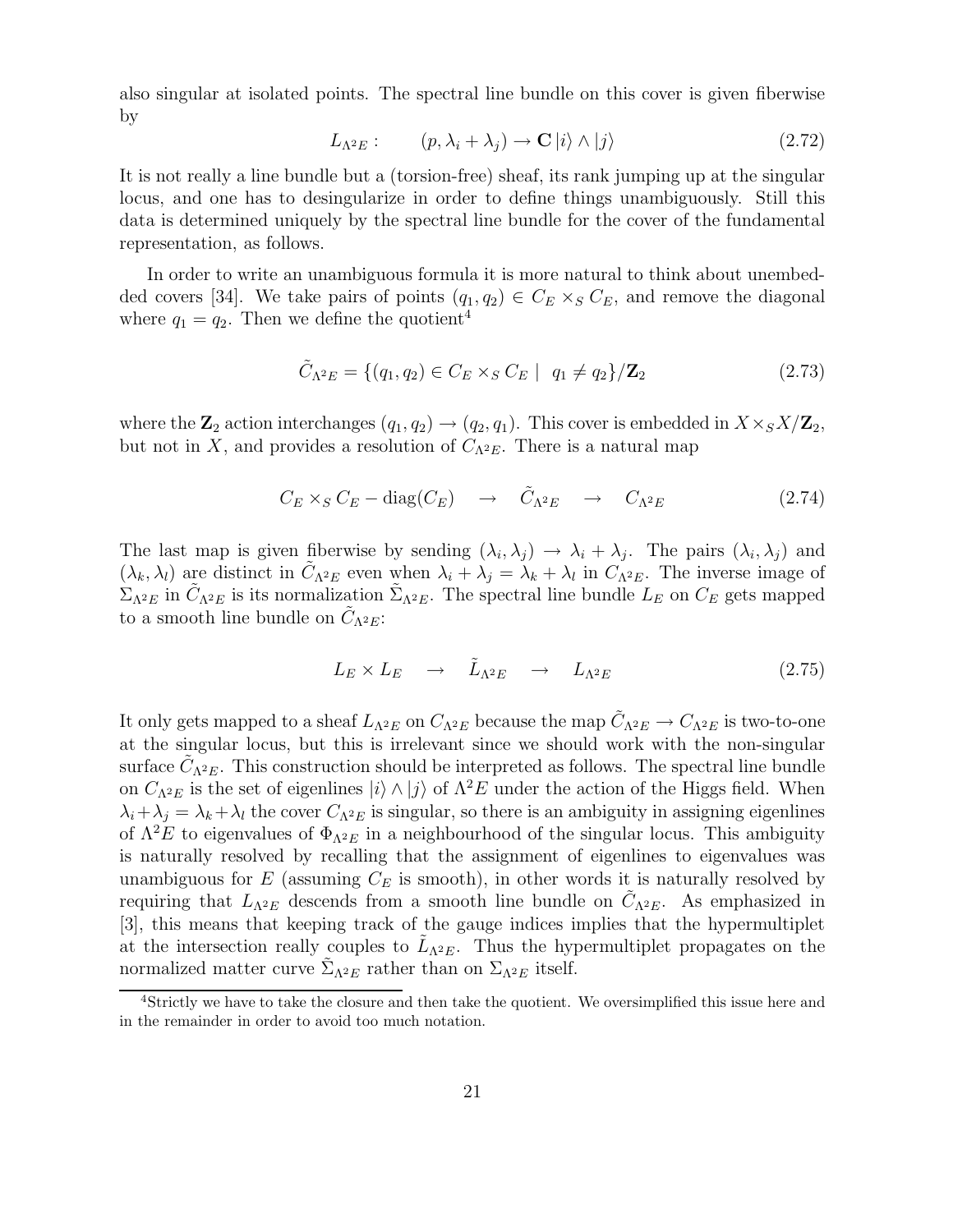Similarly we may construct spectral covers for other representations. For instance the spectral cover for the symmetric representation  $C_{S^2E}$  is given fiberwise by

$$
S^2 E: \qquad \lambda_i + \lambda_j, \quad i \le j \tag{2.76}
$$

We will not have any need for these other coverings in this paper.

#### *2.4.3. Fermion zero modes*

Now that we have a description of configurations in the 8d gauge theory in terms of holomorphic cycles and bundles on them, we would like to describe the zero modes of the Dirac operator. In holomorphic geometry the Dirac operator splits into a Dolbeault operator

$$
\bar{D} = \bar{\partial} + A^{0,1} + \Phi_{\Omega}^{2,0}
$$
\n(2.77)

and its adjoint  $\bar{D}^{\dagger}$ . Here  $\Phi_{\Omega}^{2,0}$  is our  $\Phi^{2,0}$  Higgs field contracted with the anti-holomorphic  $(0, 3)$  form on the non-compact Calabi-Yau X, yielding a  $(0, 1)$  form whose index lies in the normal direction to S in X. Since supersymmetry is preserved  $\Omega$  is covariantly constant and hence the normal bundle is identified with the canonical bundle. The spinor configuration space together with the  $D$  operator yield a complex whose cohomology is computed by Ext-groups. On the other hand, the zero modes of  $D = D + D^{\dagger}$  are also in one-one correspondence with the cohomology of D. Let us denote by i, j the embedding of divisors into X, and assume that  $R, R'$  are sheaves on these divisors. Then the wave functions of fermion zero modes are in one-one correspondence with generators of Ext groups:

$$
\operatorname{Ext}^p_X(i_*R, j_*R')\tag{2.78}
$$

As usual, the index p correlates with the 4d chirality as  $(-1)^p$ . For  $p = 1, 2$  the 4d part of the wave function belongs to a chiral (anti-chiral) superfield, and for  $p = 0, 3$  we get fourdimensional gauginos (or possibly ghosts if suitable stability conditions are not satisfied). These cohomology groups are of course localized on the intersection of the supports.

The Ext-groups naturally give a unified description of all the possibilities. Let us assume that the full spectral cover splits up into a multiple of the zero section (the 'gauge brane') and some additional non-compact pieces (the 'flavour branes'). If we assume that i embeds the zero section in X and j embeds the remainder of the spectral cover in  $X$ , then this reduces to

$$
\operatorname{Ext}^p_X(i_*R, j_*R') \sim H^{p-1}(\Sigma, R^\dagger \otimes R' \otimes K_S|_{\Sigma})
$$
\n(2.79)

for the case of intersecting branes, and

$$
\operatorname{Ext}^p_X(i_*R, i_*R') \sim H^{p-1}(S, R^{\dagger} \otimes R' \otimes K_S) \oplus H^p(S, R^{\dagger} \otimes R')
$$
 (2.80)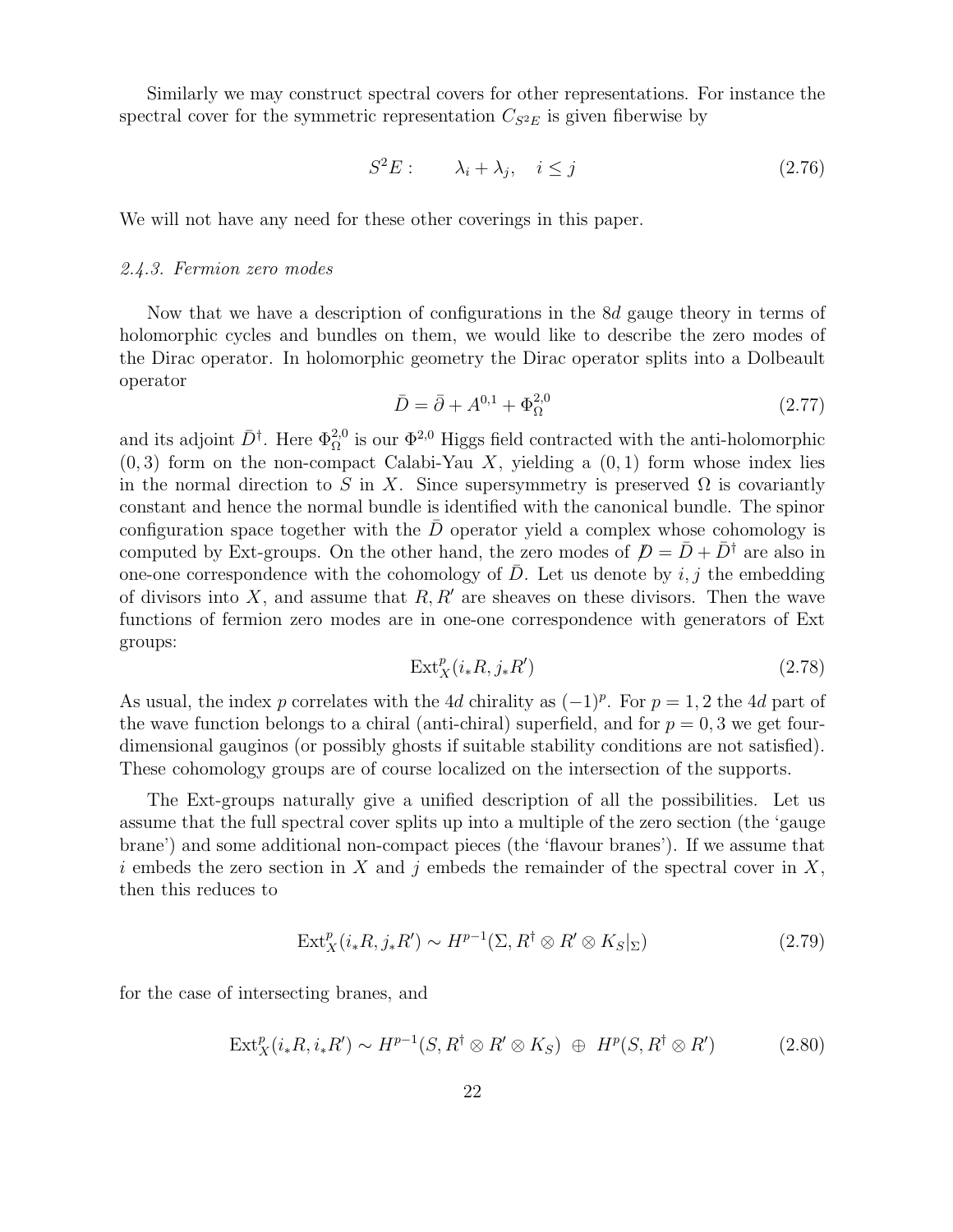for the case of coincident branes, as was deduced in [1, 2]. To be more precise, there is a 'spectral sequence' which starts with the right-hand-side and may possibly lift some of the zero modes to arrive at the left-hand-side, as was actually noted in [1]. In typical examples this lifting does not happen, and so we can take this relation to be an equality. The number of moduli of the configuration is given by

$$
N_{mod} = \text{Ext}_{X}^{1}(j_{*}L_{E}, j_{*}L_{E}) \sim h^{2,0}(C) \oplus h^{0,1}(C). \tag{2.81}
$$

Here we assumed that the spectral cover is smooth. Then the number of moduli is independent of the spectral line bundle on  $C$ , which just cancels in the formula. Similarly the number of adjoints is given by

$$
N_{adj} = \text{Ext}^{1}_{X}(i_{*}\mathcal{O}_{S}, i_{*}\mathcal{O}_{S}) \sim h^{2,0}(S) \oplus h^{0,1}(S)
$$
\n(2.82)

Further, the unambiguous formula for the amount of chiral matter on  $\tilde{\Sigma}_{\Lambda^2 E}$  is given by

$$
\operatorname{Ext}^1(i_*\mathcal{O}_S, j_*\nu_*\tilde{L}_{\Lambda^2 E}) \sim H^0(\tilde{\Sigma}_{\Lambda^2 E}, \tilde{L}_{\Lambda^2 E} \otimes \nu^*K_S|_{\tilde{\Sigma}_{\Lambda^2 E}}) \tag{2.83}
$$

where  $\nu$  is the normalization  $\tilde{\Sigma}_{\Lambda^2 E} \to \Sigma_{\Lambda^2 E}$ . This recovers the answer found in [3].

The spectral cover description also allows us to give a precise mathematical definition of the classical Yukawa couplings (and higher dimension couplings as well), at least up to field redefinitions. It is simply given by the Yoneda pairing:

$$
\operatorname{Ext}^{p_1}(i_{1*}R_1, i_{2*}R_2) \times \operatorname{Ext}^{p_2}(i_{2*}R_2, i_{3*}R_3) \times \operatorname{Ext}^{3-p_1-p_2}(i_{3*}R_3, i_{1*}R_1) \to \mathbf{C}
$$
 (2.84)

Again this expression summarizes all the possibilities, with wave functions either localized in the bulk or on 7-brane intersections. One should be careful about drawing conclusions from such computations however. The usual warnings about the relation with the physical Yukawa couplings (which depend on the Kähler potential and may receive loop corrections) apply.

### *2.4.4.* E<sup>8</sup> *Higgs bundles*

Now we return to the case of primary interest. In local F-theory models we are dealing with fibrations by  $E_8$  ALE spaces, or equivalently with  $E_8$  Higgs bundles. The relevant spectral cover is the one for the adjoint representation, which we will simply call 'the' spectral cover. The adjoint representation is 248 dimensional, of which eight are Cartan generators. Thus the full spectral cover will have 248 sheets. In order to break to an  $SU(5)$  GUT group, we turn on an  $Sl(5, \mathbb{C})$  Higgs bundle. The adjoint representation of  $E_8$  decomposes as

$$
248 = (24, 1) + (1, 24) + (5, 10) + (\overline{5}, \overline{10}) + (10, \overline{5}) + (\overline{10}, 5) \tag{2.85}
$$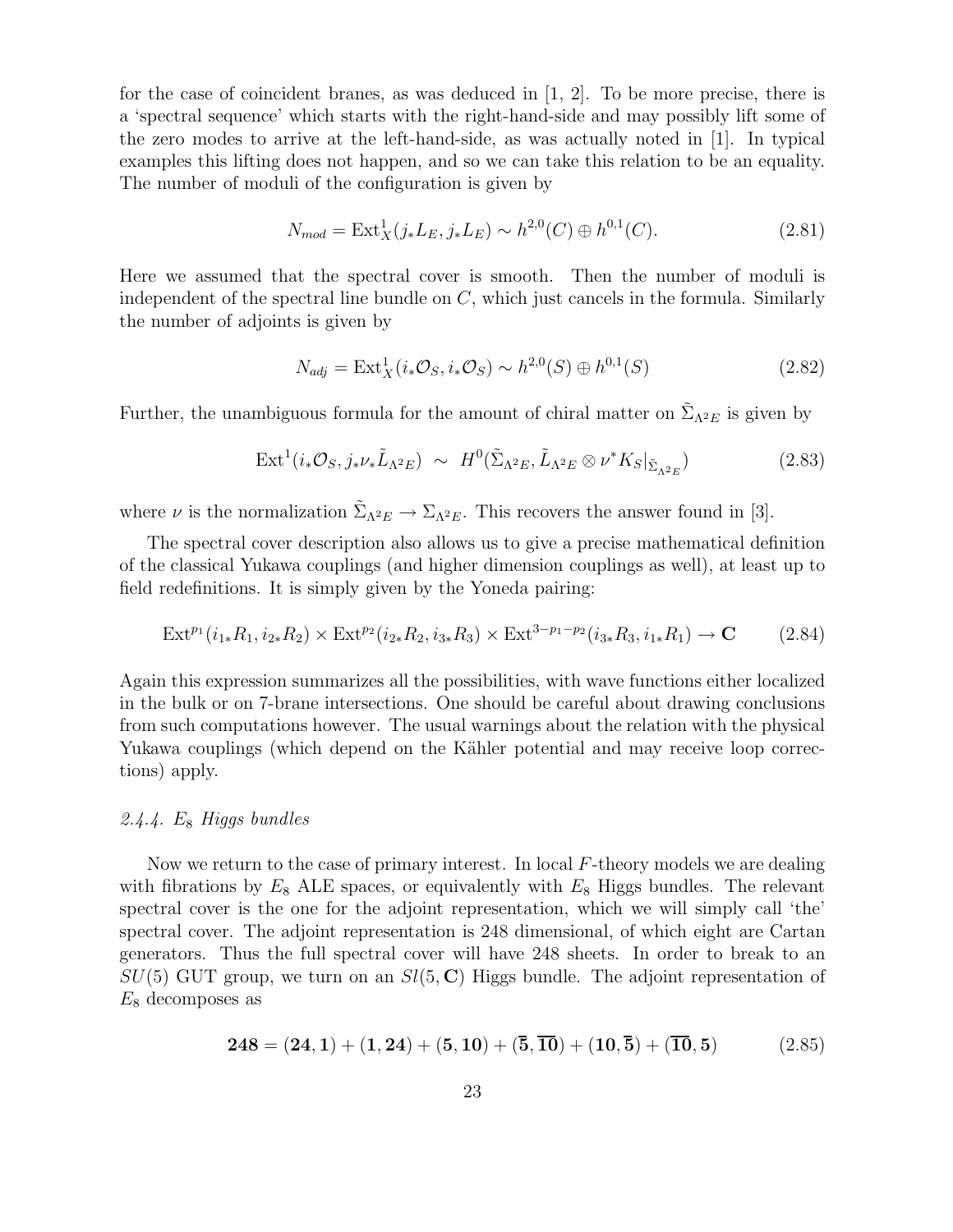

Figure 1: *The extended* E<sup>8</sup> *Dynkin diagram and Dynkin indices.*

Thus the  $E_8$  spectral cover breaks up into several pieces, which can be labelled by representations of the holonomy group of the Higgs bundle. Clearly the relevant spectral covers are those for the fundamental representation and for the anti-symmetric representation of  $SU(5)$ .

Referring back to the general form of a local  $SU(5)$  model as derived using Tate's algorithm:

$$
y^2 = x^3 + b_0 z^5 + b_2 x z^3 + b_3 y z^2 + b_4 x^2 z + b_5 x y \tag{2.86}
$$

The parameters can be identified with the following Casimirs of a meromorphic  $Sl(5, \mathbb{C})$ Higgs bundle:

$$
C_i(\Phi) \sim \text{Tr}(\Phi^i) \sim b_i/b_0 \tag{2.87}
$$

To see this, the singularity  $(2.86)$  is generically of type  $A_4$ , but by sequentially tuning the  $b_i$  to zero we get successively  $SO(10), E_6, E_7$  and an  $E_8$  singularity. Since the holonomy group of the Higgs bundle is the commutant of the gauge group in  $E_8$ , then the parameters must correspond to the indicated Casimirs. (A more precise way to see this [1] is by using the  $F$ -theory/heterotic duality map). We see that there exists a canonical map between the parameters in the ALE fibration, and an  $SU(5)$  spectral cover in  $K_S \to S$  defined by

$$
b_0s^5 + b_2s^2 + \ldots + b_5 = 0 \tag{2.88}
$$

Note that  $\eta$  is related to our earlier t by  $\eta = 6c_1 - t$ . The five roots  $\{\lambda_1, \ldots, \lambda_5\}$  of this polynomial determine the sizes of all the cycles of the  $E_8$  ALE space. Recall that

$$
\Phi|i\rangle = \lambda_i|i\rangle \tag{2.89}
$$

As discussed in section 5.1 of [5], we can take the five roots of the polynomial to correspond to the periods of the following cycles (up to Weyl permutations)

$$
\begin{array}{rcl}\n\vert 1 \rangle & = & \alpha_4 \\
\vert 2 \rangle & = & \alpha_3 + \alpha_4 \\
\vert 3 \rangle & = & \alpha_2 + \alpha_3 + \alpha_4 \\
\vert 3 \rangle & = & \alpha_2 + \alpha_3 + \alpha_4\n\end{array}\n\qquad\n\begin{array}{rcl}\n\vert 4 \rangle & = & \alpha_1 + \alpha_2 + \alpha_3 + \alpha_4 \\
\vert 5 \rangle & = & \alpha_{-\theta} + \alpha_1 + \alpha_2 + \alpha_3 + \alpha_4\n\end{array}\n\tag{2.90}
$$

The sizes of the cycles  $\{\alpha_5, \ldots, \alpha_8\}$  are taken to be zero, generating an  $SU(5)$  GUT group, and all other cycles are obtained as linear combinations. The matter curve  $\Sigma_{10}$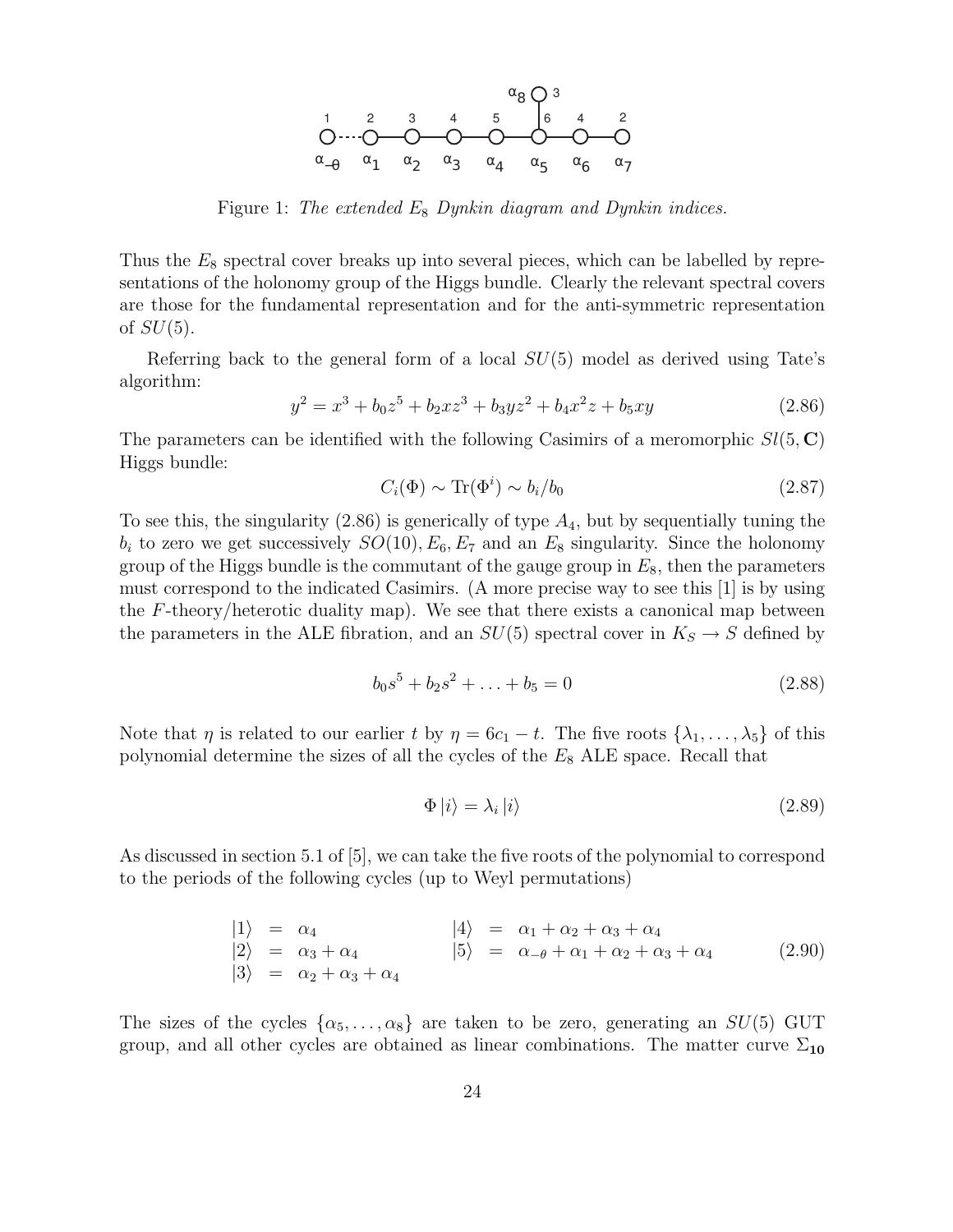corresponds to  $\lambda_i = 0$  for some i, the matter curve  $\Sigma_5$  corresponds to  $\lambda_i + \lambda_j = 0$  for some *i*, *j*, etc. The top Yukawa is localized at  $\lambda_i = \lambda_j = \lambda_i + \lambda_j = 0$ , the bottom at  $\lambda_i + \lambda_j = \lambda_k + \lambda_l = \epsilon_{ijklm}\lambda_m = 0$ , and the  $\mathbf{5} \cdot \mathbf{\bar{5}} \cdot \mathbf{1}$  at  $\lambda_i + \lambda_j = \lambda_j + \lambda_k = \lambda_i - \lambda_k = 0$ .

## *2.5. Construction of fluxes*

Let us briefly recap what we saw above. Local models in  $F$ -theory correspond to ALE fibrations over a surface  $S$  with  $G$ -flux. Physically we expect that this data, the ALE fibration and the G-flux, can be described as configurations in an 8d supersymmetric Yang-Mills theory compactified on S, i.e. a Higgs bundle. This is indeed the case, and moreover this data is also equivalent to a covering  $C_E$  of the zero section in an auxiliary non-compact Calabi-Yau three-fold  $X = (K_S \rightarrow S)$ , together with a holomorphic line bundle. In a IIb-like language, we can call this covering a non-compact flavour brane, whose intersection with the gauge brane (which is wrapped on the zero section of  $X$ ) yields the matter curve  $\Sigma_{10}$ . The group theory of  $E_8$  implies that there is a second flavour-brane  $C_{\Lambda^2 E}$ , completely determined by the first covering, whose intersection with the gauge brane yields the matter curve  $\Sigma_5$ .

Constructing the branes, or equivalently the ALE fibration, is easy: we only need to specify the  $b_i$ , which are sections of line bundles on S with Chern classes given by  $\eta - ic_1$ . In order to get chiral matter however we must actually turn on a flux on  $C_E$ , which will determine a unique flux on  $C_{\Lambda^2 E}$  by group theory. In this subsection we discuss the issue of constructing such fluxes.

In order to facilitate the analysis we will compactify the local Calabi-Yau to

$$
\bar{X} = \mathbf{P}(\mathcal{O} \oplus K_S) \tag{2.91}
$$

 $X$  is certainly not a Calabi-Yau; the Calabi-Yau metric diverges at infinity. We denote by  $\mathcal{O}(1)$  the line bundle on  $\bar{X}$  which restricts to the eponymous line bundle on each P<sup>1</sup>-fiber. We may choose homogeneous coordinates  $(u_1, u_2)$  on the  $\mathbf{P}^1$ -bundle which are sections of  $\mathcal{O}(1)$  and  $\mathcal{O}(1) \otimes K_S$  respectively. The coordinate s used previously is identified with  $u_2/u_1$ .

The spectral cover  $C \subset X$  is compactified to a compact surface  $\overline{C} \subset \overline{X}$  by adding a divisor  $\eta_{\infty}$  at infinity. The equation

$$
b_0s^5 + b_2s^3 + b_3s^2 + b_4s + b_5 = 0
$$
\n(2.92)

has a double zero at  $u_1 = 0$ . Therefore  $\eta_{\infty}$  covers  $\eta$  exactly once and is isomorphic to it. We denote the cohomology class dual to the zero section (the Poincaré dual of  $S$ in X) by s<sub>0</sub> and the class of the section at infinity by  $s_{\infty} = c_1(\mathcal{O}(1))$ . Then we have  $s_{\infty} = s_0 + c_1(TS)$  and  $0 = s_0 \cdot s_{\infty} = s_0 \cdot (s_0 + c_1(TS)).$ 

We would like to lift line bundles on  $C$  to line bundles on the compact surface  $C$  which are easier to study. If the genus of  $\eta_{\infty}$  is non-zero, then there may be line bundles on C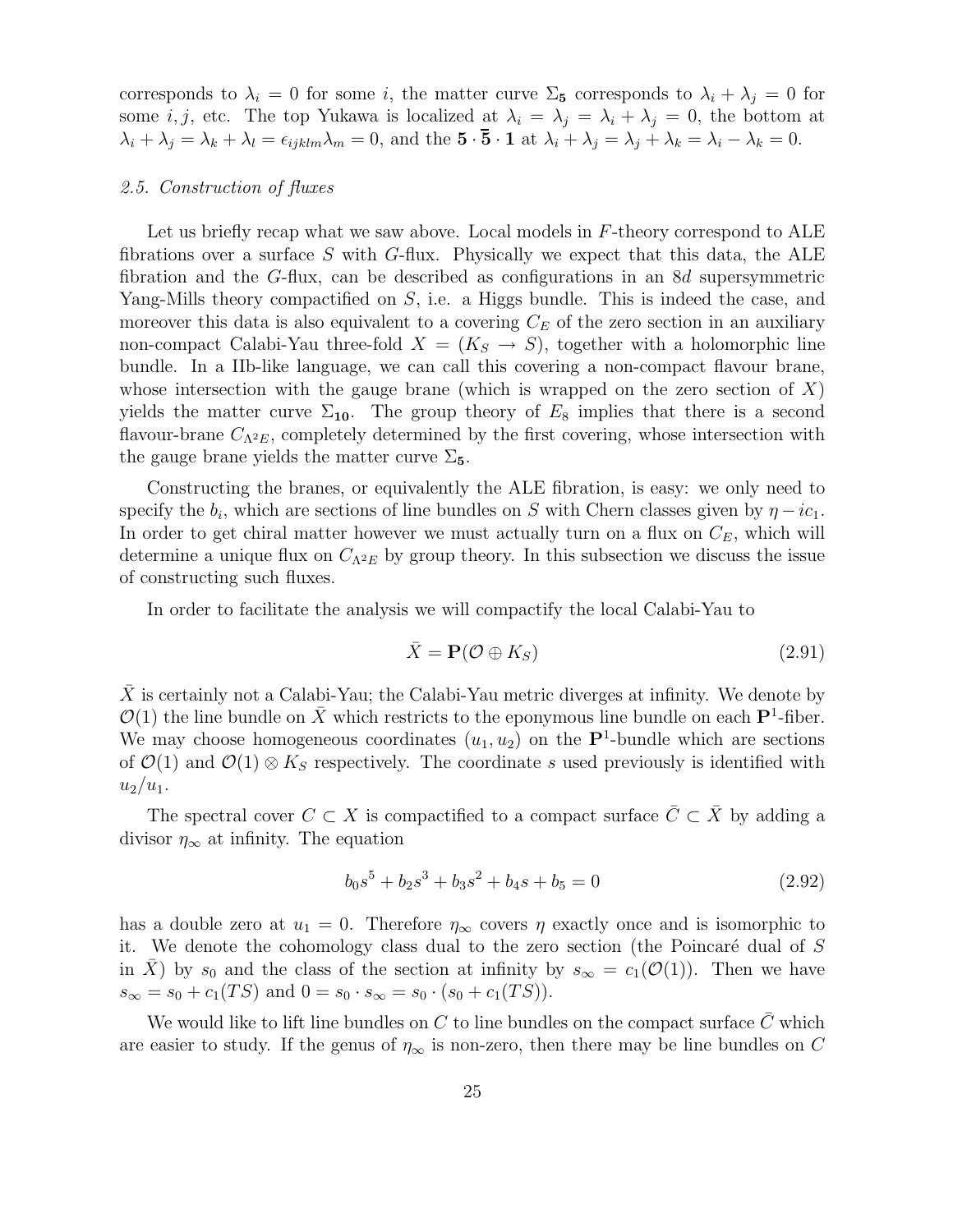that cannot be lifted to  $\overline{C}$ . However any algebraic line bundle on  $C$  can be lifted. To see this, any algebraic line bundle on C is of the form  $\mathcal{O}(D)_C$  for some divisor D. Let D be the closure of D in  $\overline{C}$ . Then  $\mathcal{O}(\overline{D})_{\overline{C}}$  gives a lift of  $\mathcal{O}(D)_{C}$  as desired. Moreover global G-fluxes are algebraic and yield an algebraic class in the local model. Therefore from here on we may restrict our attention to extendable line bundles.

Now consider a spectral line bundle L on  $\overline{C}$ . The corresponding Higgs bundle is given by  $E = p_{C*}L$ ,  $\Phi = p_{C*}s$ . We have

$$
c_1(p_{C*}L) = p_{C*}c_1(L) - \frac{1}{2}p_{C*}r
$$
\n(2.93)

where r is the ramification divisor,  $r = -c_1(\bar{C}) + p_C^*c_1(S)$ . Explicitly we find that

$$
r = (n-2)s_0 + p_C^*(\eta - c_1(S))
$$
\n(2.94)

If  $c_1(p_{C*}L)$  is not zero, then we have a  $Gl(n, \mathbf{C})$  Higgs bundle rather than an  $Sl(n, \mathbf{C})$ Higgs bundle. For phenomenological applications we want the latter, so we need to impose the restriction  $c_1(p_{C*}L) = 0$  on the allowed spectral line bundles. Then it is convenient to decompose

$$
c_1(L) = \frac{1}{2}r + \lambda\gamma\tag{2.95}
$$

where  $\lambda$  is a parameter. The condition  $c_1(p_{C*}L) = 0$  is then equivalent to  $p_{C*}\gamma = 0$ . The class  $r/2$  is generally not integer quantized. Since  $c_1(L)$  must be integer quantized,  $\gamma$ must compensate and can generally not be an integer class either, but it will always be a rational linear combination of integer classes.

So our task is to find integer classes  $\gamma$  with  $p_{C*}\gamma = 0$  in  $H^2(\bar{C}, \mathbf{Z})$ . To get a supersymmetric configuration,  $\gamma$  must further be of Hodge type (1, 1). As we will now argue, for generic complex structure moduli there exists only one such class (up to multiplication by an integer), and we can write it down explicitly.

As for line bundles on  $\bar{C}$ , we can use the Lefschetz-Noether theorem.  $\bar{C}$  is the zero locus of a section of  $\mathcal{O}(n) \otimes L_{\eta-nc_1}$ , which is usually an ample line bundle since  $\mathcal{O}(n)$ is ample and  $L_{\eta-nc_1}$  is effective and non-zero. Therefore there is an injective map  $i^*$ :  $H^{1,1}(\bar{X}) \to H^{1,1}(\bar{C})$ . As a result,  $H^{1,1}(\bar{C})$  splits into two pieces, the classes inherited from  $\bar{X}$  and the primitive classes. The Noether-Lefschetz theorem says that when  $\bar{C}$  is ample, then for 'generic' complex structure moduli there are no primitive classes in  $H^{1,1}(\overline{C})$ .

Let us write down the inherited class explicitly. The cohomology group  $H^2(\bar{X}, \mathbf{Z})$  is spanned by  $s_0$  and  $\pi^* H^2(S, \mathbb{Z})$ , i.e. the pull-back of classes on S to  $\overline{X}$ . Therefore the inherited classes in  $H^{1,1}(\tilde{C})$  are spanned by the class of the matter curve  $\Sigma_{10}$ , as well as any class on S pulled back to  $\overline{C}$ . (In particular,  $c_1(\overline{C})$  is in this span, by the adjunction formula, and so is  $\eta_{\infty}$ ). Our class  $\gamma$  will be a linear combination of those, but it also needs to satisfy  $p_{C*}\gamma = 0$ , which is clearly not satisfied by any class pulled back from S. Thus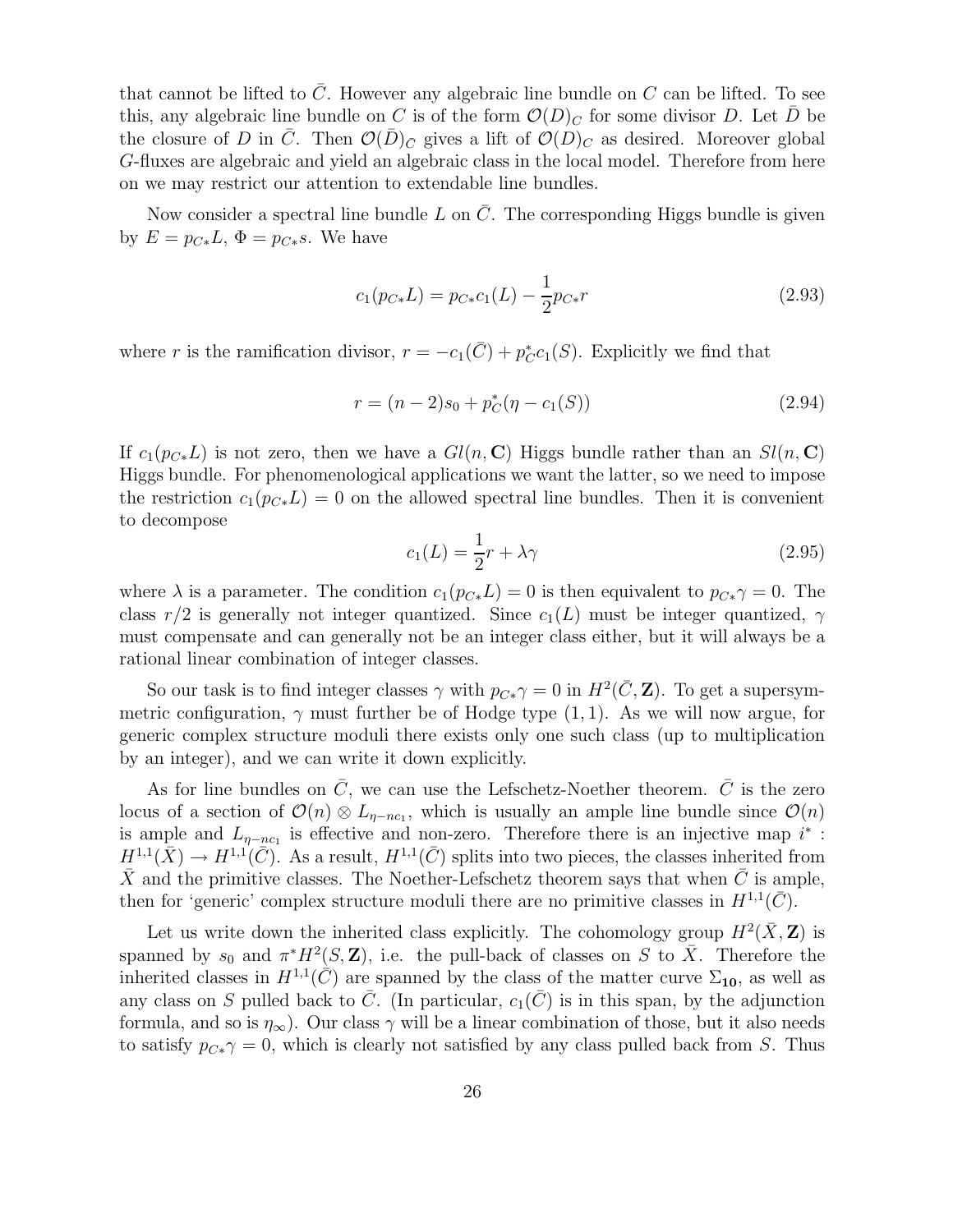we can single out the class  $[\Sigma_E]$  and subtract the 'trace', i.e. we single out the following unique linear combination:

$$
\gamma_u = n[\Sigma_E] - p_C^* p_{C*}[\Sigma_E] = n[\Sigma_E] - p_C^* (\eta - n c_1)
$$
\n(2.96)

We used the subscript u on  $\gamma_u$  to indicate that this class is universal, i.e. it always exist in a local model. In the last equality we just the fact that  $p_{C*}[\Sigma_E]$  is just the class  $[\Sigma_E]$ sitting inside  $H^2(S)$ , and since it is given by  $b_n = 0$  it follows that it can also be written as  $\eta - nc_1$ .

Let us define a line bundle using this class. Its first Chern class will be given by

$$
c_1(L) = \frac{1}{2}r + \lambda \gamma_u \tag{2.97}
$$

with  $\gamma_u$  as defined above and  $\lambda$  a parameter. From our explicit expressions for r and  $\gamma_u$ , we see that  $c_1(L)$  is an integer class when  $\lambda$  is an integer and n is even, or when  $\lambda = \frac{1}{2} +$ integer and  $n$  is odd. For this corresponding choice of spectral line bundle, we can deduce the net amount of chiral matter. It is given by

$$
N_{\text{chiral}} = -\chi(i_* \mathcal{O}_S, j_* L) = +\chi(L \otimes K_S|_{\Sigma_{10}}) = \lambda \int_{\Sigma} \gamma_u \tag{2.98}
$$

where in the last equality we used the Riemann-Roch formula and the fact that  $(r/2 +$  $c_1(K_S))|_{\Sigma} = -c_1(\Sigma)/2$ . We have

$$
\Sigma \cdot_{\bar{C}} \Sigma = S_0 \cdot_{\bar{X}} S_0 \cdot_{\bar{X}} \bar{C} = -c_1(S_0) \cdot_{S_0} \Sigma
$$
\n(2.99)

Further we have  $\Sigma \cdot_{\bar{C}} p^* \alpha = \alpha \cdot_{S_0} \Sigma$  for any  $\alpha \in H^2(S, \mathbb{Z})$ . Applying this with  $\alpha = \eta - nc_1$ , we see that

$$
\gamma_u \cdot_{\bar{C}} \Sigma = -\eta \cdot_{S_0} \Sigma \tag{2.100}
$$

Therefore we find

$$
N_{\text{chiral}} = \lambda \int_{\Sigma} \gamma_u = -\lambda \eta (\eta - nc_1) \tag{2.101}
$$

This is of course the same formula as encountered in spectral cover constructions in the heterotic string [37].

Therefore the only fluxes available for general complex structure moduli will give the conventional chirality formula known from the heterotic string. We do not see more general options in the local F-theory set-up. We will call such fluxes *inherited* or *universal*. However, there do exist more general fluxes, both in the heterotic setting and in the Ftheory setting. The point is that general fluxes are not supersymmetric for generic Higgs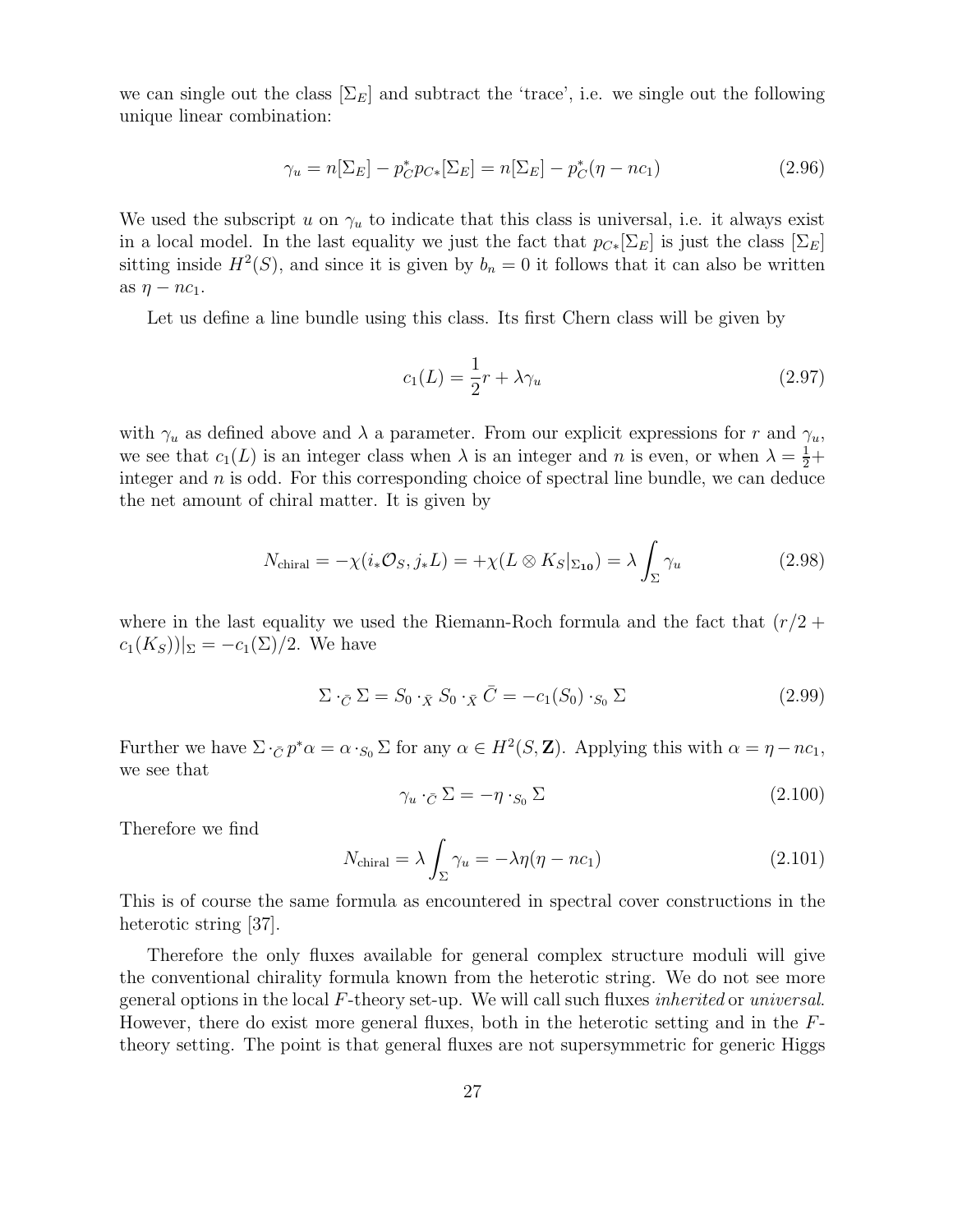bundle moduli, and thus are not among the fluxes that we found above. For special values of the moduli (which is called the Noether-Lefschetz locus) there are additional supersymmetric fluxes available, and turning on such fluxes would therefore automatically stabilize some of the moduli. We will call such fluxes primitive or *non-inherited*. Generic fluxes are non-inherited. They exist for both F-theory spectral covers and heterotic spectral covers, where they give rise to rigid bundles on the  $CY_3$  after Fourier-Mukai transform. But they are harder to write down and have not really been analyzed in either context.

## *2.6. Further constraints*

In the previous sections we encountered a number of constraints that must be satisfied for consistency of the local model. Now we would like to consider imposing a few further constraints, that are not needed for consistency but are likely needed to get a realistic and calculable four-dimensional model. We will concentrate on  $SU(5)$  models, so there is a matter curve

$$
[\Sigma_{10}] = c_1 - t \tag{2.102}
$$

which must be effective and non-zero.

The Kähler class J is a generator of  $H^2(B_3, \mathbf{R})$  that must be positive on all the effective cycles of the geometry. Modulo these positivity constraints, there is an independent scale in the geometry for every generator of  $H^2(B_3, \mathbf{R})$ . In order to get a model that is calculable and predictive, we need some small parameters that we can expand in. The main requirement that we want to make is that  $M_{GUT}/M_{Pl}$  is unbounded from below, where  $M_{GUT} \sim V_S^{1/4}$  $\frac{S^{1/4}}{S}$  and  $M_{Pl} \sim V_{B_3}^{1/6}$  $B_3^{1/6}$ . Now it is a priori possible that in a given model we can take  $V_{B_3} \to \infty$  while keeping  $V_S$  finite, therefore decoupling the GUT and Planck scales, but we cannot take  $V_S \rightarrow 0$  while keeping  $V_{B_3}$  finite. However this would depend on the geometry of  $B_3$ , and moreover would normally leave additional scales in the model with physics that cannot be decoupled from the visible sector. Needless to say that would not be beneficial for the predictiveness of the model.<sup>5</sup> To get a predictive model in which the visible sector is largely independent of the rest of  $B_3$ , we will require that one can take  $V_S \to 0$  while keeping  $V_{B_3}$  (or any other cycles not inside S) finite. Moreover this yields a local constraint that can be checked without knowing the compactification manifold  $B_3$ .

There are two ways in which we could take  $V_S \rightarrow 0$  while keeping other cycles fixed. The first is that we could require  $S$  to contract to a point. This will turn out to be a very strong condition which will essentially single out a unique model. We could also require S to contract to a curve of singularities. This is a less stringent condition, but together with some other physical constraints will still rule out a good deal of models.

Thus our first assumption is as follows:

<sup>&</sup>lt;sup>5</sup>Perhaps an exception would be if  $B_3$  is fibered over S, but this can be excluded by condition (3) below.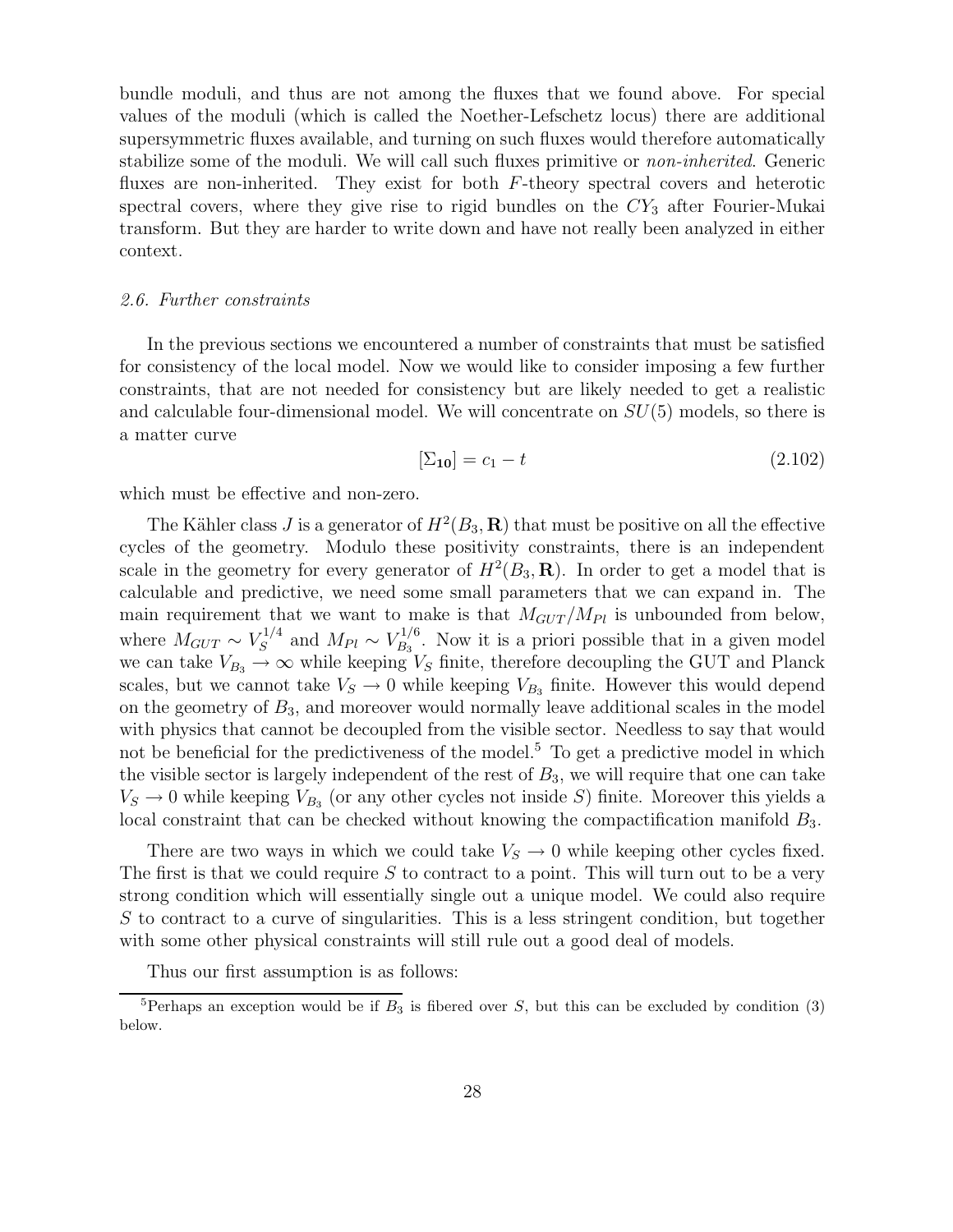1. *Contractibility.* S can be contracted to a point. By Grauert's criterion [38], this means that the class t must be ample, in particular  $t \cdot C > 0$  for any curve C in  $S^6$ .

We can draw some immediate conclusions from this assumption. Since  $c_1 - t$  is effective and non-zero, and t is ample,  $c_1$  must be effective and non-zero. Therefore  $K_S^{-n}$  cannot have sections for any positive n and the Kodaira dimension is  $-\infty$ . From the classification of surfaces, we then know that S is related to  $\mathbf{P}^2$  or a ruled surface (i.e. a  $\mathbf{P}^1$ -fibration over a Riemann surface of genus  $g$ ) by a sequence of blow-ups and blow-downs.

The ruled surfaces have  $h^{1,0}(S) = g$ , which would lead to massless adjoint fields in the effective four-dimensional theory if  $g > 0$ . This looks phenomenologically undesirable, so we will exclude this possibility with our second assumption:

2. *No adjoint scalars*. The Hodge numbers of S must satisfy  $h^{0,1}(S) = 0$  and  $h^{2,0}(S) =$ 0.

Then S is either  $\mathbf{P}^2$  or can be obtained by a sequence of blow-ups from a Hirzebruch surface  $\mathbf{F}_r$ . Note this includes all the del Pezzo surfaces. The divisors on  $\mathbf{F}_r$  are generated by  $b, f$ and  $E_i$ , with the intersection numbers

$$
b \cdot b = -r
$$
,  $b \cdot f = 1$ ,  $f \cdot f = 0$ ,  $b \cdot E_i = f \cdot E_i = 0$ ,  $E_i \cdot E_j = -\delta_{ij}$  (2.103)

By exchanging b and  $b + f$ , we may take  $r \geq 0$ . Further we have

$$
c_1(\mathbf{F}_r) = 2b + (r+2)f - \sum_{i=1}^{k} E_i
$$
 (2.104)

Similarly we may write

$$
t = n_b b + n_f f - \sum_{i=1}^{k} n_i E_i
$$
 (2.105)

Let us first assume we are on  $\mathbf{F}_r$ , with no blow-ups. From ampleness of t we get  $n_b >$  $0, -n_b r + n_f > 0$ . Since  $c_1 - t$  is effective and non-zero, we also get  $n_b \leq 2$  and  $n_f \leq r + 2$ , with strict inequality for  $n_f$  if  $n_b = 2$  or vice versa. Then we either have  $n_b = 1$  and  $r < n_f \le r + 2$ , or we have  $n_b = 2$ ,  $n_f = r + 1$  and  $r = 0$  or 1.

We may add a further reasonable assumption which eliminates most of these models. Currently, there is only one known mechanism for breaking the GUT group while preserving the standard GUT relations at leading order [5, 6]. This mechanism requires a

 ${}^{6}$ Even though we have seen that for many purposes S can be regarded as living inside the total space of the canonical bundle, this criterion has nothing to do with contractibility in the auxiliary local Calabi-Yau. We will see this more explicitly in the global examples later.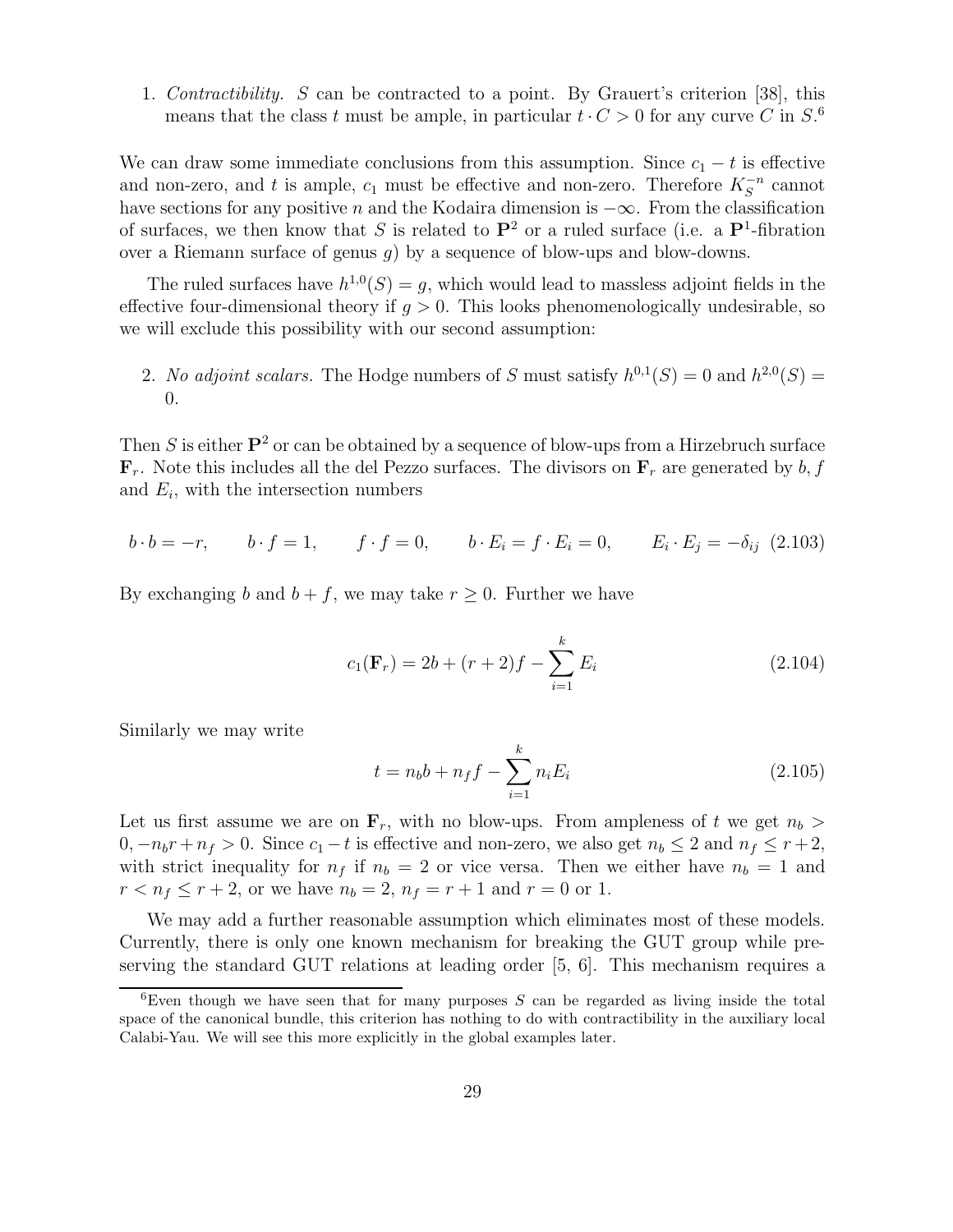$-2$ -class on S (i.e. a class with  $x \cdot x = -2$ ) in order to avoid massless lepto-quarks. This class must further be orthogonal to any classes that are inherited from  $B_3$  in order to avoid Higgsing hypercharge or loosing the standard  $SU(5)$  relations between the gauge couplings at leading order. Let us take this as our third assumption:

3. *GUT breaking using fluxes*. There must exist a  $-2$ -class  $x \in H^2(S, \mathbb{Z})$  which is orthogonal to any class inherited from  $H^2(B_3, \mathbb{Z})$ . In particular,  $x \cdot c_1 = x \cdot t = 0$ 

Let us again consider the Hirzebruch surfaces. Then  $h^2(\mathbf{F}_r) = 2$  so by condition (3) it follows that t must be a rational multiple  $ac_1$  of  $c_1$ . Since  $t \cdot f > 0$ , the coefficient a must be positive, and since  $c_1 - t$  must be effective, the coefficient a must be  $\leq 1$ . But this happens only for r even in which case  $c_1$  is divisible by 2, so this leaves

$$
S = \mathbf{F}_r \quad \text{with } r \text{ even}, \qquad \Sigma_{10} = \frac{1}{2}c_1 \tag{2.106}
$$

But now by condition (1) we get  $t \cdot b = -r + 2 > 0$ , so this leaves only  $S = \mathbf{F}_0$  and  $t = \frac{1}{2}$  $\frac{1}{2}c_1$ . Note that  $\mathbf{P}^2$  is also ruled out by condition (3).

Now we consider the case of Hirzebruch surfaces with at least one blow-up. Again we have the constraints above from  $t \cdot b > 0$ ,  $t \cdot f > 0$  and  $c_1 - t$  effective. However we also get  $t \cdot E_i = n_i > 0$  and  $t \cdot (f - E_i) = n_b - n_i > 0$ . Hence we must have

$$
t = 2b + (r+1)f - \sum_{i=1}^{k} E_i
$$
\n(2.107)

From  $t \cdot b = -r + 1 > 0$  we find that  $r = 0$ . Moreover,  $\mathbf{F}_r$  with one blow-up is actually the same surface as  $\mathbf{F}_1$  with one blow-up, so  $r = 0$  is ruled out as well, and therefore all cases with blow-ups are ruled out. So we conclude that assumptions  $(1)-(3)$  leave a unique possibility for  $S$  and  $t$ :

$$
(1) + (2) + (3) \Rightarrow S = \mathbf{F}_0, \qquad t = \frac{1}{2}c_1, \qquad \Sigma_{10} = \frac{1}{2}c_1 \tag{2.108}
$$

We will study this case in more detail later in the paper. In particular we will show how to engineer three-generation models and how to embed it in a global model.

It is evident by now that condition (1) in particular is quite strong. In order to have  $V<sub>S</sub> \rightarrow 0$  while keeping other cycles fixed, we can also replace assumption (1) by:

1'. *Contractibility.* S can be contracted to a curve, i.e. S admits a fibration  $F \to S \to B$ where the fibers  $F$  can be contracted to a curve  $B$  of singularities.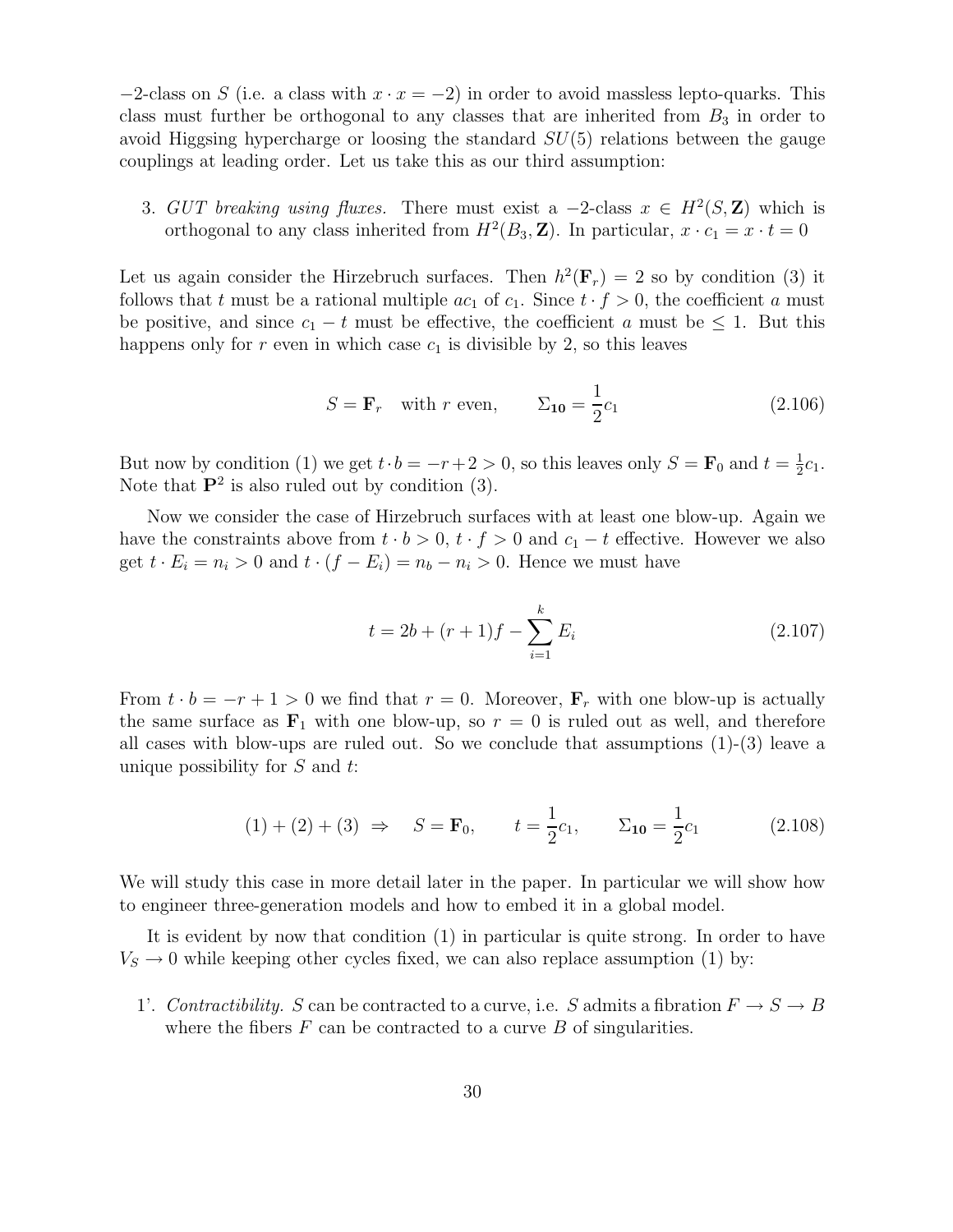In this case t is not necessarily ample, but t must be ample when restricted to the components that are being contracted [39, 40]. Therefore,  $t \cdot C > 0$  when C is the general fiber  $F$  or an irreducible component of the singular fibers.

A priori the base  $B$  of the fibration can have any genus  $g$ , in which case we would have  $h^{1,0}(S) = g$ . Again by assumption (2) the base B is restricted to be  $\mathbf{P}^1$ . Likewise, the fibers must be rational: the curve  $c_1 - t = \Sigma_{10}$  is effective and the fiber F moves, so there must be some copy of F that is not contained in  $\Sigma_{10}$ . Therefore we must have  $(c_1-t)\cdot F\geq 0$ . Since F gets contracted, we have  $t\cdot F>0$ , and it follows that  $c_1\cdot F>0$ . But by the adjunction formula we have  $c_1 \cdot F = 2 - 2g(F)$ , hence  $c_1 \cdot F = 2$  and F is a  $\mathbf{P}^1$  as promised.

So our S is a ruled surface with rational base and fibers. From the classification of surfaces, we know that  $S$  is rational and can be obtained by blowing up some points on a Hirzebruch surface  $\mathbf{F}_r$ . The most general possibility is obtained by blowing up some points on a conic bundle, which allows for the possibility of a multiple fiber. Our argument below is actually even more constraining when there are multiple fibers, so in what follows we will focus on the case that none of the fibers is multiple.

If S is a Hirzebruch surface then we can run the previous argument. Using condition (3) it follows that  $t=\frac{1}{2}$  $\frac{1}{2}c_1$  and r is even. Apart from these we must consider possible blow-ups of  $\mathbf{F}_r$ . Again we write

$$
t = n_b b + n_f f - \sum_{i=1}^{k} n_i E_i
$$
 (2.109)

Under assumption (1) we can no longer conclude that  $t \cdot b$  must be positive, but we still know that t must be positive on  $f, E_i$  and  $f - E_i$ . From  $t \cdot f > 0$ ,  $t \cdot E_i > 0$  and  $t \cdot (f - E_i) > 0$  we get  $n_b > 0$ ,  $n_i > 0$ , and  $n_b - n_i > 0$ . From  $c_1 - t$  effective and non-zero we get  $n_b \leq 2$  and  $n_f \leq r+2$ , with strict inequality for  $n_f$  if  $n_b = 2$  and  $n_i = 1$ . Therefore the only possibility is

$$
S = B_k(\mathbf{F}_r), \qquad t = 2b + n_f f - \sum_{i=1}^k E_i, \qquad \Sigma_{10} = (r + 2 - n_f) f \tag{2.110}
$$

with  $n_f < r + 2$ . Here we used  $B_k$  to denote blowing-up k times. These possibilities also satisfy condition (3), since there are classes of the form  $f - E_i - E_j$  and  $E_i - E_j$  which are orthogonal to  $c_1$  and  $t$ . Moreover we can't do too many blow-ups. Recall that the sections  $b_i$  specifying an  $SU(5)$  model live in  $c_1 - t, \ldots, 6c_1 - t$ , so these line bundles need to admit sections.

So we conclude that under assumptions  $(1')$ ,  $(2)$  and  $(3)$ , we get the following possibilities for  $S$  and  $t$ :

$$
S = \mathbf{F}_r
$$
 with *r* even,  $t = \frac{1}{2}c_1$ ,  $\Sigma_{10} = \frac{1}{2}c_1$  (2.111)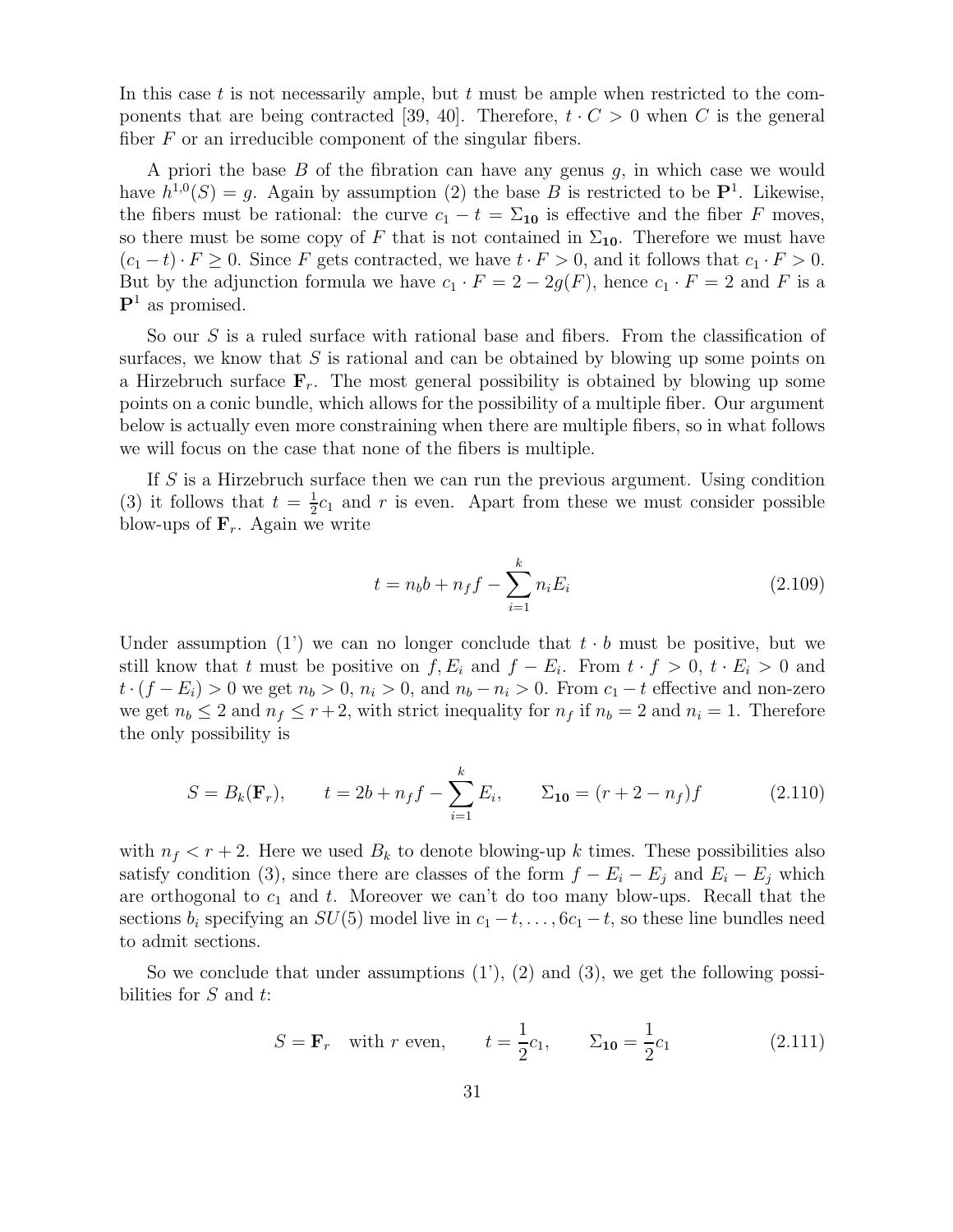$$
S = B_k(\mathbf{F}_r), \qquad t = 2b + n_f f - \sum_{i=1}^k E_i, \qquad n_f < r + 2. \tag{2.112}
$$

The remaining possibility  $S = \mathbf{P}^2$  is still ruled out by assumption (3).

We may consider adding one final assumption. We will soon see though that this assumption has an important loophole, so it will be weakened significantly.

4. *Three generations.* The net number of generations is given by

$$
-\lambda(6c_1 - t) \cdot_{dP} (c_1 - t) \tag{2.113}
$$

where  $\lambda \in \mathbf{Z} + \frac{1}{2}$  $\frac{1}{2}$ . As we argued, this is the only universal formula one can write down. However this does not represent the most general configuration of local Ftheory models and will be revisited in section 2.8.

Let's apply this to all the possibilities we found. For the Hirzebruch surfaces with  $t = \frac{1}{2}$  $rac{1}{2}c_1$ we find that the minimal number of generations is eleven. For the blow-ups of Hirzebruch surfaces with t as in (2.112), we find that the minimal number of generations is  $5 \times (r +$  $(2 - n_f)$ , and in general it is always divisible by 5. We conclude it is not possible to make a local three generation  $SU(5)$  model under these assumptions.

If we drop condition (1) or (1') it is not hard to find three-generation models. For instance, the  $dP_8$  example in [1] with  $\eta = 6c_1(S)$  is consistent and satisfies assumptions (2) and (3), but it does not satisfy assumption (1) or (1') since it has  $t = 0$ , and is therefore not a truly local model.

It may be interesting to point out that the three generation  $SO(10)$  models in [1] (which have  $\eta = 4c_1 + E$  where E is any -1-curve, and  $\Sigma_{16} = [E]$  do satisfy the conditions (1),(2) and (3) for  $dP_k$  with  $2 \leq k \leq 7$ . However a fully satisfactory way of breaking the  $SO(10)$ GUT group in these models while preserving gauge coupling unification has not yet been identified.

To summarize this subsection, under conditions  $(1) - (3)$  we only found one possibility for S and t, listed in (2.108). Under assumptions  $(1') - (3)$  we only found the possibilities listed in  $(2.111)$  and  $(2.112)$ . Using the inherited fluxes (assumption  $(4)$ ), none of these models could account for three generations. In the following subsections, we will examine some possible loopholes in our assumptions.

#### *2.7. Another way to break the GUT group*

In [5, 6] the GUT group was broken to the Standard Model gauge group by turning on an abelian flux. A priori there exists a second possibility: one may also break the GUT group to the Standard Model by turning on an abelian Higgs field.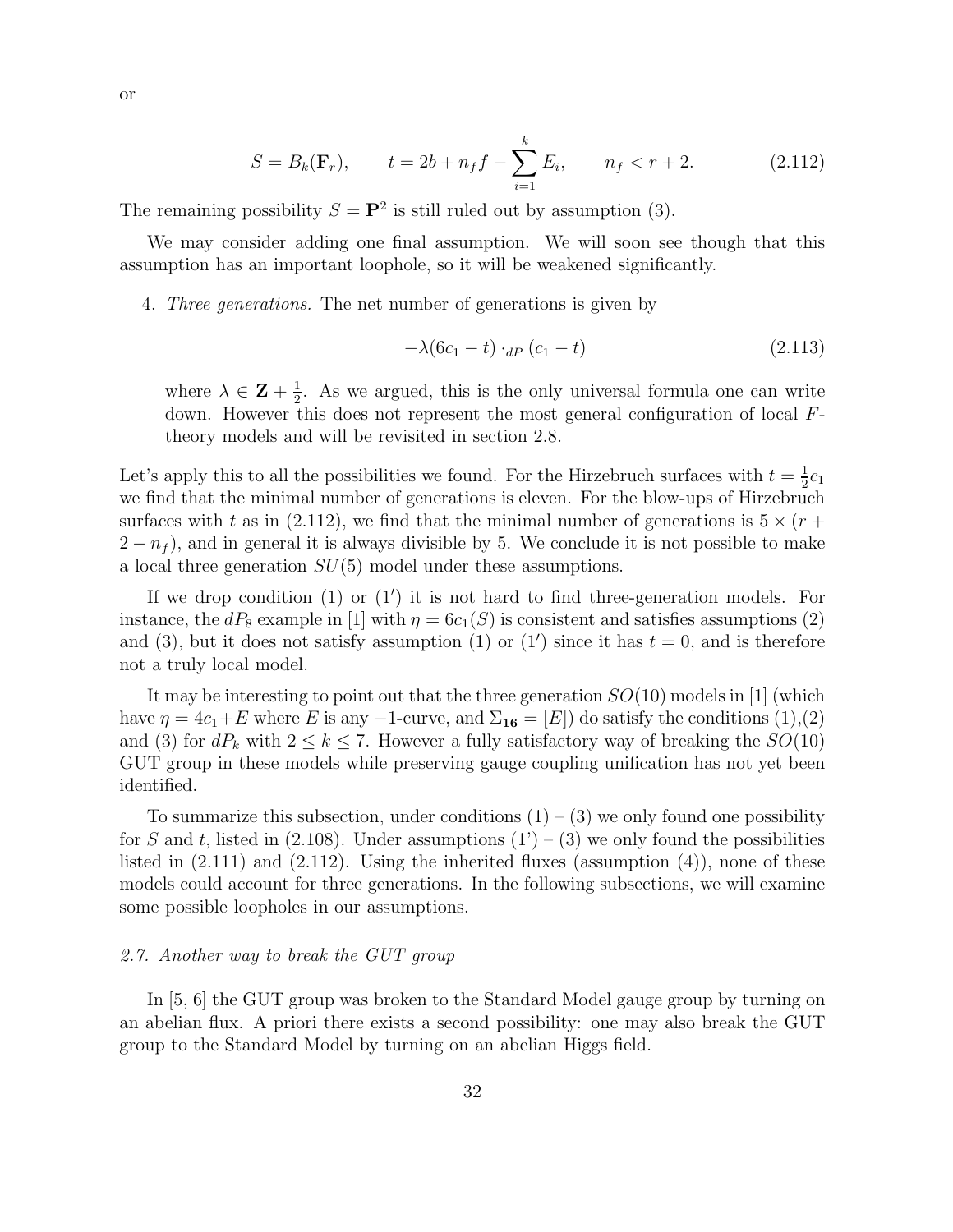To do this, we take a degree six spectral cover

$$
b_0s^6 + b_2s^4 + \ldots + b_6 = 0 \tag{2.114}
$$

which generically breaks  $E_8$  to  $SU(3) \times SU(2)$ . Note that  $b_1$  must vanish if the structure group is to be in  $SU(6)$  rather than  $U(6)$ . Now if the  $b_i$  are such that this equation factorizes

$$
(c_0s + c_1)(d_0s^5 + d_1s^4 + \ldots + d_5) = 0 \tag{2.115}
$$

where  $c_0d_1+c_1d_0=0$ , then the structure group of the Higgs field commutes with  $SU(3) \times$  $SU(2) \times U(1)$ .

The matter curves are easy to find. Consider first an irreducible degree 6 spectral cover (this was worked out in [3]). One uses the following decomposition of the adjoint of  $E_8$  under  $SU(3) \times SU(2) \times SU(6)$ :

248 = 
$$
(8,1,1) + (1,3,1) + (1,1,35)
$$
  
+(3,2,6) +  $(\bar{3},2,\bar{6}) + (3,1,15) + (\bar{3},1,\bar{1}5) + (1,2,20)$ . (2.116)

We have the following matter curves:

$$
\begin{array}{rcl}\n(3,2) & \rightarrow & \{b_6 = 0\} \\
(3,1) & \rightarrow & \{b_0 b_5^3 - b_2 b_3 b_5^2 + b_4 b_5 b_3^2 - b_3^3 b_6 = 0\} \\
(1,2) & \rightarrow & \{b_6 (b_2^2 - 4 b_4 b_0) + b_0 b_5^2 - b_2 b_5 b_3 + b_4 b_3^2 = 0\} \\
(2.117)\n\end{array}
$$

In the reducible case we simply substitute the  $b_i$  for the appropriate bilinears in  $c_i$  and  $d_j$ .

In addition there can be hypercharged scalars. To see this, recall that the moduli of the spectral cover are counted by

$$
\operatorname{Ext}^1_X(i_*L, i_*L) \tag{2.118}
$$

When the spectral cover is reducible, this decomposes as

$$
\sum_{m,n} \text{Ext}^1_X(i_{m*}L_m, i_{n*}L_n)
$$
\n(2.119)

where  $m, n$  run over the irreducible components. The off-diagonal zero modes are clearly charged under the extra  $U(1)$ 's since their VEVs smooth the spectral cover and break these  $U(1)$ 's. These modes are localized at the intersection  $c_0s + c_1 = d_0s^5 + d_1s^4 + \ldots + d_5$ . In order to get a realistic model, such hypercharged scalars must obtain a mass, i.e. we must obstruct the deformation of two irreducible components of the cover into a single smooth piece. This could be done by turning on spectral line bundles on the irreducible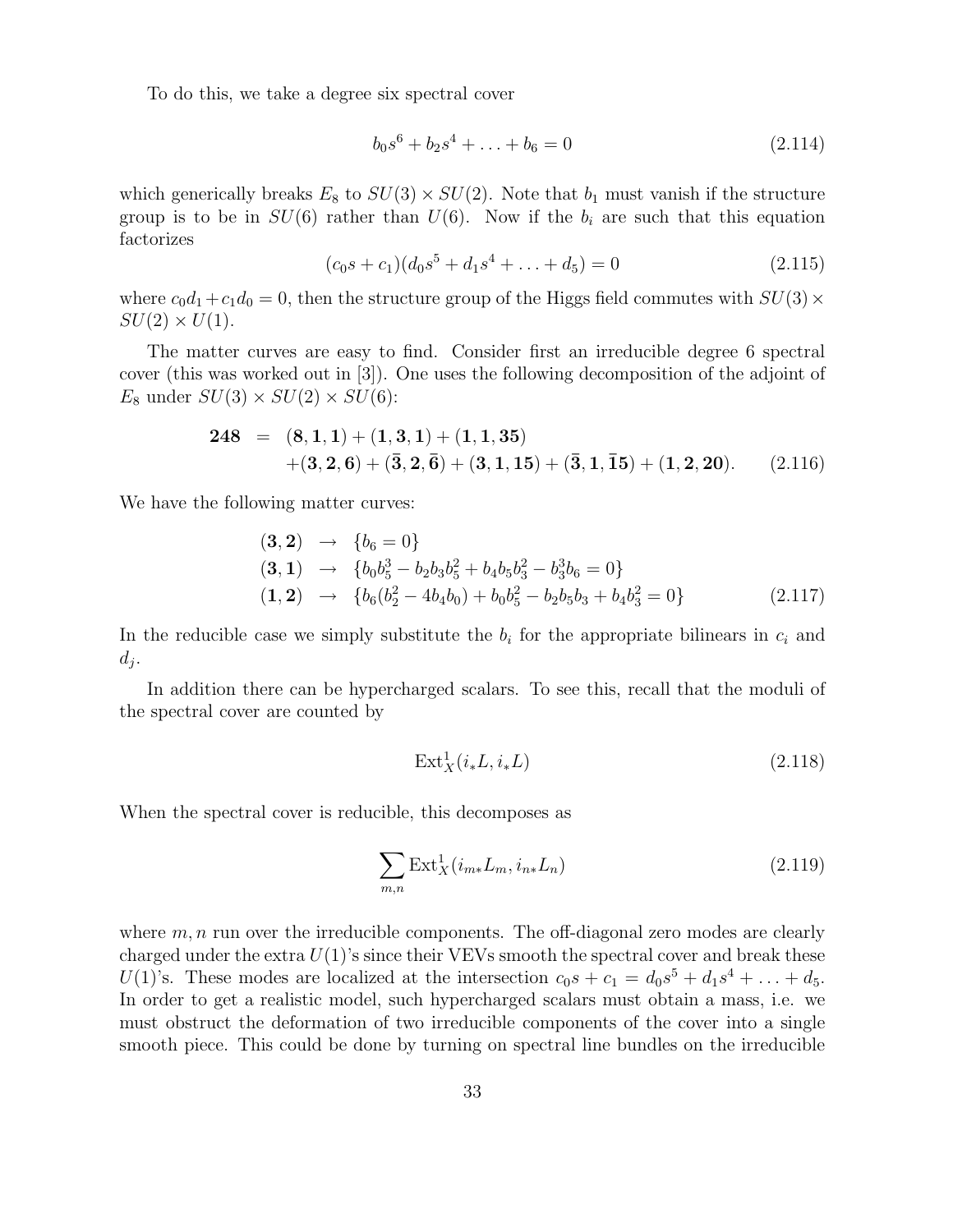components that do not arise as the limit of a line bundle on the smooth deformation. Possibly some other mechanism like an instanton effect can also be used.

There is unfortunately one issue with this scenario. The polynomial  $b_6$  is a section of  $N<sub>S</sub>$ . Thus not only  $c<sub>1</sub> - t$  should have a section, but also  $-t$ . By our classification of the possible pairs  $(S, t)$ , even with condition (3) dropped, such an S can not be contractible, which means it is not a true local model. Thus this mechanism can only be used if we drop the requirement that  $M_{GUT}/M_{Pl}$  can be made parametrically small.

A second concern is that there is a potential D-term instability. The  $U(1)$  will be non-anomalous if we succeeded in lifting the charged moduli mentioned above, but there may be a bare FI term. This FI term is given by the moment map

$$
\zeta \sim G \wedge J \sim F \wedge J \tag{2.120}
$$

where  $F$  is the flux of the spectral line bundle/sheaf on the degenerate spectral cover. We've argued that spectral line bundles on smooth spectral covers with  $c_1(p_{C*}L) = 0$ are primitive. This will also hold for line bundles on degenerate spectral covers if they are obtained by taking a limit of a line bundle on a smooth spectral cover, because primitiveness is a closed condition. However these are precisely not the line bundles we want, because they would not lift the hypercharged scalars. Hence on degenerate spectral covers one would need to look at specific models in more detail.

#### *2.8. Non-inherited fluxes*

The results of section 2.6 clarify our options. Dropping the first assumption is a priori possible and leads to consistent models, but it would mean we can not make an expansion in  $M_{GUT}/M_{Pl}$  and therefore would greatly diminish the predictiveness of F-theory GUTs. Dropping assumption (3) means that we need an alternative mechanism to break the GUT group while preserving the standard  $SU(5)$  relations at leading order. We made such an alternative proposal in section 2.7 but it did not seem to be compatible with contractibility of S. Therefore we are led to drop assumption (4) and investigate the possibilities of non-inherited G-fluxes.

The argument in section 2.6 that the inherited fluxes are not sufficient by no means rules out three generation models. Rather it means that we need to look at more general fluxes that are not critical points of the holomorphic Chern-Simons superpotential for generic moduli, and we have to do more work to show that there exists a stable supersymmetric minimum. In mathematics circles this would be called a Noether-Lefschetz problem. On the other hand, the first three assumptions already ruled out all but a handful of 7-brane configurations, listed in  $(2.108)$ ,  $(2.111)$  and  $(2.112)$  in section 2.6. Thus in contrast to eg. heterotic model building, we have a very restricted set of possibilities to start with and we know all the continuous parameters.

Let us first ignore the requirement of supersymmetry, and simply ask if there are any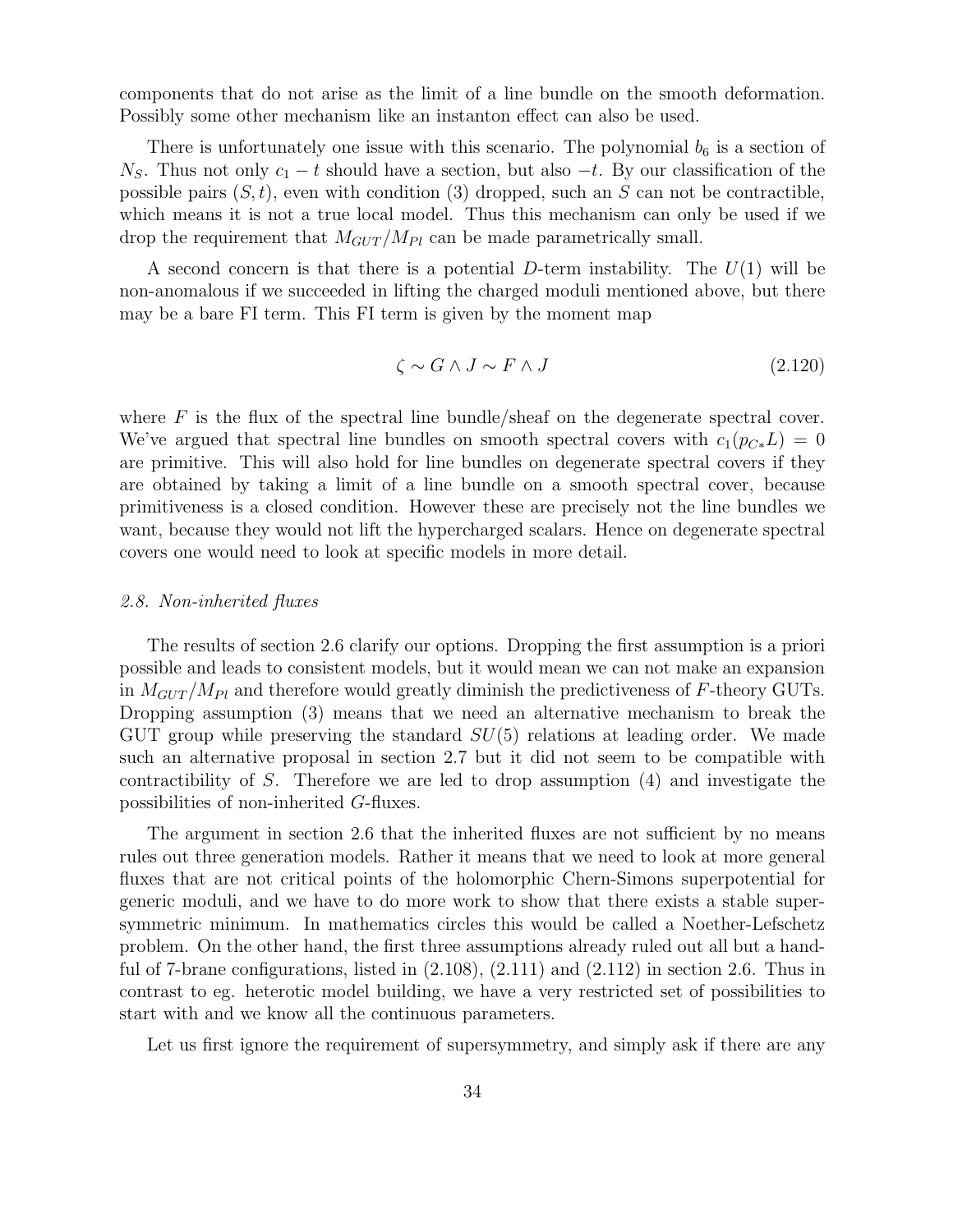fluxes available, not necessarily of type  $(1, 1)$ , which might give three generations. This will be the case if we can show there exists a class  $\gamma_2 \in H^2(\overline{C}, \mathbb{Z})$  which is orthogonal to  $p_C^* H^2(S, \mathbf{Z})$  and satisfies  $\gamma_2 \cdot \Sigma_{10} = 1$ , since then we can add some integer multiple of it to  $\frac{1}{2}r + \frac{1}{2}$  $\frac{1}{2}\gamma_u$  and get any number of generations we want. Equivalently,  $\gamma_2$  must satisfy

$$
\gamma_2 \cdot \gamma_u = \gamma_2 \cdot (5\Sigma_{10} - p_C^* p_{C*} \Sigma_{10}) = 5 \tag{2.121}
$$

Now the lattice  $H^2(\bar{C}, \mathbf{Z})$  modulo torsion is unimodular by Poincaré duality. Thus if  $\gamma_u$ is primitive in the sense that it is not an integer multiple of a smaller integer class, then there exists an  $\alpha \in H^2(\overline{C}, \mathbf{Z})$  such that

$$
\alpha \cdot \gamma_u = 1 \tag{2.122}
$$

Then defining  $\gamma_2 = 5\alpha - p_C^* p_{C*} \alpha$ , we have  $\gamma_2 \cdot \gamma_u = 5$  and  $p_{C*} \gamma_2 = 0$  as required. Therefore we are guaranteed that the required fluxes exist if  $\gamma_u$  is primitive in the sense above. In a unimodular lattice, a sufficient condition is that  $\gamma_u \cdot \gamma_u$  is not divisible by any square. It is easy to see that  $\gamma_u \cdot \gamma_u = 5\gamma_u \cdot \Sigma_{10}$  which we have already computed in section 2.6. For  $S = \mathbf{P}^1 \times \mathbf{P}^1$  with  $t = \frac{1}{2}$  $\frac{1}{2}c_1$ , it is equal to  $5 \times 22$  which does not have any squares. So we conclude from a purely topological argument that it is possible to obtain three generations, although this argument cannot establish that there is a supersymmetric minimum for finite values of the Higgs bundle moduli.

In the following we would like to give a fairly general construction of *algebraic* classes that satisfy  $\alpha \cdot_{\bar{C}} \gamma = 1$ . We will apply it to  $S = \mathbf{P}^1 \times \mathbf{P}^1$ , but it should be clear that with some simple substitutions it can also be applied to the other cases. Thus we will finally establish some examples of supersymmetric  $SU(5)$  models with three generations and S contractible.

The strategy is as follows: we first take a curve  $\alpha_0 \in H^2(S, \mathbb{Z})$  such that  $\alpha_0 \cdot_S \Sigma_{10} = 1$ . Then we will construct a curve  $\alpha \in \overline{X}$  which does not intersect  $\Sigma_{10}$ , and which covers  $\alpha_0$  exactly once. Finally we will require  $\overline{C}$  to contain  $\alpha$  by tuning the complex structure moduli. The result is an algebraic class in  $H^2(\bar{C}, \mathbf{Z})$  with  $\alpha \cdot_{\bar{C}} \gamma = 1$ . We can then construct an additional flux  $\gamma_2$  as above by subtracting the trace, and and define a spectral line bundle with

$$
c_1(L) = \frac{1}{2}r + \frac{1}{2}\gamma_u + n\gamma_2 \tag{2.123}
$$

By adjusting  $n$ , we then get any number of generations we want.

In the case of interest, we have  $S = \mathbf{P}^1 \times \mathbf{P}^1$ . We denote the coordinates on S by  $(z_1, z_2; w_1, w_2)$ , and the two rulings by  $H_1$  and  $H_2$ , with intersection numbers  $H_1^2 = H_2^2 =$  $0, H_1 \cdot H_2 = 1$ . As we deduced above, the matter curve should be given by  $\Sigma_{10} = [H_1 + H_2]$ , and we need a class with  $\alpha_0 \cdot \Sigma_{10} = 1$ . Thus a simple choice is to pick  $\alpha_0 = H_1$ , though clearly there are additional options. In equations it is given by (say)  $w_1 = 0$ .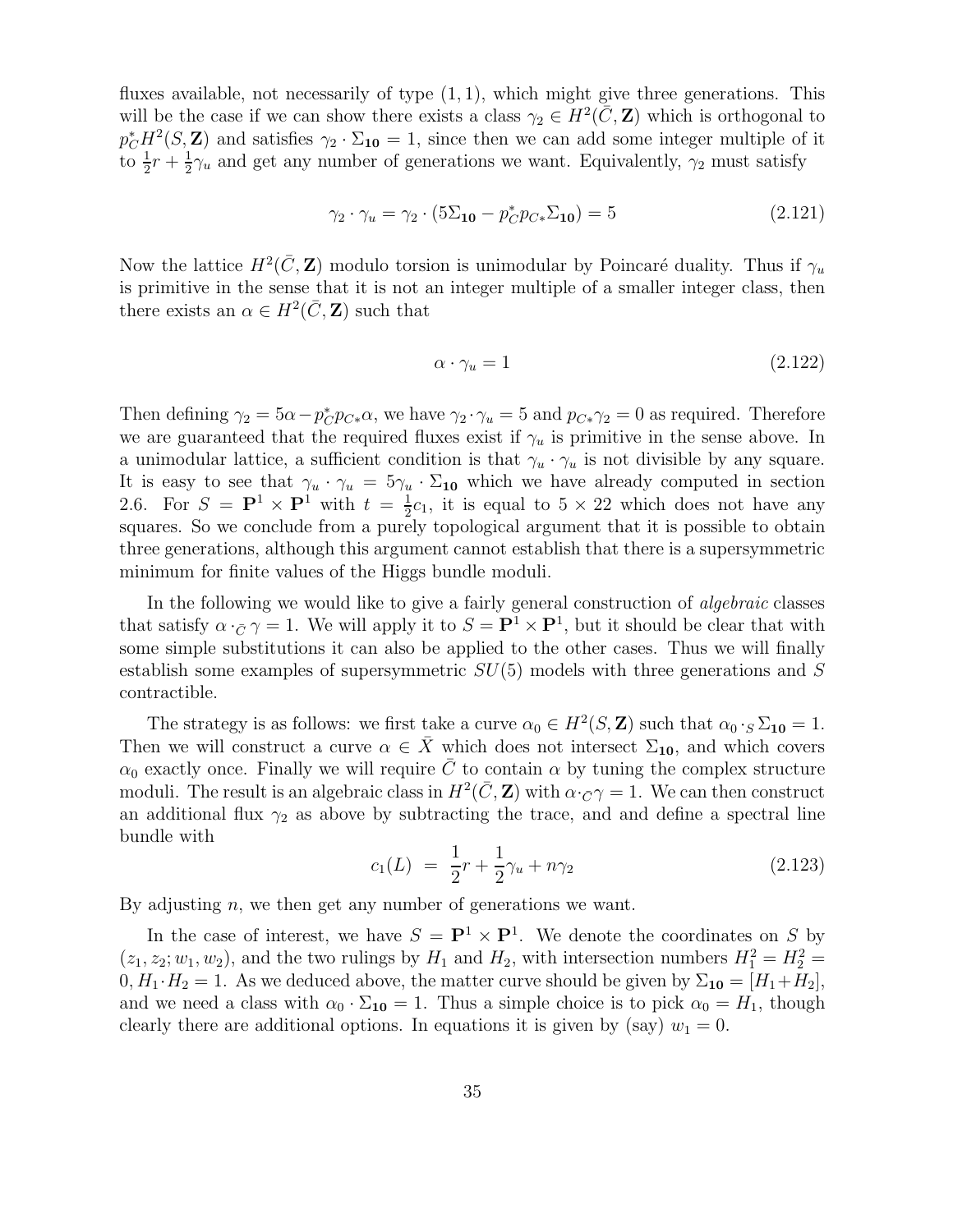Now we need to construct  $\alpha$ . As before we use coordinates  $(u_1, u_2)$  on the  $\mathbf{P}^1$ -fibers of  $\bar{X} = P(\mathcal{O} \oplus K_S)$ . Then we define  $\alpha$  by the following two equations:

$$
\alpha: \ w_1 = 0, \qquad u_1 = P_2(z, w)u_2 \tag{2.124}
$$

where  $P_2(z, w)$  is a section of  $\mathcal{O}(2, 2)$ . Note that  $u_2 = 0 \Rightarrow u_1 \neq 0$ , so  $\alpha$  does not intersect the zero section  $u_2 = 0$ . This is needed if we want  $\overline{C}$  to contain  $\alpha$ , because the intersection of C with  $u_2 = 0$  is by definition  $\Sigma_{10}$ , and we promised to construct a class which does not intersect  $\Sigma_{10}$ . Also,  $\alpha$  covers  $\alpha_0$  precisely once.

Therefore we now need to show that we can tune the complex structure moduli so that  $\overline{C}$  contains  $\alpha$ . The equation of  $\overline{C}$  is given by

$$
b_0(z, w)u_2^5 + b_2(z, w)u_1^2u_2^3 + \ldots + b_5(z, w)u_1^5 = 0.
$$
 (2.125)

We simply substitute the equations for  $\alpha$  in order to get a restriction on the coefficients of  $C$ . Clearly we find that

$$
w_1
$$
 divides  $b_0(z, w) + b_2(z, w)P_2(z, w)^2 + \ldots + b_5(z, w)P_2(z, w)^5$  (2.126)

This can be satisfied by leaving  $b_2, \ldots, b_5$  arbitrary, and putting

$$
b_0(z, w) = -[b_2(z, w)P_2(z, w)^2 + \ldots + b_5(z, w)P_2(z, w)^5]_{w_1 \to 0} + \mathcal{O}(w_1) \tag{2.127}
$$

The only thing left to check is that  $\overline{C}$  is generically smooth, so that our calculations of the chiral spectrum apply. But this is fairly obvious because generically the derivatives of equation (2.125), even with (2.127), give independent equations.

Therefore we have constructed a (1, 1) class  $\gamma_2 = 5\alpha - p_C^* p_{C*} \alpha$  with the desired properties. Defining a spectral line bundle as in  $(2.123)$  with  $n = 8$ , we find precisely three chiral generations on  $\Sigma_{10}$ .

## *2.9. 'Flux' vacua in the heterotic string and* F*-theory*

As we already remarked, much of the structure of F-theory vacua is identical with that of the heterotic string. BPS instantons effects, branes and flux superpotentials, which are some of the main ingredients inducing potentials for the moduli, can be related under the duality. In particular, semi-realistic heterotic models appear to have an enormous number of 'flux' vacua as well. We put 'flux' in quotation marks here because after Fourier-Mukai transform, we get a smooth non-abelian bundle on the Calabi-Yau three-fold without any  $U(1)$  fluxes. These extra 'flux' vacua are obtained by using spectral line bundles that are not inherited, and generically should stabilize all vector bundle moduli. There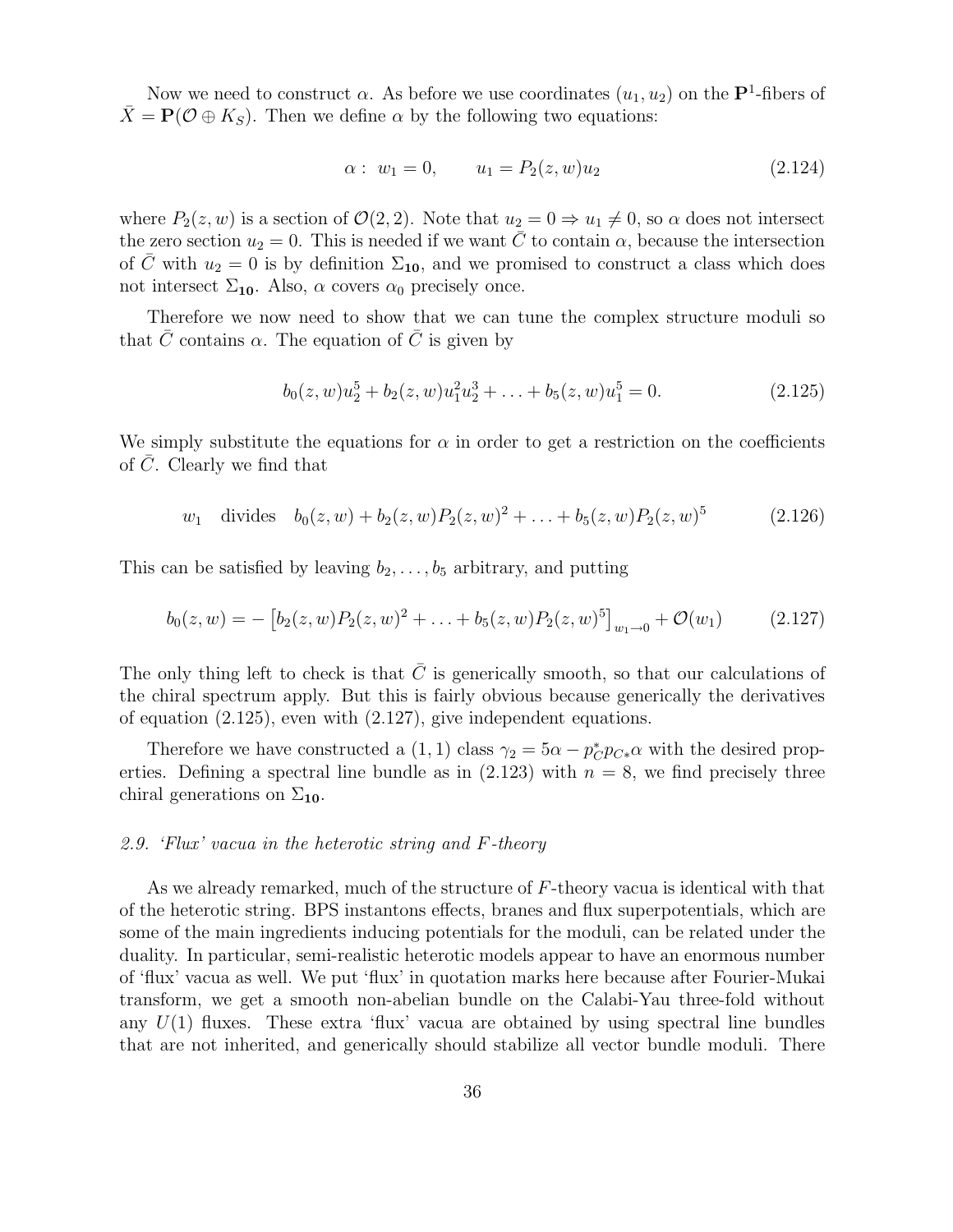is a landscape of such vacua and a priori it is not clear why we should exclude these possibilities. The method we used for constructing such more general fluxes in section 2.8 can also be used in the heterotic string.

Thus landscapes seem to be quite generic properties of superpotentials in string theory. It would be interesting to study these vacua microscopically. In the heterotic setting there are no RR fields so one could try to use conventional CFT techniques. Perhaps one may then find a reason to exclude most of them, although it is currently not clear why that would be the case.

As in type II settings, this leads to philosophical problems: we don't really understand moduli stabilization and the cosmological constant problem very well, it is practically impossible to enumerate all the vacua that seem to exist at the effective field theory level, and one of the solutions that have been proposed to solve the cosmological constant problem is NP hard [41]. A possible way out was promoted in [42]: if  $M/M_{Pl}$  can be parametrically small, where  $M$  is some scale relevant for particle physics like the GUT scale, then we can prevent the unknown physics responsible for solving gravity-related problems from feeding back into physics at the scale M. This may allow us to discuss phenomenology without having to solve the cosmological constant problem and other problems related to gravity. But combining this principle with GUTs leads us to Ftheory; this idea cannot be implemented in the heterotic string.

## *2.10. Conclusions*

We have clarified the rules for constructing local models in F-theory. Such models can be defined by specifying suitable spectral data (a type of B-brane) in an auxiliary Calabi-Yau geometry. We classified the possible matter curves for local  $SU(5)$  models. We have constructed the first truly local  $SU(5)$  models with three generations. It is still an open problem to construct local SU(5) models with *exactly* the MSSM spectrum, or some acceptable extension. We explained how to connect  $F$ -theory models to a IIb picture by taking an orientifold limit.

We also found that it seems to be impossible for a local  $SU(5)$  model with completely unstabilized Higgs field moduli to have three generations. From a physical perspective, this is good news since there are many indications that we do not want a generic model, such as problems associated to dimension four and five proton decay. Thus requiring a three-generation model automatically stabilizes some of the moduli. Requiring the precise MSSM spectrum will likely stabilize even more moduli. On the other hand, this also makes the problem of constructing realistic local models much more challenging.

Along the way we have encountered a number of constraints that the matter curves and fluxes on the matter curves must satisfy in a consistent local model, from topological and integral (such as anomaly cancellation (2.28) and the fact that the flux must lift to the integral class of a line bundle L with  $c_1(p_{C*}L) = 0$ ), to analytic (such as the forced singularities on  $\Sigma_{\Lambda^2 E}$  and constraints on the moduli entering the matter curves for non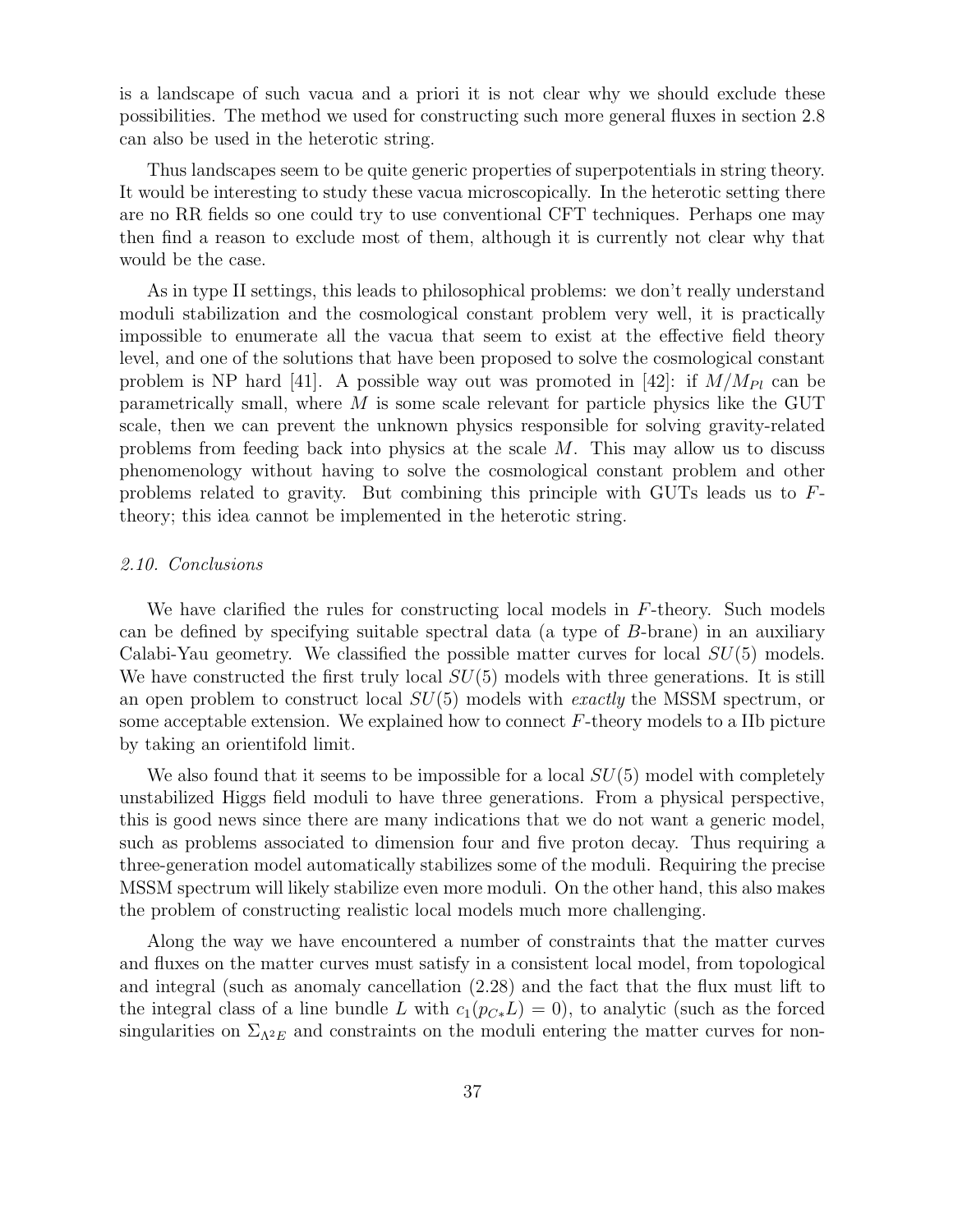inherited fluxes, so that  $L$  is a holomorphic line bundle). Probably we have not found them all, since some of these constraints look very non-trivial from the point of view of the brane carrying the unbroken gauge group. However we have shown that there is an isomorphism relating a configuration  $(E, \Phi)$  in the 8d gauge theory to its spectral data  $(C_E, L_E)$ , and the constraints on the spectral data are few and simple to understand.

In the next section we will make the first strides towards embedding our local models in a global model.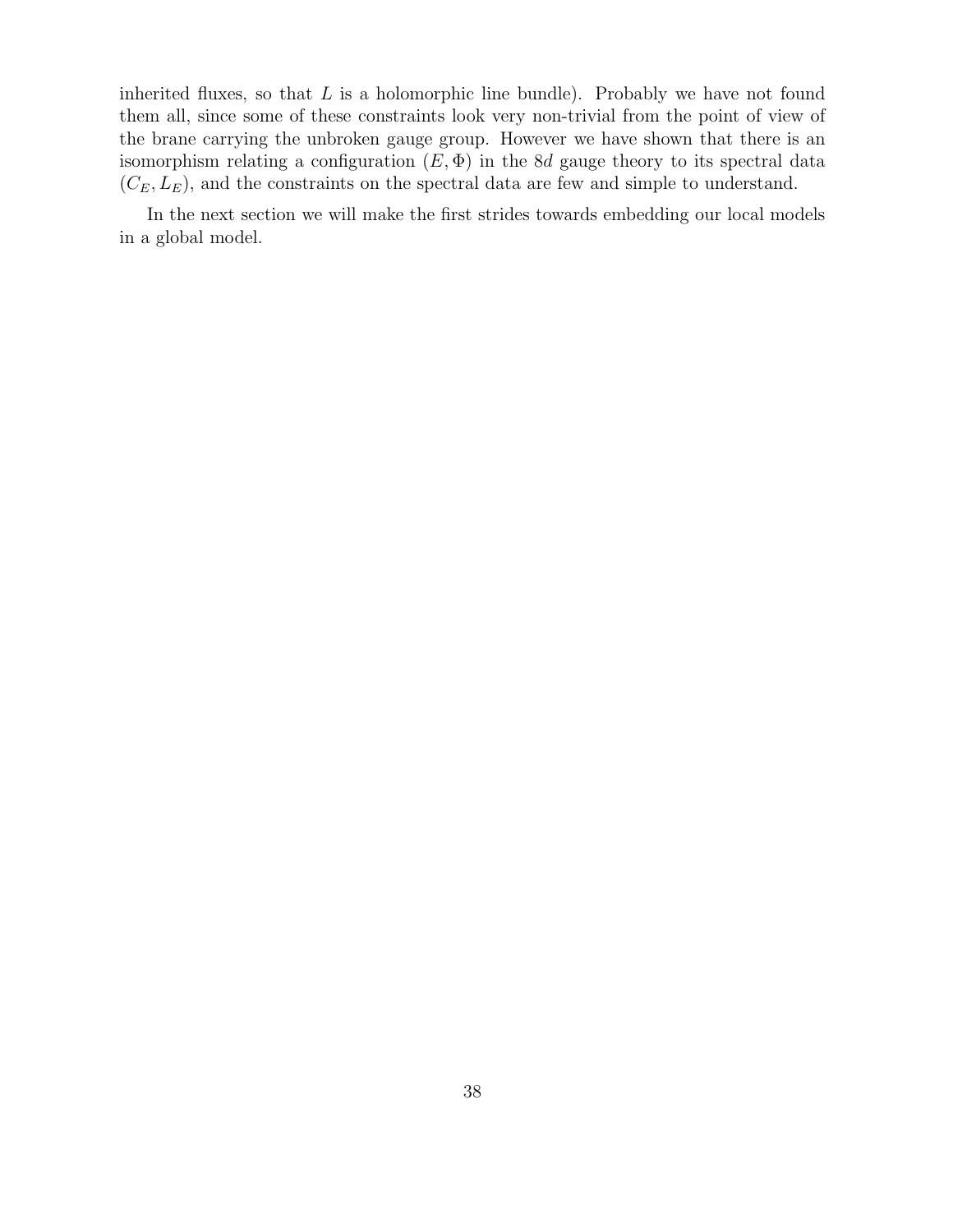## 3. Compactification

In order to get a finite four-dimensional Planck scale we should embed our local models into a compact elliptically fibered CY four-fold. In the philosophy of local model building, the goal of this pursuit is not to find 'the' UV completion of the local model. Indeed as we reviewed earlier, it is not even clear that this is an answerable question. Rather it is to ascertain that all the ingredients used can in principle be combined in a UV complete model, and there are no obvious constraints from UV completion that would rule them out. In doing so there are many issues to be addressed. Our aim here is rather modest; we would like to discuss a simple set of compactifications which implement a few of the requirements for viable local GUTs, and which make clear how such constructions work in general. In particular we would like to construct compactifications in which GUT breaking by fluxes can be implemented, and in which dangerous proton decay channels can be avoided.

Our discussion will have one important caveat. We will freely assume that appropriate fluxes may be found which give precisely the Standard Model spectrum on the matter curves we engineer. As we emphasized in section 2, it has not yet been shown that this can actually be done in a local model, let alone in a global model. The point of our discussion is not to understand the fluxes, but rather some of the constraints on the geometry of the four-fold arising from phenomenological requirements.

## *3.1. First example: cubic surface in* P<sup>3</sup> *.*

Let us discuss simple compactifications of local toy models with  $SU(5)$  GUT group. Our GUT brane should be wrapped on a Del Pezzo surface  $S_2 \subset B_3$ , such that some homology classes in the Del Pezzo become boundaries when embedded in  $B_3$ . For simplicity we will take  $B_3$  to be  $\mathbf{P}^3$  in our first example, although much of what we will say can clearly be adapted to more general Fano three-folds. Then we can take  $S_2$  to be a quadric surface  $Q_2(z_1, z_2, z_3, z_4) = 0$  (i.e.  $\mathbf{P}^1 \times \mathbf{P}^1$ ) or a cubic surface  $Q_3(z_1, z_2, z_3, z_4) = 0$  (i.e. a Del Pezzo 6). For definiteness we take the cubic.

Recall again the Tate form of the Weierstrass equation

$$
y^{2} + a_{1}xy + a_{3}y = x^{3} + a_{2}x^{2} + a_{4}x + a_{6}
$$
\n(3.1)

where the  $a_i$  are sections of  $K_{B_3}^{-i}$ . In the case of  $B_3 = \mathbf{P}^3$ , the  $a_i$  are polynomials of degree 4*i*. As we discussed in section, in order to get an  $I_5$ -locus along  $Q_3 = 0$ , as well as matter curves and Yukawa coupling localized along certain prescribed submanifolds, we must impose certain restrictions on the  $a_i$  which can be read from table 1.

Now let us try to impose various constraints.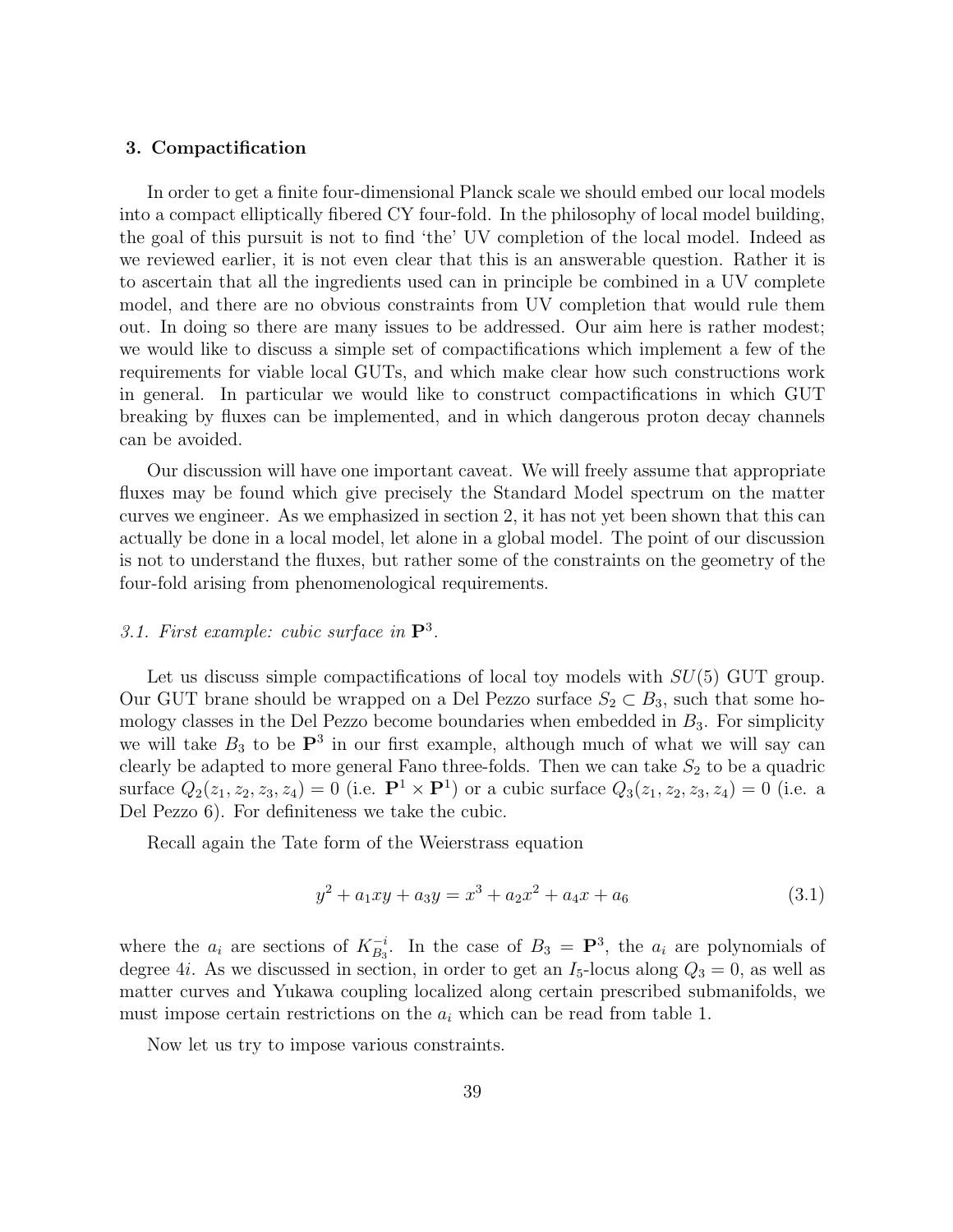1.  $SU(5)$  gauge group on  $Q_3 = 0$ . According to table 1 this implies the following leading form for the  $a_i$ :

$$
a_1 = P_4
$$
,  $a_2 = sP_5$ ,  $a_3 = s^2P_6$ ,  $a_4 = s^3P_7$ ,  $a_6 = s^5P_9$  (3.2)

where  $s = Q_3$  and the  $P_n$  are generic polynomials of degree n on  $\mathbf{P}^3$ . They are identified with the sections  $b_{9-n}$  that appeared in the general discussion. In fact we are clearly allowed to add further subleading terms, eg.  $a_1 = P_4 + sT_1$ ,  $a_2 =$  $sP_5 + s^2T_2$ , et cetera. Such additional subleading terms do not affect behaviour near the  $I_5$  locus, but they do provide additional flexibility in building a global model. To keep things simple, we will set them to zero. Then the discriminant is computed to be

$$
\Delta = s^5 P_4^4 (-P_9 P_4^2 + P_6 P_7 P_4 - P_5 P_6^2) + \mathcal{O}(s^6)
$$
\n(3.3)

which vanishes to 5th order along  $Q_3 = 0$ , as required.

2. *Matter curves*. The discriminant vanishes to higher order along  $\Sigma_{10} = \{Q_3 = P_4 =$ 0} and  $\Sigma_5 = \{Q_3 = R_{17} = 0\}$ , where

$$
R_{17} \equiv P_9 P_4^2 - P_6 P_7 P_4 + P_5 P_6^2. \tag{3.4}
$$

Note that

$$
\Lambda^2 T_{Q_3} = \mathcal{O}(1)|_{Q_3}, \qquad N_{Q_3} = \mathcal{O}(3)|_{Q_3} \tag{3.5}
$$

and hence the cohomology classes dual to  $\Sigma_{10}$  and  $\Sigma_{5}$  on  $Q_{3}$  are given by  $c_{1} - t$  and  $8c_1 - 3t$ . Of course this all fits in the general discussion in sections 2.1 and 2.3.

3. *Yukawa couplings and dimension four proton decay.* The up-type Yukawa couplings are localized at  ${Q_3 = P_4 = P_5 = 0}$  and the down type Yukawas are localized at  ${Q_3 = P_4 = P_6 = 0}$ . Methods for suppressing proton decay in F-theory were discussed in [28, 5, 6]. Here we will see how they can be implemented in global models.

In order to prevent dimension four proton decay, we want to make sure that

$$
\begin{aligned} \mathbf{10}_{m} \cdot \mathbf{\bar{5}}_{m} \cdot \mathbf{\bar{5}}_{m} \\ \mathbf{10}_{m} \cdot \mathbf{\bar{5}}_{h} \cdot \mathbf{\bar{5}}_{h} \end{aligned} \Rightarrow \text{absent}, \qquad \mathbf{10}_{m} \cdot \mathbf{\bar{5}}_{m} \cdot \mathbf{\bar{5}}_{h_{d}} \Rightarrow \text{present} \tag{3.6}
$$

This can be done by splitting  $\Sigma_5$  into two pieces, one supporting the matter fields and another supporting the Higgses. This means we have to tune the  $P_n$  so that the polynomial R factorizes modulo  $Q_3$ . In terms of ideals, we require a decomposition

$$
\langle Q_3, R \rangle = I_{\bar{\mathbf{5}}_m} \cap I_h \tag{3.7}
$$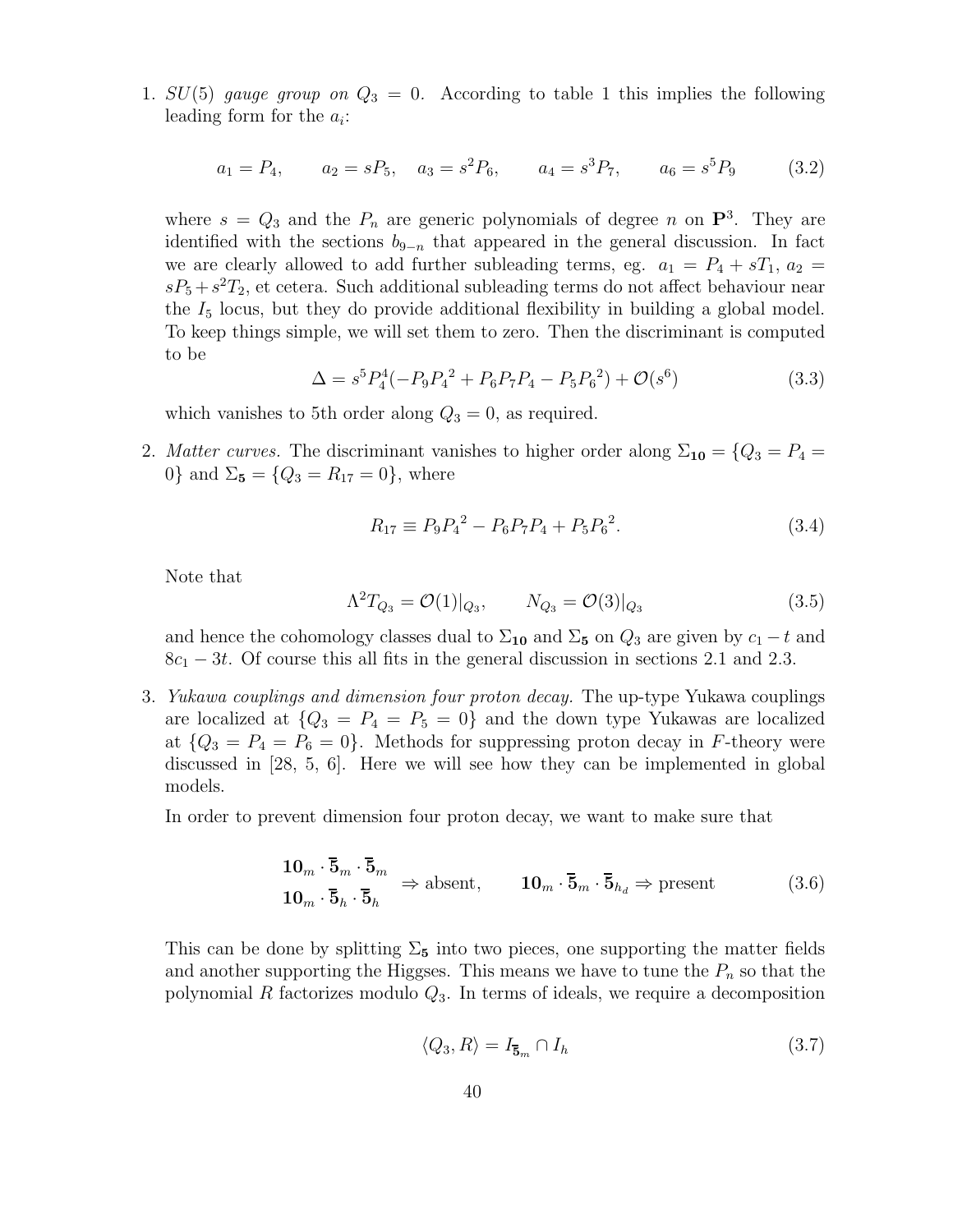To secure the absence of R-parity violating down-type Yukawa couplings we must make sure that whenever we have an intersection of  $\Sigma_{10_m}$  with  $\Sigma_{\bar{5}_m}$ , there is also a branch of  $\Sigma_{\bar{\bf 5}_h}$  intersecting at that point. Since  $R=0$  has a double point at such intersections, we can also say that whenever  $\Sigma_{10_m}$  intersects with  $\Sigma_{\bar{5}_m}$ , then  $\Sigma_{\bar{5}_m}$  is not allowed to have a double point (the second order vanishing of R instead being due to a branch of  $\Sigma_{\bar{\bf 5}_h}$  coming in and intersecting there). Similarly in order to avoid the couplings  $10_m \cdot \overline{5}_h \cdot \overline{5}_h$ , we want to avoid double points on  $\Sigma_{\overline{5}_{h_d}}$  which also meet  $\Sigma_{10_m}$ .

We don't know the general solution to this algebraic problem. But to see that it can be achieved, we will exhibit one simple solution that exists for more general  $SU(5)$ models as well. We take

$$
P_6 = H_6^d \mod Q_3 \qquad P_9 = H_1^u T_2 H_6^d \mod Q_3 P_7 = H_1^u T_6 \mod Q_3 \qquad P_5 = H_1^u T_4 \mod Q_3
$$
 (3.8)

for some  $T_i$  and  $H_i$  of the appropriate degree, but otherwise arbitrary. Then we take  $\Sigma_{5_h} = \{Q_3 = H_1^u H_6^d = 0\}$ , i.e. the Higgs curve is actually reducible, with only up type Yukawa couplings on  $H_1^u = 0$  (since  $H_1^u = 0$  implies  $P_5 = 0$ ) and only down type Yukawa couplings on  $H_6^d = 0$ . When we discuss dimension five proton decay we will see why that is a good thing to have. Now we can factorise  $\Sigma_5$  as

$$
R_{17} = (H_1^u H_6^d) \cdot M_{10} \text{ mod } Q_3, \qquad M_{10} = T_2 P_4^2 - T_6 P_4 + T_4 P_6 \tag{3.9}
$$

and  $M_{10}$  has no double points at  $Q_3 = P_4 = P_6 = 0$ . Moreover the up and downtype Yukawa's are still present. For instance the up-type Yukawa's come from  $Q_3 = P_4 = H_1^u = 0$ , which consists of  $3 \cdot 4 \cdot 1 = 12$  points.

There are additional cubic couplings of the form

$$
\overline{\mathbf{5}}_m \cdot \mathbf{5}_{h_u} \cdot \mathbf{1}, \qquad \overline{\mathbf{5}}_{h_d} \cdot \mathbf{5}_{h_u} \cdot \mathbf{1}
$$
 (3.10)

The singlets correspond to Higgs field moduli (which are complex structure moduli of the Calabi-Yau four-fold). At least three of them should give rise to right-handed neutrinos, with the first coupling in (3.10) corresponding to the usual Yukawa couplings for neutrinos. The number of moduli appearing in such couplings is the difference between the number of moduli describing  $\Sigma_{\bar{5}_m}$  and  $\Sigma_{\bar{5}_{h_u}}$  separately or as a single smooth curve, which yields 65 singlets in our example. The problem of getting Majorana masses of the right order of magnitude is a problem of moduli stabilization for the Higgs fields. The couplings on the right give rise to the minimal extension of the MSSM with a dynamical  $\mu$ -parameter. There are additional constraints from dimension five proton decay however, as we discuss next.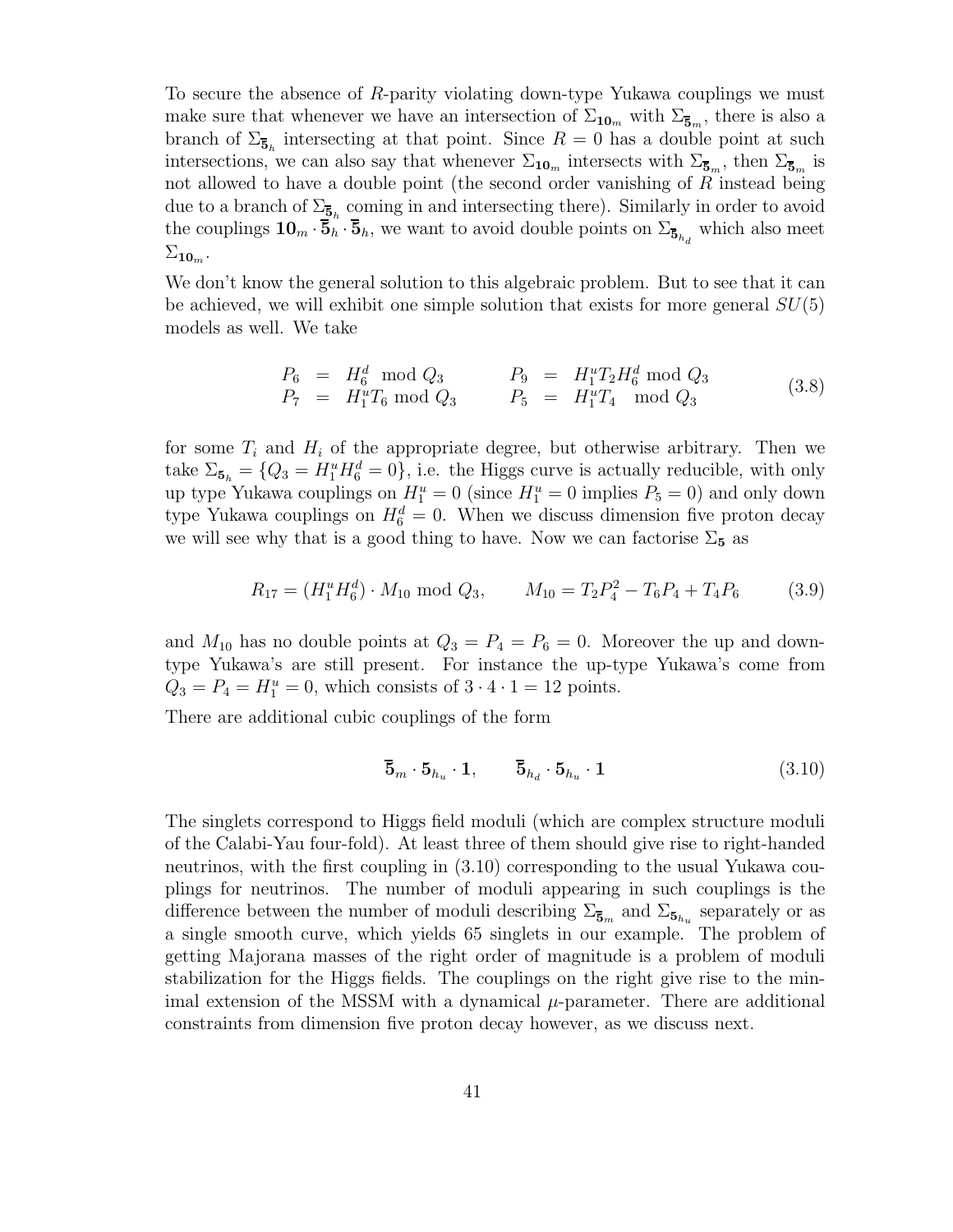4. *Dimension five proton decay.* We further want to eliminate dimension five proton decay. This proceeds through mediation of massive KK triplets  $T_u, T_d$  propagating on curves supporting a hypermultiplet in the 5. The possible channels are given by

$$
QQ \xrightarrow{\lambda_u} T_u \xrightarrow{m^{ab}} T_d \xrightarrow{\lambda_d} Q L
$$
  

$$
\Sigma_{10_m} \times \Sigma_{10_m} \qquad \Sigma_5^a \qquad \Sigma_5^b \qquad \Sigma_{10_m} \times \Sigma_{\bar{5}_m}
$$
 (3.11)

In order to prevent such processes, we have to shut off at least one of the interactions in this chain. If  $H_u$  and  $H_d$  propagate on the same matter curve, and if we assume the existence of classical up-type and down-type Yukawa couplings for the Standard Model, then such decays are unavoidable. Since we want to keep the classical Yukawa couplings, we require the existence of a decomposition

$$
I_h = I_u \cap I_d \tag{3.12}
$$

so that we can shut off the coupling  $m^{ab}$ . If we allow  $\Sigma_u$  and  $\Sigma_d$  to intersect, then there could either be a branch of  $\Sigma_{10_m}$  also intersecting there; or it can correspond to a  $5_u \cdot 5_d \cdot 1$  coupling. As long as the VEV of the singlet vanishes we do not have the troublesome mass terms linking triplets localized on  $\Sigma_u$  and  $\Sigma_d$ . In either case the existence of a classical  $\mu$ -term is excluded. Our example corresponds to the latter case: there are  $3 \cdot 1 \cdot 6 = 18$  intersection points on  $H_1^u = H_6^d = 0$  corresponding to the couplings  $\mathbf{5}_u \cdot \overline{\mathbf{5}}_d \cdot \mathbf{1}$ .

There are several possible alternate channels for dimension five proton decay (3.11). The most dangerous are cases where  $\Sigma^a_{\bf 5} = \Sigma^b_{\bf 5}$ , because then mass terms  $m^{ab}$  between  $T_u$  and  $T_d$  cannot be avoided. The case  $\Sigma^a_{\bf 5} = \Sigma^b_{\bf 5} = \Sigma_{\bf 5}_m$  is harmless by the solution to dimension four proton decay, which shuts off the interactions  $\lambda_d$ . The case  $\Sigma^a_{\bf 5}$  =  $\Sigma_5^b = \Sigma_{\bar{\bf 5}_{h_d}}$  requires shutting off the interactions  $\lambda_u$ . The curve  $\Sigma_{10_m}$  is positive in our example and therefore certainly intersects  $\Sigma_{\bar{\mathbf{5}}_{h_d}}$ . However in our solution to the dimension four problem, by design any such intersection has  $P_4 = P_6 = 0$  and therefore corresponds to a  $\lambda_d$  coupling, not a  $\lambda_u$  coupling, so this channel is not available. Finally there is the case  $\Sigma^a_{\bf{5}} = \Sigma^b_{\bf{5}} = \Sigma_{\bf{5}_{h_u}}$ , which requires shutting off the interaction  $\lambda_d$ . In our example, by design any intersection point between  $\Sigma_{\mathbf{5}_{h_u}}$  and  $\Sigma_{10}$  yields an up-type Yukawa, so the potentially troublesome interactions are again absent.

The remaining possible channels have  $\Sigma^a_{\bf 5} \neq \Sigma^b_{\bf 5}$ . Assuming both the  $\lambda_u$  and  $\lambda_d$ couplings are present (which they need not necessarily be), the problem is to shut off the interactions  $m^{ab}$ . This depends on the existence of intersections of  $\Sigma_5^a$  and  $\Sigma_5^b$  which give rise to a coupling  $5 \cdot \overline{5} \cdot 1$ . If such intersections are present,  $m^{ab}$ is proportional to the VEV of the singlet, which is a complex structure modulus. As long as the dynamics of moduli stabilization is such that the VEV of this field remains zero, there will be no proton decay through this channel.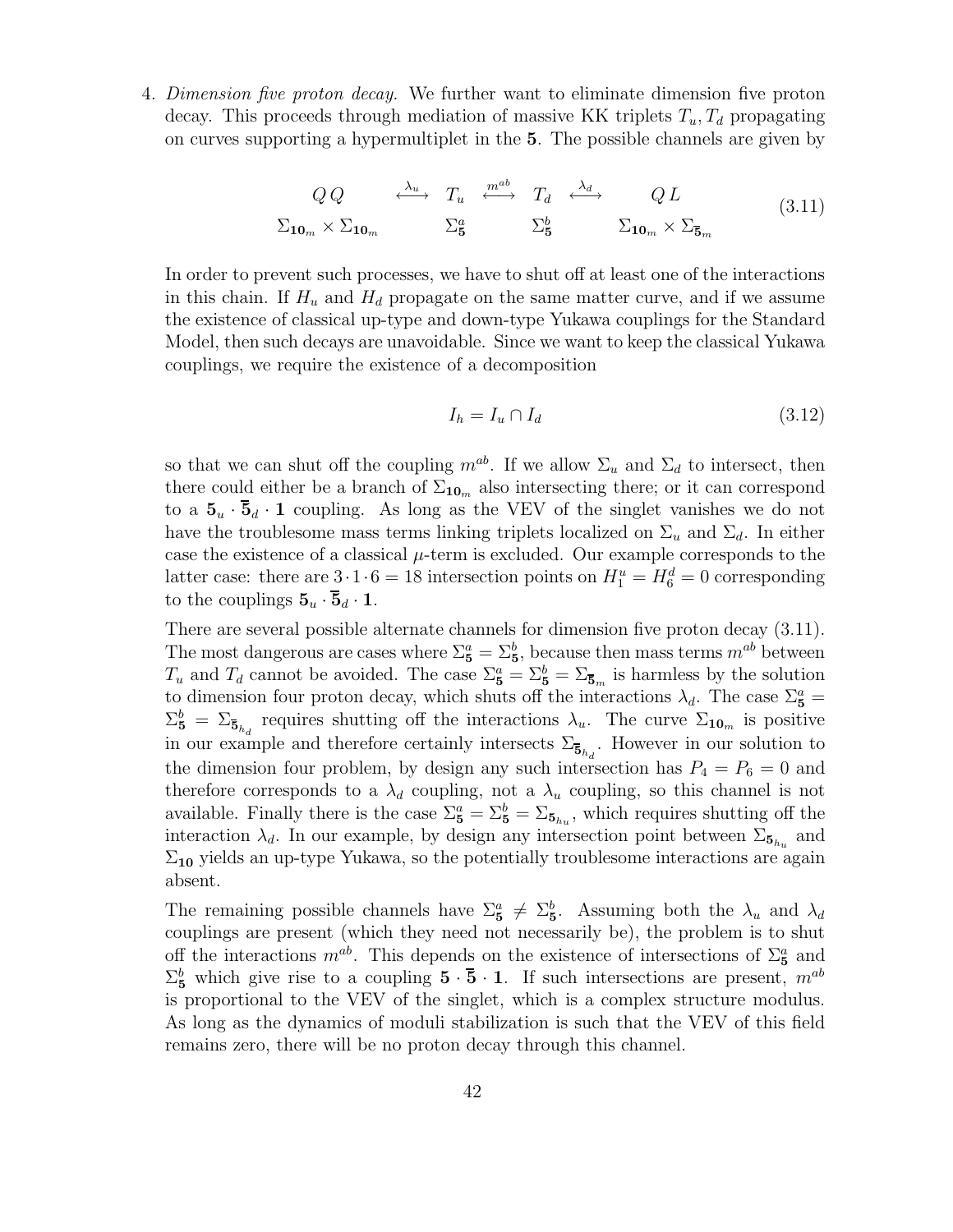Consider for instance  $\Sigma_5^a = \Sigma_{\bar{b}_m}$  and  $\Sigma_5^b = \Sigma_d$  (the other cases being similar). The curves  $\Sigma_{\bar{5}_m}$  and  $\Sigma_d$  can intersect in two ways. Either there is also a branch of  $\Sigma_{10}$ intersecting there, which corresponds to the down type Yukawa's that we want to have; or it corresponds to a  $5 \cdot \bar{5} \cdot 1$  coupling. In our example with  $I_{h_d} = \langle Q_3, H_6^d \rangle$ , intersection points where  $H_6^d = 0$  and  $M_{10} = 0$  have either  $P_4 = 0$  or  $T_2P_4 - T_6 = 0$ . In the former case it meets with  $\Sigma_{10}$ , and there are  $3 \cdot 6 \cdot 4 = 72$  such intersection points; in the latter case it corresponds to the coupling to singlets whose VEV must remain zero, and this accounts for  $3 \cdot 6 \cdot 6 = 108$  intersection points.

Hence we see in this simple example that there is enough room in complex structure moduli space to implement our geometric requirements for absence of dimension four and five proton decay. In fact although we did not write the most general solution above, it seems a solution along these lines is required. In order to eliminate the double points from  $\Sigma_{\bar{\bf 5}_m}$  and  $\Sigma_{\bar{\bf 5}_{h_d}}$ , we should factor out  $P_6$  from R, and in order to avoid dimension five proton decay, we should make sure that  $\Sigma_{\overline{5}_{h_d}}$  is contained in  $P_6 = 0$  and  $\Sigma_{\overline{5}_{h_u}}$  is contained in  $P_5 = 0$ .

The solution we provided though required the VEVs of certain complex structure moduli to remain vanishing. This is a requirement we must impose on the moduli stabilization mechanism, which we have not considered here, and on the face of it does not seem particularly natural (although it is technically natural). One might speculate there are extra supersymmetric fluxes available for these values of the moduli which we should turn on in order to recover the precise Standard Model spectrum. That would be a nice way to really explain moduli stabilization and lack of proton decay in our models, but it seems currently unclear why that should be the case. An alternative approach would be to ensure that the potentially troublesome intersection points are all absent, which seems much harder to arrange, or to implement the approach of [28], which requires decomposing the SU(5) Casimirs into those of a smaller holonomy group and then making a small deformation, so that one has additional  $U(1)$ 's available.

## *3.2. Second example: a contractible*  $\mathbf{P}^1 \times \mathbf{P}^1$ .

In our previous example the del Pezzo was not contractible in  $B_3$ . The main purpose of this subsection is to give a simple example of a del Pezzo S which has two-cycles not inherited from  $B_3$  (necessary for allowing GUT breaking fluxes), and which is also contractible in  $B_3$ . This is an explicit realization of case  $(2.108)$  discussed in section 2.6.

The example is as follows. We will take  $B_3$  to be the blow-up of  $\mathbf{P}^3$  along a curve C defined by

$$
C = \{Q_2 = 0\} \cap \{Q_3 = 0\} \tag{3.13}
$$

The corresponding ideal is denoted as  $I_C$  and the blow-up along this ideal as  $B_3 = \tilde{\mathbf{P}}^3$ . We have

$$
K_{\tilde{\mathbf{P}}^3} = i^* K_{\mathbf{P}^3} + \tilde{C}
$$
\n(3.14)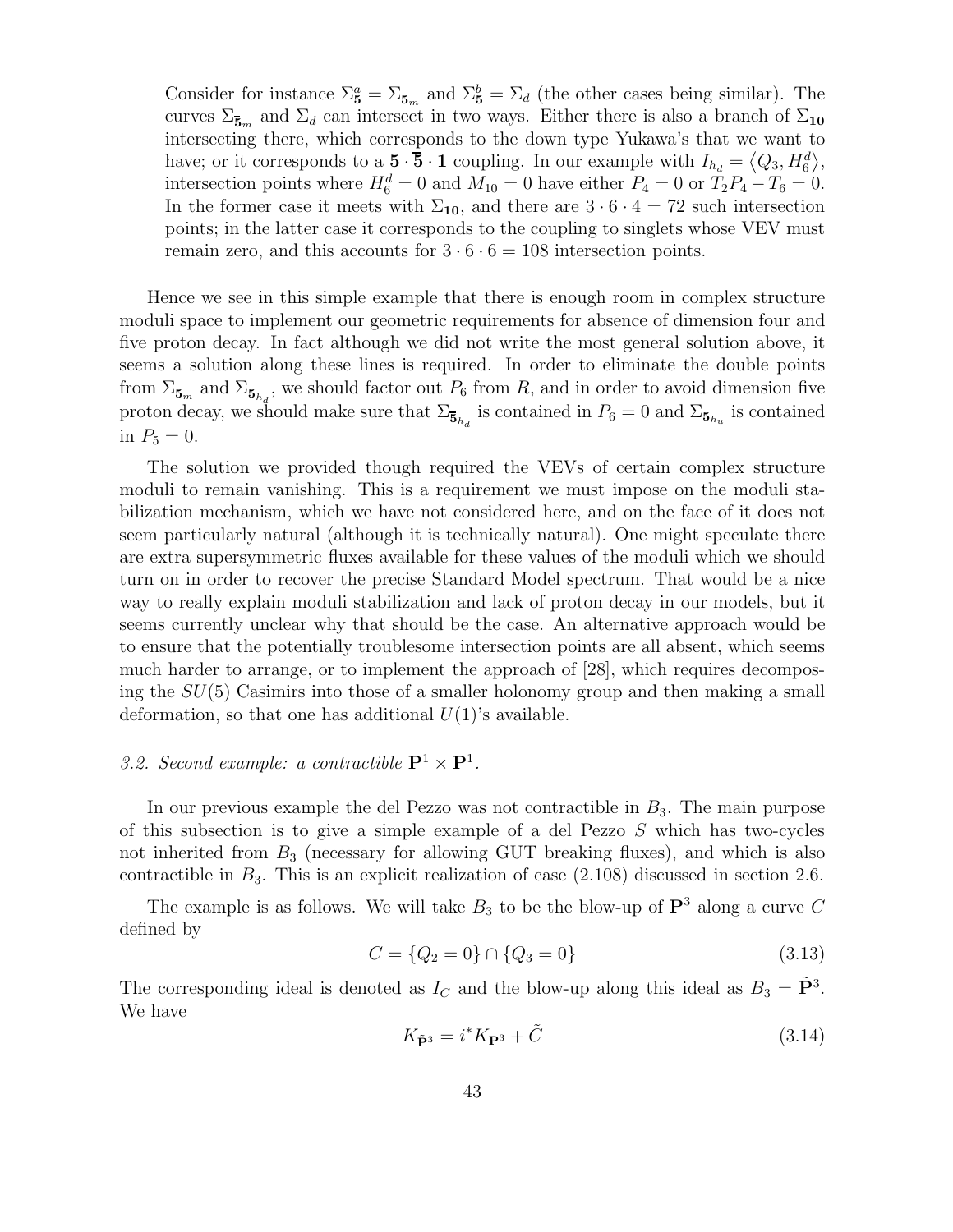where  $\tilde{C}$  is the exceptional divisor (a P<sup>1</sup>-fibration over C, given by projectivising the normal bundle). Sections of the anti-canonical bundle  $K_{\tilde{P}^3}^{-1}$  are sections of  $K_{\mathbf{P}^3}^{-1}$  which are also in the ideal  $I_C$ . In particular there are non-trivial sections in  $K_{\tilde{P}^3}^{-4}$  and  $K_{\tilde{P}^3}^{-6}$  $\tilde{\tilde{\mathbf{p}}}$ <sup>3</sup>, and so we can write a Weierstrass equation and construct elliptic fibrations over  $\tilde{\mathbf{P}}^3$  which are Calabi-Yau.

In this example, the del Pezzo on which the gauge branes are wrapped will be the Hirzebruch surface  $\mathbf{F}_0 = \mathbf{P}^1 \times \mathbf{P}^1$ , here defined by  $Q_2 = 0$ . As mentioned, the reason for picking this model as our next example is that the proper transform of  $S = \{Q_2 = 0\}$ is contractible. To see this, let us first check that the normal bundle is indeed negative. The normal bundle of S in  $\mathbf{P}^3$  is  $\mathcal{O}(2)|_S$ . After blowing up C, the new normal bundle is  $\mathcal{O}(2)|_S \otimes \mathcal{O}(-\tilde{C})|_S$ , where  $\tilde{C}$  is the exceptional divisor. But the intersection of  $\tilde{C}$  with S is in  $\mathcal{O}(3)|_S$ , so

$$
\mathcal{O}(2) \otimes \mathcal{O}(-\tilde{C})|_{S} \sim \mathcal{O}(-1)|_{S}.
$$
\n(3.15)

Hence the normal bundle is negative, a necessary condition for being contractible.

By looking at this example slightly differently, one may establish that  $S$  is indeed contractible. Consider a cubic hypersurface  $Q$  in  $\mathbf{P}^4$  vanishing to second order at a point p. Let T be the tangent space to  $\mathbf{P}^4$  at p. We identify T with an open subset of  $\mathbf{P}^4$ , and write the Taylor expansion of  $Q$  at  $p$  as:

$$
Q = Q_2 + Q_3,\t\t(3.16)
$$

with  $Q_2$ ,  $Q_3$  as in (3.13). If we also identify the  $\mathbf{P}^3$  of (3.13) with the projectivization of this  $T$ , we see that the set of lines in  $Q$  through its singular point  $p$  can be identified with the curve C.

Consider the projection  $\mathbf{P}^4 \to \mathbf{P}^3$  with center p, where  $\mathbf{P}^4$  is the blowup of  $\mathbf{P}^4$  at p. It restricts to a surjective morphism  $\pi: Q \to \mathbf{P}^3$ , where Q is the blowup of Q at p. The exceptional divisor  $S_0$  in  $\tilde{Q}$  is mapped by  $\pi$  isomorphically to a quadric surface in  $\mathbf{P}^3$ that can be identified with our surface S. On the other hand, the inverse image of each point of  $C \subset \mathbf{P}^3$  is the corresponding line in Q. We thus have an identification of  $\tilde{Q}$  with  $B_3 = \mathbf{P}^3$ , showing that S can indeed be blown down to the singular point p of the cubic threefold Q.

In order to break the GUT group without generating a mass for hypercharge, we need a class in S which is topologically trivial in  $B_3$ . For  $S = \mathbf{P}^1 \times \mathbf{P}^1$  there is a unique candidate, the difference between the two rulings. It's not hard to see that the two  $\mathbf{P}^{1}$ 's yield equivalent classes in  $B_3$ : they have the same intersection number with the transform of the hyperplane class in  $\mathbf{P}^3$ , as well as with the exceptional divisor.

Now let us write explicitly the elliptic fibration. Once again we recall the Tate form of the Weierstrass equation

$$
y^{2} + a_{1}xy + a_{3}y = x^{3} + a_{2}x^{2} + a_{4}x + a_{6}
$$
\n(3.17)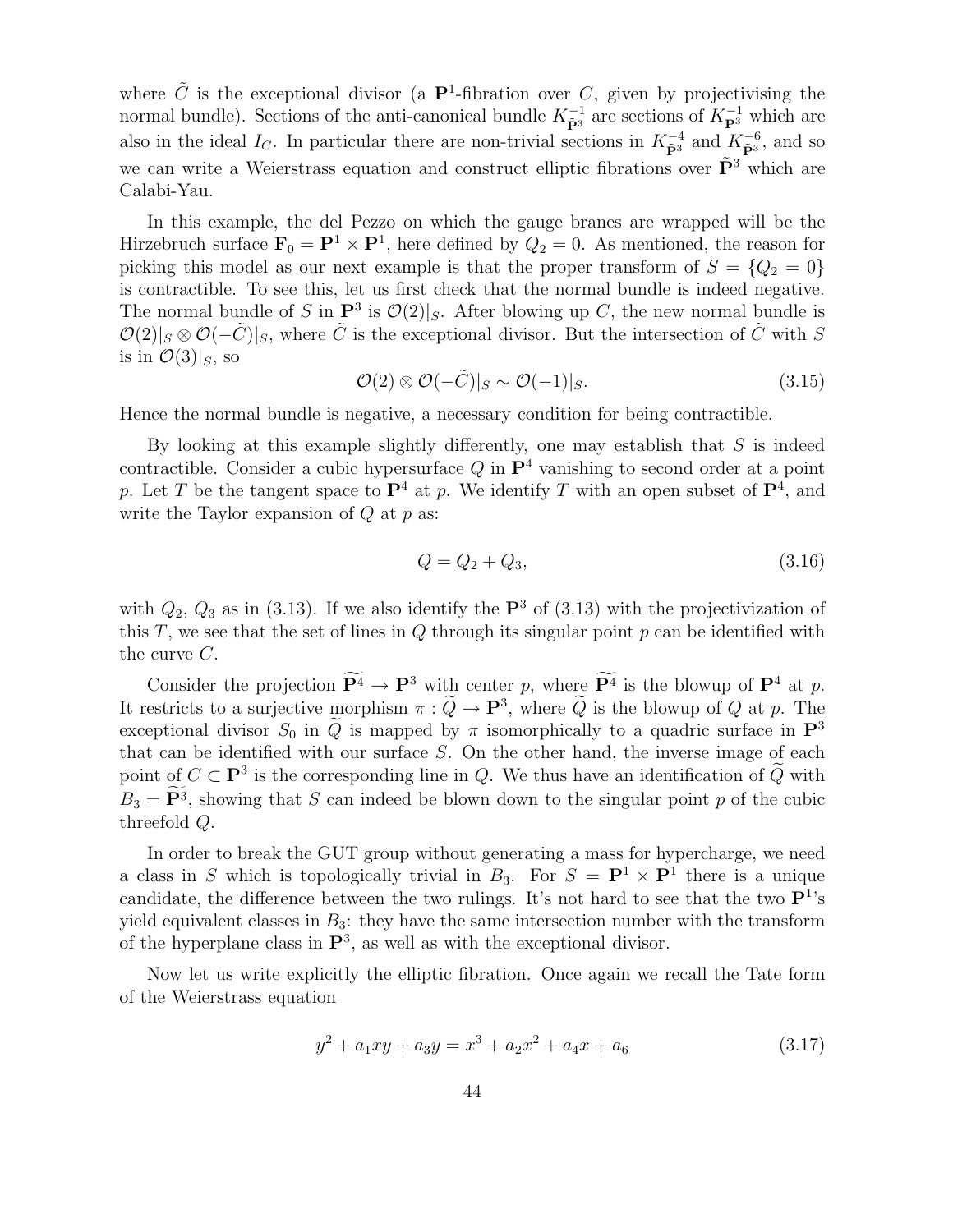and repeat the exercise of the previous subsection. The  $a_i$  are sections of  $K_{\tilde{P}^3}^-$ , which means they are polynomials of degree 4i on  $\mathbb{P}^3$  which vanish to ith order along C. Let us define  $s = Q_2$  and  $u = Q_3$ . A polynomial which vanishes to *i*th order along C is a sum of terms each of which is of degree at least  $i$  in  $s$  and  $u$ .

1.  $SU(5)$  gauge group on  $Q_2 = 0$ . According to table 1 this implies the following form for the  $a_i$ :

$$
a_1 = P_1 u + P_2 s \qquad a_4 = s^3 (P_7 u + P_8 s) a_2 = s (P_3 u + P_4 s) \qquad a_6 = s^5 (P_{11} u + P_{12} s) \qquad (3.18) a_3 = s^2 (P_5 u + P_6 s)
$$

Here we included various subleading terms  $(P_2, P_4, P_6, P_8, P_{12})$  which are not directly needed, and which will not show up in the analysis of the matter curves and Yukawa couplings.

2. *Matter curves.* The discriminant is given by

$$
\Delta = s^5 u^7 P_1^4 R_{13} + \mathcal{O}(s^6) \tag{3.19}
$$

where

$$
R_{13} = -P_1^2 P_{11} + P_1 P_5 P_7 - P_3 P_5^2 \tag{3.20}
$$

If we recall that  $\tilde{C}$  is a  $\mathbf{P}^1$ -fibration over C, then the intersection of  $\tilde{C}$  with  $s=0$ gives the section at 'zero' and with  $u = 0$  gives the section at 'infinity.' Hence after blowing up along C, the surfaces  $s = 0$  and  $u = 0$  no longer intersect; instead they intersect  $C$  along two disjoint curves. Thus from the discriminant we read off that the matter curves are given by

$$
\Sigma_{10} = \{Q_2 = P_1 = 0\} \tag{3.21}
$$

which is generically a rational curve, and

$$
\Sigma_5 = \{Q_2 = R_{13} = 0\}.\tag{3.22}
$$

Recall we showed above that  $N_S = \mathcal{O}(-1)|_S$ , and it is not hard to see that  $c_1 \sim$  $\mathcal{O}(2)|_S$ . Therefore the homology classes of the matter curves are given by  $\mathcal{O}(1)|_S \sim$  $c_1 - t$  and  $\mathcal{O}(13)|_S \sim 8c_1 - 3t$ , in full agreement with the general discussion.

3. *Yukawa couplings and proton decay.* As is familiar by now, the Yukawa couplings are localized at  $\lambda_{up} \sim \{Q_2 = P_1 = P_3 = 0\}$  and  $\lambda_{down} \sim \{Q_2 = P_1 = P_5 = 0\}$ . The discussion of the first example goes through if we choose the analogous factorization:

$$
P_{11} = P_5 T_5 H_1^u \mod Q_2, \qquad P_7 = T_6 H_1^u \mod Q_2, \qquad P_3 = T_2 H_1^u \mod Q_2.
$$
\n(3.23)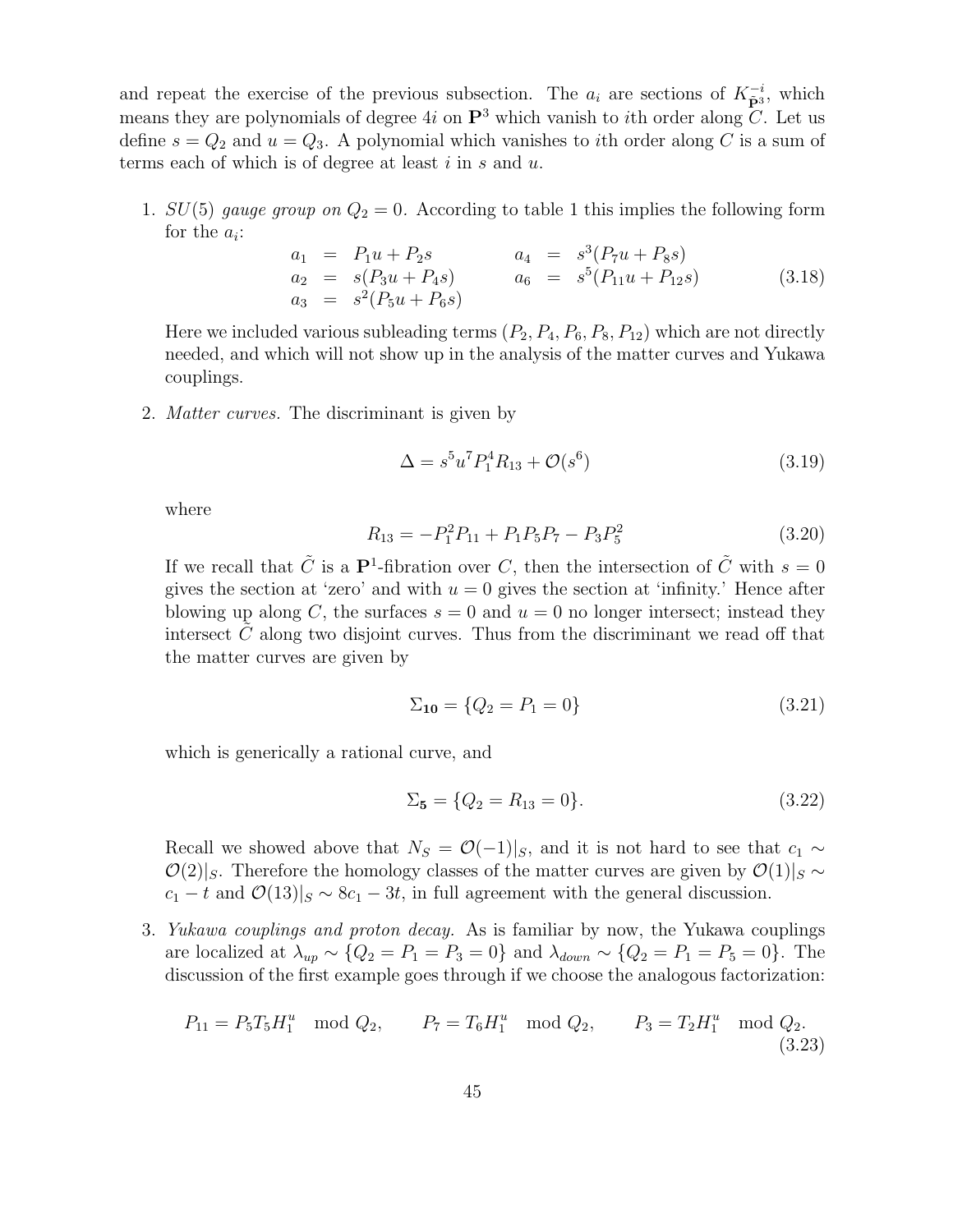With this factorization we have

$$
R_{13} = (P_5 H_1^u) M_7, \qquad M_7 = -P_1^2 T_5 + P_1 T_6 - T_2 P_5 \tag{3.24}
$$

and we identify  $\Sigma_{\bar{\mathbf{5}}_{h_d}} = \{Q_2 = P_5 = 0\}, \ \Sigma_{\mathbf{5}_{h_u}} = \{Q_2 = H_1^u = 0\}, \$ and  $\Sigma_{\bar{\mathbf{5}}_m} = \{Q_2 = 0\}$  $M_7 = 0$ . We refer to the discussion in the first example for why this eliminates the classical dimension four and five proton decay.

As we saw, in local models of this type it is possible to engineer three generations by putting a mild restriction on  $P_{11}$ . Whether there exist fluxes which yield the Standard Model spectrum, and whether these fluxes can be extended globally is an open question.

This example is really a special case of a more general construction. Consider blowing up a Fano three-fold along a curve  $C$ , and assume that the blow-up still admits a CY  $T^2$ -fibration. The proper transform of the surface S of minimal degree containing C is usually contractible, by the reasoning around equation (3.15). Moreover such a surface will typically have homology classes which are not inherited from the ambient space, as in the example above, if the surface had such classes before blowing up. If the degree of the surface is not too large, we can prescribe an  $I_5$  fibration along it.

#### *Acknowledgements*:

We would like to thank V. Alexeev, F. Denef, M. Gross and T. Pantev for helpful discussions, and J. Heckman for patiently explaining many details of his works [2, 6, 8]. The research of R.D. is supported by NSF grant DMS 0612992 and Research and Training Grant DMS 0636606.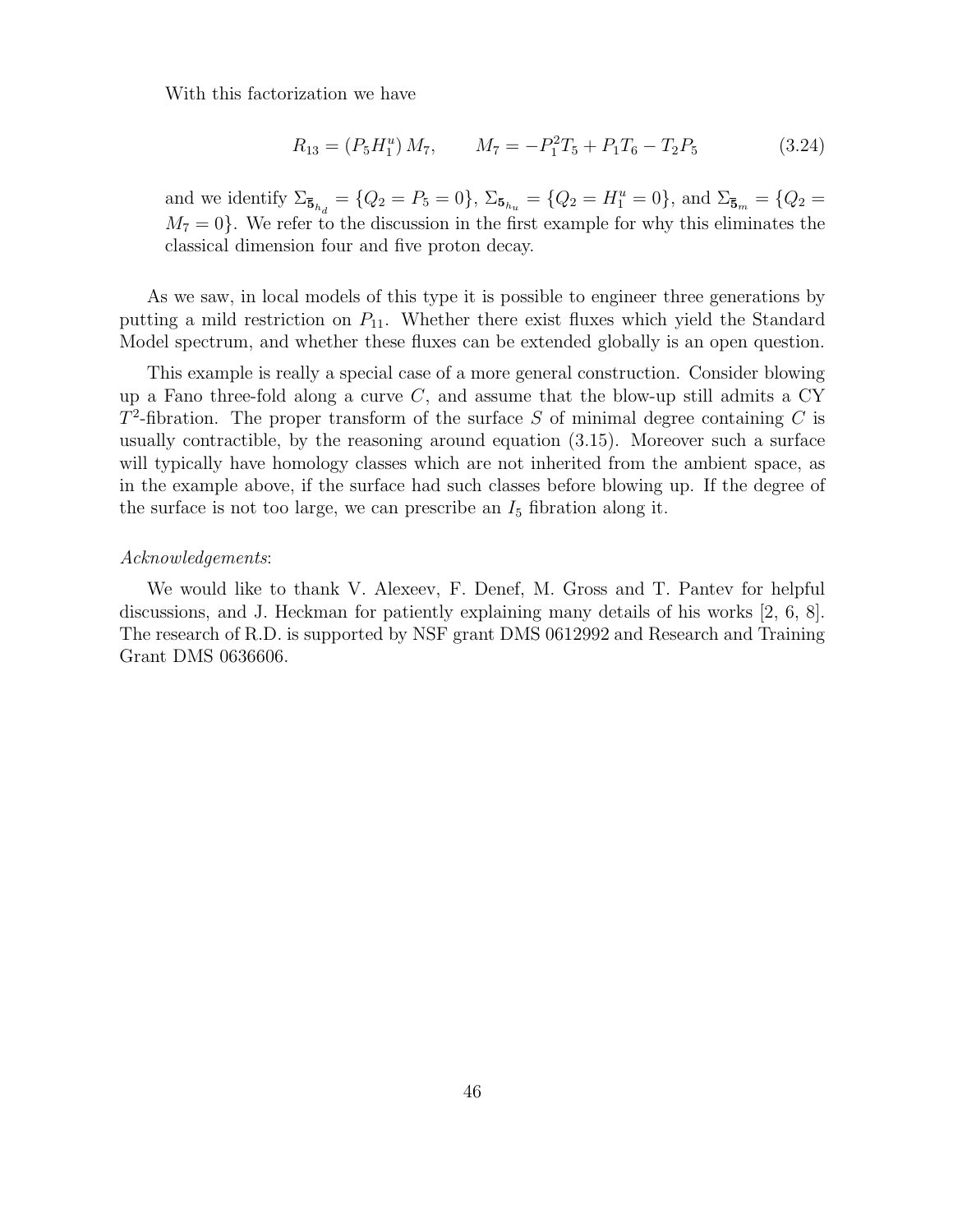## References

- [1] R. Donagi and M. Wijnholt, "Model Building with F-Theory," arXiv:0802.2969 [hepth].
- [2] C. Beasley, J. J. Heckman and C. Vafa, "GUTs and Exceptional Branes in F-theory - I," JHEP 0901, 058 (2009) [arXiv:0802.3391 [hep-th]].
- [3] H. Hayashi, R. Tatar, Y. Toda, T. Watari and M. Yamazaki, "New Aspects of Heterotic–F Theory Duality," Nucl. Phys. B  $806$ , 224 (2009) [arXiv:0805.1057 [hepth]].
- [4] C. Vafa, "Evidence for F-Theory," Nucl. Phys. B 469, 403 (1996) [arXiv:hepth/9602022].
- [5] R. Donagi and M. Wijnholt, "Breaking GUT Groups in F-Theory," arXiv:0808.2223 [hep-th].
- [6] C. Beasley, J. J. Heckman and C. Vafa, "GUTs and Exceptional Branes in F-theory - II: Experimental Predictions," JHEP 0901, 059 (2009) [arXiv:0806.0102 [hep-th]].
- [7] R. Tatar and T. Watari, "GUT Relations from String Theory Compactifications," Nucl. Phys. B 810, 316 (2009) [arXiv:0806.0634 [hep-th]].
- [8] J. J. Heckman and C. Vafa, "Flavor Hierarchy From F-theory," arXiv:0811.2417 [hep-th].
- [9] J. J. Heckman, G. L. Kane, J. Shao and C. Vafa, "The Footprint of F-theory at the LHC," arXiv:0903.3609 [hep-ph].
- [10] H. Hayashi, T. Kawano, R. Tatar and T. Watari, "Codimension-3 Singularities and Yukawa Couplings in F-theory," arXiv:0901.4941 [hep-th].
- [11] B. Andreas and G. Curio, "From Local to Global in F-Theory Model Building," arXiv:0902.4143 [hep-th].
- [12] R. Blumenhagen, V. Braun, T. W. Grimm and T. Weigand, "GUTs in Type IIB Orientifold Compactifications," arXiv:0811.2936 [hep-th].
- [13] A. Font and L. E. Ibanez, "Yukawa Structure from  $U(1)$  Fluxes in F-theory Grand Unification," JHEP 0902, 016 (2009) [arXiv:0811.2157 [hep-th]].
- [14] R. Blumenhagen, "Gauge Coupling Unification In F-Theory Grand Unified Theories," Phys. Rev. Lett. 102, 071601 (2009) [arXiv:0812.0248 [hep-th]].
- [15] J. L. Bourjaily, "Local Models in F-Theory and M-Theory with Three Generations," arXiv:0901.3785 [hep-th].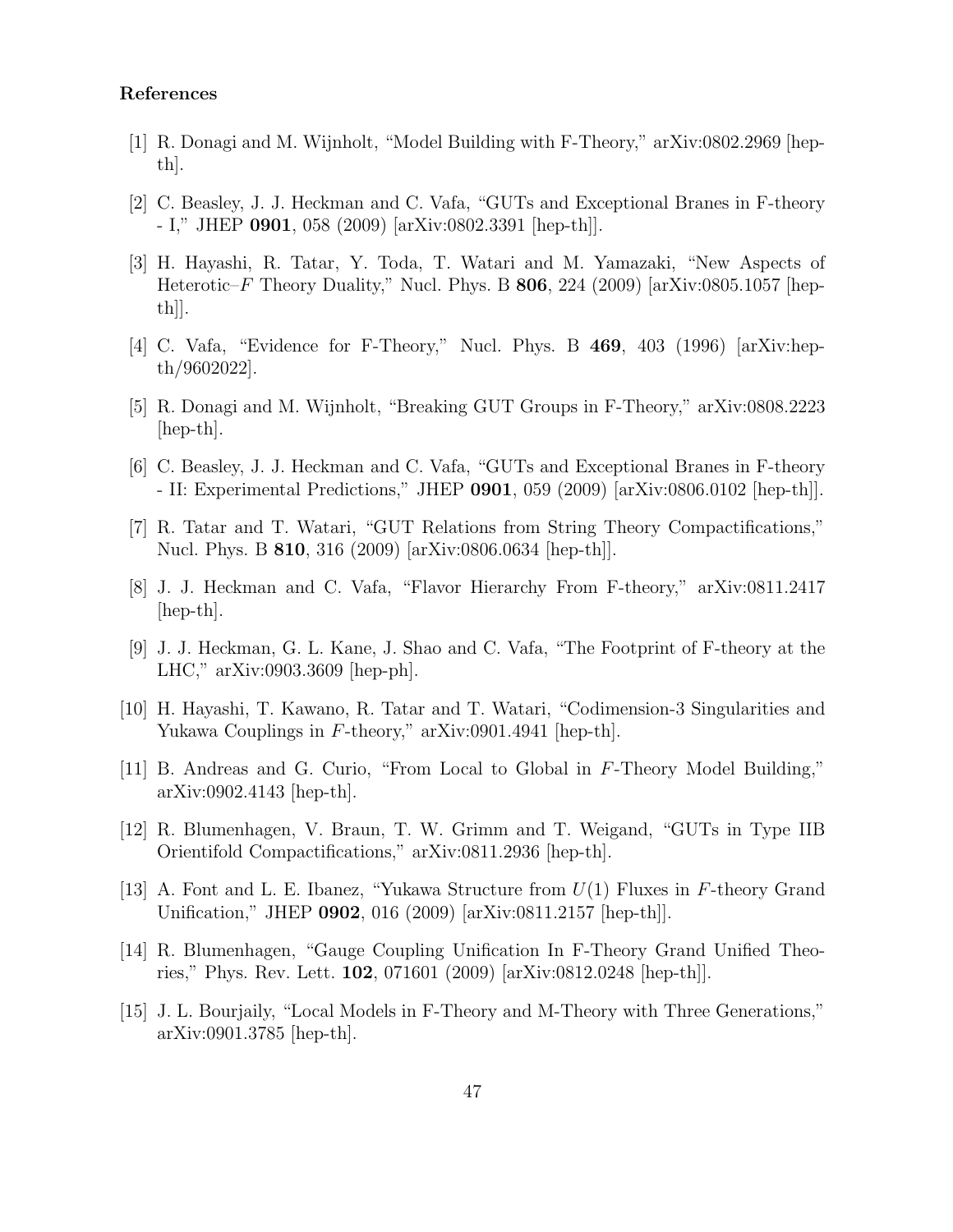- [16] J. Jiang, T. Li, D. V. Nanopoulos and D. Xie, "F-SU(5)," arXiv:0811.2807 [hep-th].
- [17] A. Collinucci, "New F-theory lifts," arXiv:0812.0175 [hep-th].
- [18] A. Collinucci, F. Denef and M. Esole, "D-brane Deconstructions in IIB Orientifolds," JHEP 0902, 005 (2009) [arXiv:0805.1573 [hep-th]].
- [19] J. J. Heckman, J. Marsano, N. Saulina, S. Schafer-Nameki and C. Vafa, "Instantons and SUSY breaking in F-theory," arXiv:0808.1286 [hep-th].
- [20] J. Marsano, N. Saulina and S. Schafer-Nameki, "An Instanton Toolbox for F-Theory Model Building," arXiv:0808.2450 [hep-th].
- [21] T. Pantev and M. Wijnholt, "Hitchin's Equations and M-Theory Phenomenology," *to appear.*
- [22] J. Tate, "Algorithm for determining the type of a singular fiber in an elliptic pencil," Modular Functions of One Variable IV, Lecture Notes in Mathematics, vol. 476 (1975), Berlin / Heidelberg: Springer, pp. 33-52.
- [23] M. Bershadsky, K. A. Intriligator, S. Kachru, D. R. Morrison, V. Sadov and C. Vafa, "Geometric singularities and enhanced gauge symmetries," Nucl. Phys. B 481, 215 (1996) [arXiv:hep-th/9605200].
- [24] A. Sen, "Orientifold limit of F-theory vacua," Phys. Rev. D 55, 7345 (1997) [arXiv:hep-th/9702165].
- [25] A. Sen, "F-theory and Orientifolds," Nucl. Phys. B 475, 562 (1996) [arXiv:hepth/9605150].
- [26] K. Dasgupta and S. Mukhi, "F-theory at constant coupling," Phys. Lett. B 385, 125 (1996) [arXiv:hep-th/9606044].
- [27] V. Sadov, "Generalized Green-Schwarz mechanism in F theory," Phys. Lett. B 388, 45 (1996) [arXiv:hep-th/9606008].
- [28] R. Tatar and T. Watari, "Proton decay, Yukawa couplings and underlying gauge symmetry in string theory," Nucl. Phys. B 747, 212 (2006) [arXiv:hep-th/0602238].
- [29] Y. K. Cheung and Z. Yin, "Anomalies, branes, and currents," Nucl. Phys. B 517, 69 (1998) [arXiv:hep-th/9710206].
- [30] R. Minasian and G. W. Moore, "K-theory and Ramond-Ramond charge," JHEP 9711, 002 (1997) [arXiv:hep-th/9710230].
- [31] E. Witten, "Anomaly cancellation on G(2) manifolds," arXiv:hep-th/0108165.
- [32] N.J. Hitchin, "The Self-Duality Equations on a Riemann Surface," Proc. London Math. Soc. (3) 55 (1987) 59-126.